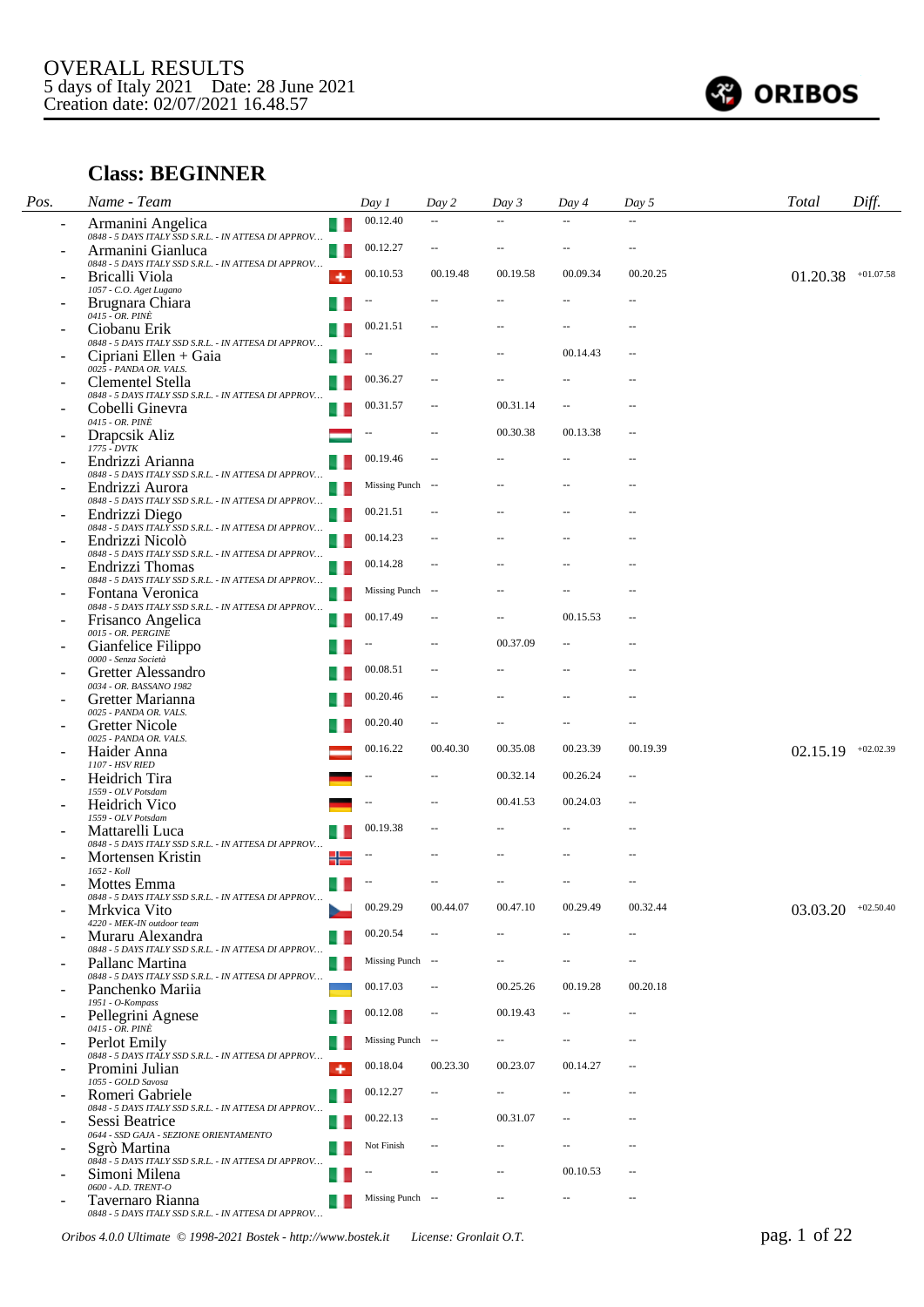

### …Class: BEGINNER

| Pos.                     | Name - Team                                                             | Dav 1            | Day 2                    | Day 3  | Dav 4  | Dav 5         | Total | Diff. |
|--------------------------|-------------------------------------------------------------------------|------------------|--------------------------|--------|--------|---------------|-------|-------|
| $\sim$                   | Tonidandel Gaia<br>0848 - 5 DAYS ITALY SSD S.R.L. - IN ATTESA DI APPROV | 00.12.38         | $\overline{\phantom{a}}$ | $\sim$ | $\sim$ | $\sim$ $\sim$ |       |       |
| $\overline{\phantom{0}}$ | Tonidandel Sara<br>0848 - 5 DAYS ITALY SSD S.R.L. - IN ATTESA DI APPROV | Missing Punch -- |                          | $\sim$ | $\sim$ | $- -$         |       |       |
|                          | Vivari Linda<br>0848 - 5 DAYS ITALY SSD S.R.L. - IN ATTESA DI APPROV    | 00.36.29         | $\overline{\phantom{a}}$ | $- -$  | $- -$  | $\sim$ $\sim$ |       |       |

**Class: DIRECT**

| Pos. | Name - Team                                                                         | Day 1    | Day 2                    | Day 3          | Day 4                    | Day 5                       | Total    | Diff.       |
|------|-------------------------------------------------------------------------------------|----------|--------------------------|----------------|--------------------------|-----------------------------|----------|-------------|
|      | Aebischer-Dormann Jacqueline<br>٠                                                   |          | $-$                      |                |                          | 44                          |          |             |
|      | 1072 - OLC Omström Sense<br>Ansorge Michael                                         | 00.23.16 | 01.27.43                 | 00.48.42       | 00.47.57                 | 00.50.18                    | 04.17.56 | $+04.17.56$ |
|      | 1561 - SV Robotron Dresden<br>Aprile Giuseppe                                       | 00.26.52 | $-$                      |                | $\overline{\phantom{a}}$ | <b>Missing Punch</b>        |          |             |
|      | 0684 - FORESTA UMBRA SPORT<br>Aranyos Hédi Andrea                                   | 00.29.45 | Missing Punch 01.35.00   |                | 01.31.27                 | 01.07.35                    |          |             |
|      | 1771 - SZVSE<br><b>Asplund Pyttan</b>                                               | 00.58.38 | 00.38.20                 | 00.38.42       | 00.19.38                 | 01.12.39                    | 03.47.57 | $+03.47.57$ |
|      | 1411 - OK Södertörn<br>Bianchi Paolo                                                | 00.24.24 | 01.07.57                 | 01.14.31       | 01.50.25                 | 01.10.11                    | 05.47.28 | $+05.47.28$ |
|      | 1055 - GOLD Savosa<br>Biroli Gianni                                                 |          |                          |                |                          | $\overline{\phantom{a}}$    |          |             |
|      | 0056 - ORIENT EXPRESS VERONA<br><b>Blanco Prieto Rut</b>                            | 00.27.39 | 01.12.01                 | 01.22.06       | 01.55.43                 | 01.18.30                    | 06.15.59 | $+06.15.59$ |
|      | 1703 - CRON<br>Boni Marina                                                          | 00.24.36 | 01.00.48                 | 00.50.30       | 00.24.02                 | 00.57.49                    | 03.37.48 | $+03.37.48$ |
|      | 1057 - C.O. Aget Lugano<br><b>Borinato Gabriele</b>                                 | 00.25.51 | $\overline{\phantom{a}}$ | 01.02.44       | --                       |                             |          |             |
|      | $0600$ - A.D. TRENT-O $\,$<br>Brazzoli Beniamino                                    |          |                          |                | $\overline{a}$           | $\qquad \qquad -$           |          |             |
|      | 0056 - ORIENT EXPRESS VERONA<br>Bricalli Corinna                                    | 00.19.22 | 01.17.34                 | 01.10.55       | 01.04.08                 | 01.18.30                    | 05.10.31 | $+05.10.31$ |
|      | 1057 - C.O. Aget Lugano<br>Bricalli Mauro                                           | 00.24.20 | 01.55.36                 | 01.10.41       | 01.29.10                 | 01.14.07                    | 06.13.55 | $+06.13.55$ |
|      | 1057 - C.O. Aget Lugano<br>Carlotto Silvia                                          | 00.26.05 | 01.17.45                 | 02.01.11       | 00.19.59                 | 01.48.12                    | 05.53.12 | $+05.53.12$ |
|      | 0824 - PARK WORLD TOUR ITALIA S.S.D.<br>Castellan Anna                              |          | 01.02.08                 | $-$            |                          |                             |          |             |
|      | 0848 - 5 DAYS ITALY SSD S.R.L. - IN ATTESA DI APPROV<br>Clementel Alessandro<br>- 1 | 00.12.27 | $\overline{\phantom{a}}$ | $\overline{a}$ |                          | 01.44.03                    |          |             |
|      | 0848 - 5 DAYS ITALY SSD S.R.L. - IN ATTESA DI APPROV<br>Corazza Eugenio<br>a Ba     | 00.29.02 | 02.16.32                 | 01.22.48       | 01.29.51                 | 01.16.55                    | 06.55.08 | $+06.55.08$ |
|      | 0476 - CORSAORIENTAMENTO CLUB ROMA<br>Corazza Lorenzo                               | 00.25.05 | 02.05.43                 | 01.01.13       | --                       | 01.03.36                    |          |             |
|      | 0476 - CORSAORIENTAMENTO CLUB ROMA<br>Corrodi Heidy                                 |          |                          |                |                          | 00.39.34                    |          |             |
|      | 0000 - Senza Società<br>Cortese Gloria                                              | 00.21.47 | 01.25.44                 | 01.11.42       |                          |                             |          |             |
|      | 0703 - ASIAGO 7 COMUNI S.O.K.<br>Cortese Serena                                     | 00.31.19 | 00.17.25                 | 00.53.13       |                          |                             |          |             |
|      | 0703 - ASIAGO 7 COMUNI S.O.K.<br>Crestani Marabel                                   | 00.41.37 | 01.06.13                 | 01.20.40       | 01.35.14                 | 01.35.21                    | 06.19.05 | $+06.19.05$ |
|      | 0824 - PARK WORLD TOUR ITALIA S.S.D.<br>De Martino Alessia                          | 00.00.00 | $\hspace{0.05cm} -$      | 00.50.24       |                          | Missing Punch Missing Punch |          |             |
|      | 0684 - FORESTA UMBRA SPORT<br>Della Maggiora Claudio                                | 00.28.36 | 02.33.04                 | 01.03.01       | 01.40.17                 | 01.14.29                    | 06.59.27 | $+06.59.27$ |
|      | 0464 - G.S. CAPANNORI<br>Di Martino<br>Vincenzo                                     | 01.14.32 | 03.09.33                 | 02.04.00       | 00.52.43                 | 01.22.03                    | 08.42.51 | $+08.42.51$ |
|      | 0842 - GARGANOR.<br>Dornier Diane                                                   | 00.42.17 | Missing Punch 01.34.49   |                | Missing Punch $01.56.53$ |                             |          |             |
|      | 1556 - OLG Regensburg<br>Dvorakova Karla                                            | 00.19.47 | 00.21.46                 | 01.20.03       | 01.10.42                 | 00.47.55                    | 04.00.13 | $+04.00.13$ |
|      | 4206 - Slovan Karlovy Vary                                                          | 00.26.02 | 01.17.42                 | Not Finish     | 00.19.42                 | 01.48.00                    |          |             |
|      | Facin Veronica<br>0824 - PARK WORLD TOUR ITALIA S.S.D.                              | 00.32.43 | 00.35.11                 | 01.06.43       | 01.55.09                 | 02.20.42                    |          |             |
|      | Ferro Aurora<br>0824 - PARK WORLD TOUR ITALIA S.S.D.                                | 00.20.59 | 00.50.52                 | 00.26.23       |                          | 00.49.19                    | 06.30.28 | $+06.30.28$ |
|      | Filipczak Jagoda<br>$1603 - PUKS$                                                   |          |                          |                | 00.44.45                 |                             | 03.12.20 | $+03.12.20$ |
|      | Fin Arianna<br>0824 - PARK WORLD TOUR ITALIA S.S.D.                                 | 00.41.40 | 01.17.41                 | 02.01.11       | 00.19.49                 | 01.48.13                    | 06.08.34 | $+06.08.34$ |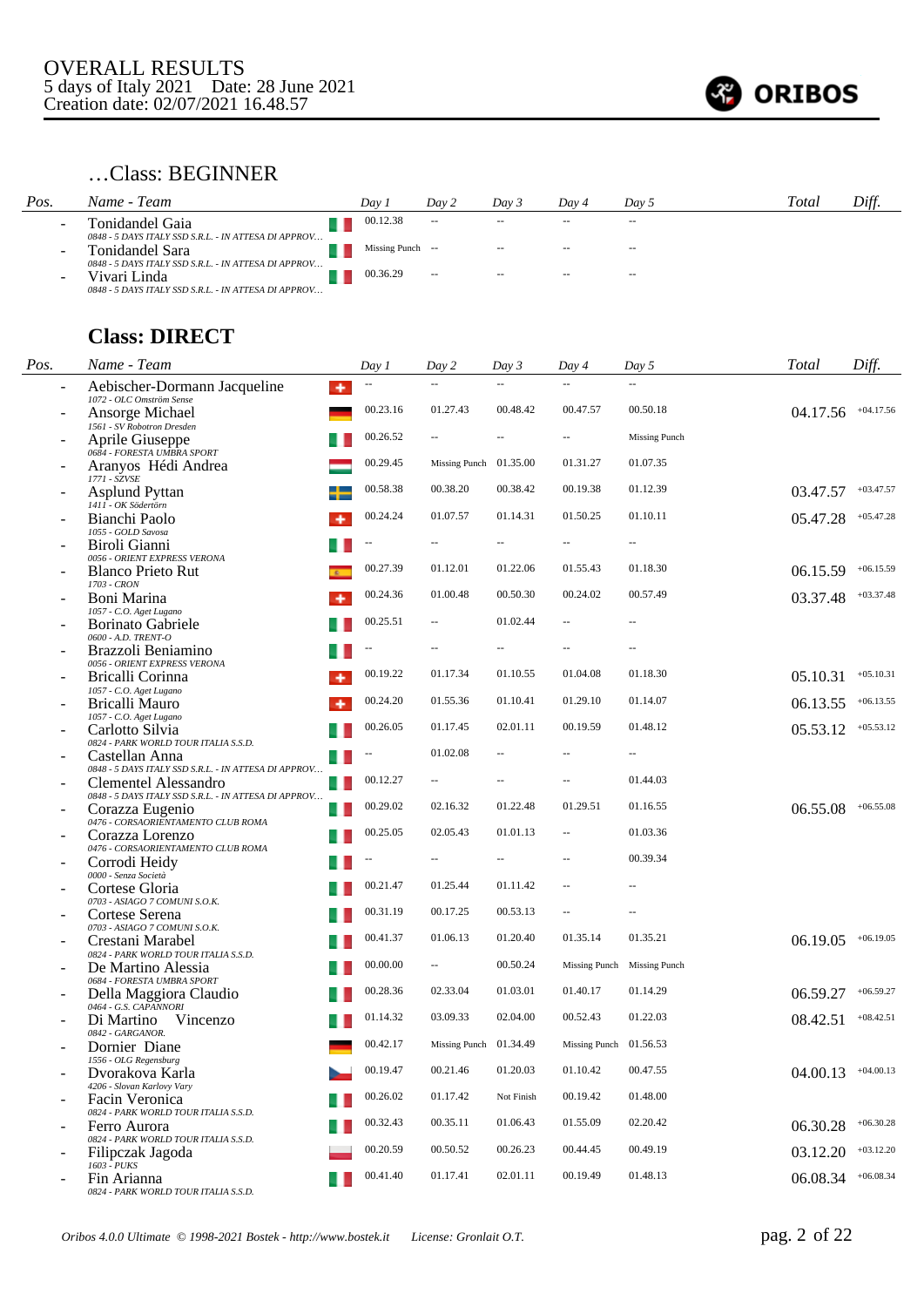

#### …Class: DIRECT

| Pos.                     | Name - Team                                                             | Day 1                          | Day 2                    | Day 3                    | Day 4                    | Day 5                    | <b>Total</b>         | Diff.       |
|--------------------------|-------------------------------------------------------------------------|--------------------------------|--------------------------|--------------------------|--------------------------|--------------------------|----------------------|-------------|
|                          | Franchi Valeria<br>0848 - 5 DAYS ITALY SSD S.R.L. - IN ATTESA DI APPROV | $\overline{\phantom{a}}$<br>u. | 01.02.05                 |                          |                          | $\mathbb{Z}^2$           |                      |             |
|                          | Franchino Costanzo                                                      |                                | 01.48.00                 | 00.34.46                 | 01.20.35                 | 03.19.41                 |                      |             |
|                          | 0736 - OR. MONTI DAUNI<br>Fruchart Lea                                  | 00.30.09                       | 01.02.21                 | 01.00.40                 | Missing Punch            | 01.41.38                 |                      |             |
|                          | 1506 - Tous Azimuts Douai<br>Gaggietta Manolo                           |                                |                          |                          | 01.20.56                 | 00.49.04                 |                      |             |
|                          | 1096 - UNITAS<br>Garibotti Margherita                                   | 01.10.22                       | $\qquad \qquad -$        |                          | $\overline{\phantom{a}}$ | $\qquad \qquad -$        |                      |             |
|                          | $0690$ - $CRAL$ $G.T.T.$<br>Ghezzi Gianni                               |                                | --                       | 00.52.26                 | 00.00.00                 | 00.55.09                 |                      |             |
|                          | 1057 - C.O. Aget Lugano<br>Ghiggia Franco + Marta                       | 00.26.32                       | 01.04.48                 | 00.33.51                 | 01.14.28                 | 00.43.33                 | 04.03.14             | $+04.03.14$ |
|                          | 1085 - CO UTOE Bellinzona<br>Greminger Helene                           | 00.24.29                       | 00.22.14                 | 00.20.03                 | 00.11.24                 | 00.36.40                 | 01.54.50             | $+01.54.50$ |
|                          | 1069 - ULU'S REISEWELT<br>Grigolli Brunella                             |                                | 01.10.25                 | $\sim$                   | 01.34.26                 | 01.33.46                 |                      |             |
|                          | 0600 - A.D. TRENT-O<br>Grossi Vania                                     | 00.24.10                       | 00.25.09                 | 00.41.00                 | 00.12.37                 | 00.44.57                 | 02.27.53             | $+02.27.53$ |
|                          | 1051 - O-92 Piano di Magadino<br><b>Gustafsson Mats</b>                 | ۰.                             | 01.15.57                 | 00.37.09                 | 01.00.55                 | 00.49.58                 |                      |             |
|                          | 1408 - Göteborg Majorna OK<br>Heller Jiri                               | 00.19.25                       | 01.25.57                 | $\sim$                   | 00.50.29                 | $\overline{\phantom{a}}$ |                      |             |
|                          | 4214 - SKOB Roudnice nad Labem                                          | 00.22.43                       | 00.32.08                 | 00.28.31                 | 00.15.43                 | 00.41.01                 | 02.20.06             | $+02.20.06$ |
|                          | Hofstetter Ruth<br>1069 - ULU'S REISEWELT                               |                                |                          |                          | 00.15.09                 | $\sim$ $\sim$            |                      |             |
|                          | Hunger Andre<br>1564 - BDG Motor Zschopau                               |                                | 00.00.00                 | $\sim$ $\sim$            | $\sim$                   | $\sim$ $\sim$            |                      |             |
|                          | Isotti Ivana<br>0026 - OR. MEZZOCORONA                                  | 00.39.26                       |                          |                          |                          | 02.22.26                 |                      |             |
|                          | Jeannot Sabine<br>1505 - Scapa Nancy Orientation                        |                                | 02.12.24                 | 00.56.32                 | 00.19.55                 |                          | 06.30.43             | $+06.30.43$ |
|                          | Kabát Jan<br>4211 - Shrek Team                                          | 00.22.09                       | 01.01.05                 | 01.00.48                 | 00.59.52                 | 00.56.42                 | 04.20.36             | $+04.20.36$ |
|                          | Kern Luca<br>$1092 - gov$                                               |                                |                          |                          | $\overline{a}$           | $-\, -$                  |                      |             |
|                          | Kohler - Schulthess Marianne<br>1069 - ULU'S REISEWELT                  | 00.50.42<br>۰                  | Ш.                       | 00.33.44                 | 00.19.51                 | 00.58.48                 |                      |             |
|                          | Lepo Veera<br>1155 - Suunta Jyvaskyla                                   | 00.33.09                       | 00.58.02                 | 00.33.44                 | 00.51.30                 | $\overline{\phantom{a}}$ |                      |             |
|                          | Lesisz Kamil<br>1602 - UNTS Warszawa                                    | 00.18.13                       | 01.14.35                 | 02.05.37                 | 00.42.27                 | 00.51.44                 | 05.12.38             | $+05.12.38$ |
|                          | Lunghini Enzo<br>1055 - GOLD Savosa                                     | 00.18.07                       | 01.07.57                 | 01.14.33                 | 01.50.20                 | 01.10.09                 | 05.41.06             | $+05.41.06$ |
|                          | Lupi Sara                                                               | 00.22.35                       | $\sim$                   | 00.59.48                 | $\overline{a}$           | $\sim$ $\sim$            |                      |             |
|                          | 0560 - G. S. OR. FOLGORE<br>Madella Remo                                | 00.20.26                       | 00.53.17                 | 00.51.57                 | $\overline{\phantom{a}}$ | $\overline{\phantom{a}}$ |                      |             |
|                          | 0167 - POL. PUNTO NORD<br>Maffei Luigi                                  |                                | 02.21.41                 | $\overline{\phantom{a}}$ | 01.23.23                 | 01.10.16                 |                      |             |
|                          | 0600 - A.D. TRENT-O<br>Mantovano Vincenzo                               | $\overline{\phantom{a}}$       | 00.00.00                 |                          | $\overline{a}$           | $\sim$ $\sim$            |                      |             |
|                          | 0000 - Senza Società<br>Mantuano Raffaele                               | 00.25.11                       | Missing Punch Not Finish |                          | 00.54.30                 | 01.09.50                 |                      |             |
|                          | 0839 - POL. ORI GREEN MONTE SAMBUCO<br>Marchetto Angelica               | 00.32.28                       | 00.35.10                 | 01.06.43                 | 01.55.07                 | 02.20.42                 | 06.30.10             | $+06.30.10$ |
|                          | 0824 - PARK WORLD TOUR ITALIA S.S.D.<br>Markova Mariana Franceska       | 00.36.26                       | 00.32.58                 | 00.50.48                 | 00.15.13                 | 00.39.34                 | 02.54.59             | $+02.54.59$ |
|                          | 0368 - ARCO DI CARTA<br>Mayer Catherine                                 | 00.45.39<br>۰                  | 00.41.44                 | 01.03.50                 | 00.19.15                 | 00.50.03                 | 03.40.32             | $+03.40.32$ |
|                          | 1056 - SCOM Mendrisio<br>Mazzei Paolo                                   | 00.29.39                       | Missing Punch 00.48.56   |                          | 02.07.40                 | 01.38.10                 |                      |             |
|                          | 0464 - G.S. CAPANNORI<br>Mocellini Francesco                            |                                |                          |                          |                          | 00.57.55                 |                      |             |
| $\overline{\phantom{0}}$ | 0025 - PANDA OR. VALS.<br>Montibeller Nadia                             |                                |                          |                          | 01.04.50                 | $\overline{\phantom{a}}$ |                      |             |
|                          | 0025 - PANDA OR, VALS.<br>Morea Marco Elio                              |                                | --                       | $\sim$ $\sim$            | $\overline{a}$           | $\sim$ $\sim$            |                      |             |
|                          | 0839 - POL. ORI GREEN MONTE SAMBUCO                                     | 00.00.00                       | $\sim$ $-$               | $\sim$ $\sim$            | $\overline{a}$           | $\sim$ $\sim$            |                      |             |
|                          | Niederkofler Markus<br>0690 - CRAL G.T.T.                               | 00.48.23                       | 02.15.39                 | 00.51.39                 | 02.17.37                 | 00.48.49                 |                      |             |
|                          | Ognyanov Ognyan<br>$125I - Valdi$                                       |                                |                          |                          |                          |                          | $07.02.07$ +07.02.07 |             |
|                          | Ostangård Pia<br>$1407$ - Gamleby $OK$                                  | $\overline{\phantom{a}}$       | $\overline{a}$           | $\overline{\phantom{a}}$ | --                       | $\overline{\phantom{a}}$ |                      |             |
|                          | Palena Immacolata Antonietta<br>0842 - GARGANOR.                        | 01.53.55                       | 01.31.18                 | 01.56.06                 | Missing Punch $01.16.57$ |                          |                      |             |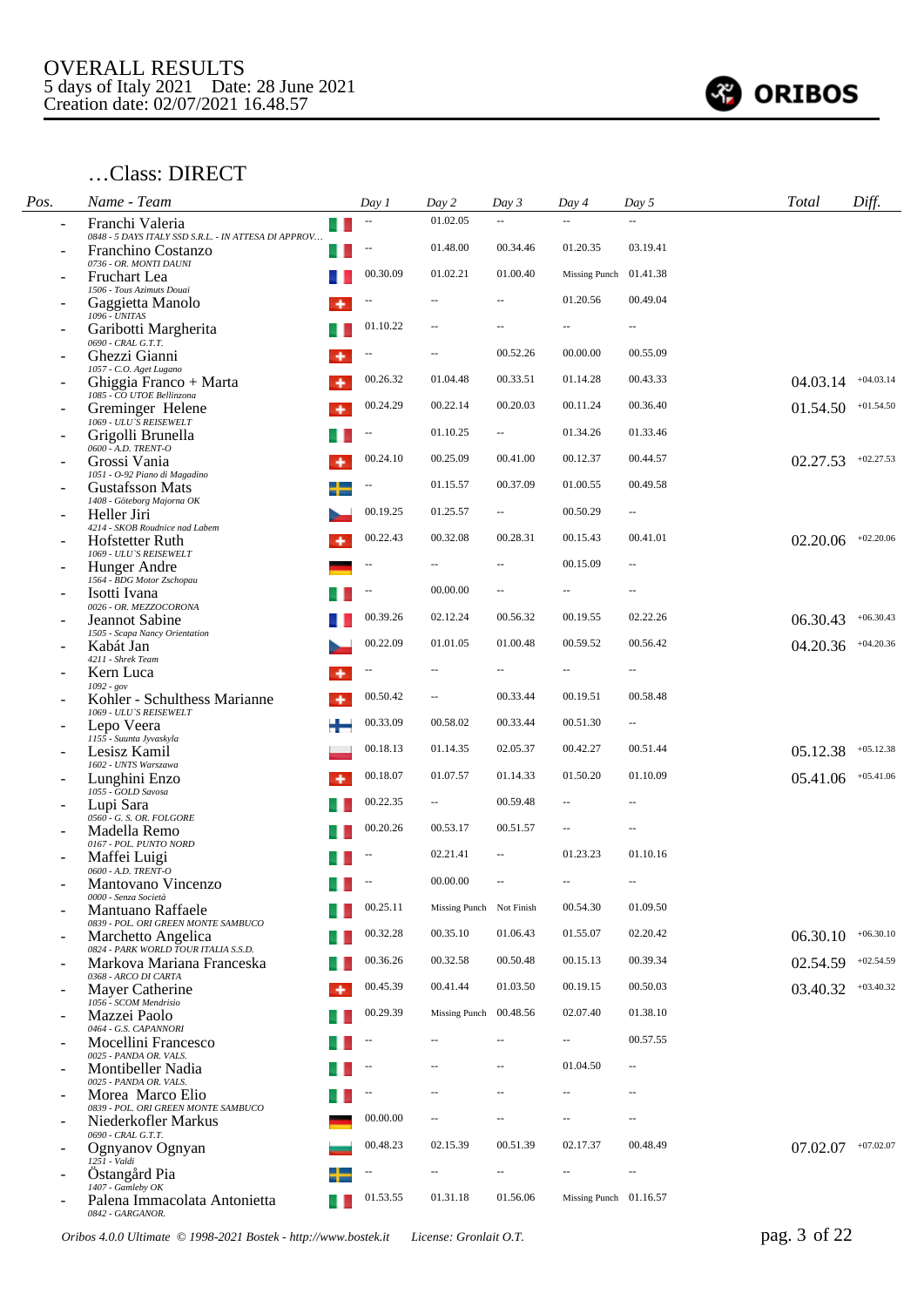

#### …Class: DIRECT

| Pos. | Name - Team                                                           |   | Day 1    | Day 2                    | Day 3                       | Day 4                    | Day 5                    | Total                  | Diff.       |
|------|-----------------------------------------------------------------------|---|----------|--------------------------|-----------------------------|--------------------------|--------------------------|------------------------|-------------|
|      | Pataki Gabor<br>1774 - PVS                                            |   |          |                          | 00.46.33                    |                          |                          |                        |             |
|      | Pataki Gabov                                                          |   | 00.22.51 | --                       |                             | Missing Punch --         |                          |                        |             |
|      | 1774 - PVS<br>Pataki Virag                                            |   | 00.25.14 | 01.42.54                 | 00.58.51                    | 00.57.27                 | 01.09.04                 | 05.13.30               | $+05.13.30$ |
|      | 1774 - PVS<br>Pecheur Anne                                            |   | 00.44.52 | 01.14.18                 | 01.04.41                    | 00.18.24                 | 01.35.18                 | 04.57.33               | $+04.57.33$ |
|      | 1304 - HOC<br>Pierono Diego                                           |   | 00.20.54 | 01.32.18                 | 00.35.41                    | 01.16.01                 | 01.40.37                 | 05.25.31               | $+05.25.31$ |
|      | 0464 - G.S. CAPANNORI<br>Pierucci Isabella                            |   | 00.37.19 | 01.11.21                 | 01.09.26                    | 01.35.50                 | 01.34.28                 | 06.08.24               | $+06.08.24$ |
|      | 0464 - G.S. CAPANNORI<br>Pizzato Claudio                              |   |          | Missing Punch 00.42.05   |                             | $\overline{\phantom{a}}$ | <b>Missing Punch</b>     |                        |             |
|      | 0508 - A.S.S. OR. MALIPIERO MARCON<br>Polster Josef                   |   | 00.19.31 | 00.50.54                 | 00.56.49                    | $\overline{\phantom{a}}$ | $-$                      |                        |             |
|      | 1108 - HSV SPITTAL<br>Radaelli Jasmine                                |   | --       |                          |                             | 01.11.24                 | 01.07.04                 |                        |             |
|      | 1096 - UNITAS<br>Rajgelj Chiara                                       |   |          |                          | $\sim$ $\sim$               | 01.59.44                 | $\overline{\phantom{a}}$ |                        |             |
|      | 0644 - SSD GAJA - SEZIONE ORIENTAMENTO<br><b>Regamey Michel</b>       |   | 00.47.24 | 01.37.28                 | 01.14.14                    | 00.33.27                 | 01.32.20                 | 05.44.53               | $+05.44.53$ |
|      | 1079 - Care Vevey Orientation<br>Rignagnese Antonio                   |   |          |                          | 00.33.26                    | $\overline{\phantom{a}}$ | $\overline{a}$           |                        |             |
|      | 0839 - POL. ORI GREEN MONTE SAMBUCO<br>Rignanese Antonio              |   |          |                          |                             | 00.52.39                 | 00.35.39                 |                        |             |
|      | 0842 - GARGANOR.<br>Rigon Stefania                                    |   | 00.17.50 | 02.07.14                 | 00.17.38                    | Ш.                       |                          |                        |             |
|      | 0703 - ASIAGO 7 COMUNI S.O.K.<br>Rinaldo Maddalena                    |   | 00.27.51 | $\hspace{0.05cm} -$      | Missing Punch --            |                          | $\overline{a}$           |                        |             |
|      | 0600 - A.D. TRENT-O<br>Rovelli-Raptopoulos Lara                       | ۰ | 00.19.33 | 00.00.00                 | 00.37.27                    | 00.20.56                 | 01.05.36                 | 02.23.33               | $+02.23.33$ |
|      | 1057 - C.O. Aget Lugano<br>Sacilotto Lucia                            |   | 00.21.04 | 01.03.10                 | 00.53.38                    | $\overline{\phantom{a}}$ | $-$                      |                        |             |
|      | 0158 - UNIONE LOMBARDA<br>Salgo' Camilla                              |   | 00.40.28 | $\overline{a}$           |                             |                          | $\overline{a}$           |                        |             |
|      | 0821 - IL MOSAICO<br>Sarti Jessica                                    |   | 00.46.18 |                          |                             |                          | $-$                      |                        |             |
|      | 0026 - OR. MEZZOCORONA<br>Savicova Gabriela                           |   | 00.22.44 | 00.53.01                 | 00.57.49                    | 00.45.55                 | 00.39.16                 | 03.38.46               | $+03.38.46$ |
|      | 4206 - Slovan Karlovy Vary                                            |   | 00.38.11 | Missing Punch 01.01.41   |                             | $\overline{a}$           |                          |                        |             |
|      | Schaal Heike<br>1557 - TV Kippenheim                                  |   |          |                          |                             |                          |                          |                        |             |
|      | Scrocco Elisa<br>0839 - POL. ORI GREEN MONTE SAMBUCO                  |   | 01.53.35 | 01.53.08                 | 00.57.13                    | 00.52.40                 | OverTime                 |                        |             |
|      | Spinelli Valentina<br>0839 - POL. ORI GREEN MONTE SAMBUCO             |   | --       | 00.38.04                 | $\sim$                      | Not Finish               | OverTime                 |                        |             |
|      | Sterba Jiri<br>4206 - Slovan Karlovy Vary                             |   | 00.31.16 | 00.40.49                 | 01.00.44                    | 00.51.38                 | 00.43.21                 | 03.47.50               | $+03.47.50$ |
|      | Studnicna Jaroslava<br>0000 - Senza Società                           |   | 01.01.54 |                          | 00.44.58                    | 00.18.03                 | $-$                      |                        |             |
|      | Tait Rossella<br>0026 - OR. MEZZOCORONA                               |   | 00.00.00 |                          | Not Finish                  | $\overline{\phantom{a}}$ | $-$                      |                        |             |
|      | Tamosevicius Tomas<br>1852 - Azuolas OK                               |   | 00.22.54 | 01.28.57                 | 00.50.03                    | 01.03.28                 | 00.51.06                 | $04.36.32$ $+04.36.32$ |             |
|      | Tic Ruben<br>0644 - SSD GAJA - SEZIONE ORIENTAMENTO                   |   |          |                          | 00.57.40                    | 00.59.53                 | 01.01.51                 |                        |             |
|      | Tiefenthaler Andrea<br>0026 - OR, MEZZOCORONA                         |   | 00.22.26 | $\overline{\phantom{a}}$ | $\mathcal{L}_{\mathcal{F}}$ | $\overline{\phantom{a}}$ | $\sim$                   |                        |             |
|      | Titzová Pavlína                                                       |   | 00.29.34 | 00.57.02                 | 00.41.01                    | 00.17.21                 | 01.17.56                 | $03.42.54$ $+03.42.54$ |             |
|      | 4202 - USK Praga<br>Tomasi Martina                                    |   |          | 01.02.03                 | $\sim$                      | $\overline{\phantom{a}}$ | $\overline{\phantom{a}}$ |                        |             |
| ۰    | 0848 - 5 DAYS ITALY SSD S.R.L. - IN ATTESA DI APPROV<br>Urtamo Annele |   |          |                          | 00.53.49                    | 00.16.10                 | $\sim$                   |                        |             |
|      | 0000 - Senza Società<br>Urtamo Ilona                                  |   | 02.41.15 | $\overline{\phantom{a}}$ | $\sim$                      | Disqualified             | $\sim$                   |                        |             |
|      | 0000 - Senza Società<br><b>Walther Tina</b>                           |   |          | 00.57.35                 | $\overline{\phantom{a}}$    | 01.20.28                 | 01.23.21                 |                        |             |
|      | 1560 - SV Lengefeld<br>Zotta Carla                                    |   |          | $\overline{a}$           | $\sim$ $\sim$               | $\overline{\phantom{a}}$ | 00.47.23                 |                        |             |
|      | 0025 - PANDA OR. VALS.<br>Zotta Ivana<br>0026 - OR. MEZZOCORONA       |   | 00.31.45 |                          |                             | $\sim$                   | $\overline{\phantom{a}}$ |                        |             |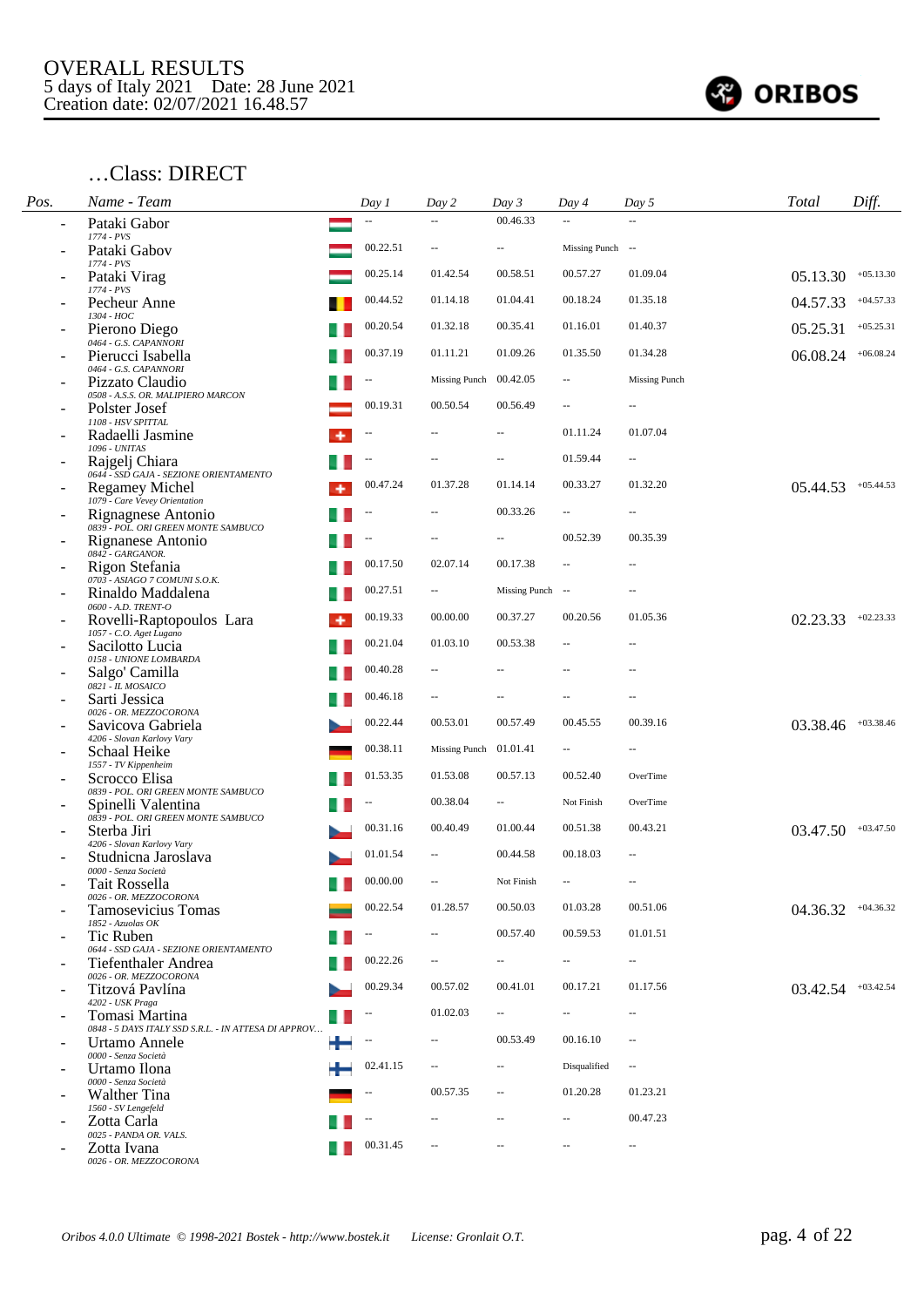

## **Class: M 10**

| Pos. | Name - Team                                                                  |   | Day 1       | Day 2       | Day 3       | Day 4       | Day $5$     | Total    | Diff.       |
|------|------------------------------------------------------------------------------|---|-------------|-------------|-------------|-------------|-------------|----------|-------------|
|      | Mrkvica Jan                                                                  |   | 00.11.06(4) | 00.19.14(1) | 00.16.49(1) | 00.08.16(1) | 00.14.17(4) | 01.09.44 | $+00.00.00$ |
|      | 4220 - MEK-IN outdoor team<br>Prošek Filip<br>4204 - OK Jihlava              |   | 00.12.16(6) | 00.20.56(2) | 00.19.01(4) | 00.08.41(2) | 00.12.50(1) | 01.13.44 | $+00.03.59$ |
|      | Pronini Matthias                                                             |   | 00.10.53(3) | 00.22.50(4) | 00.17.19(3) | 00.10.05(3) | 00.13.12(3) | 01.14.20 | $+00.04.36$ |
| 4    | 1055 - GOLD Savosa<br>Rampado Thomas<br>0353 - TERLANER ORIENTIERUNGSLAEUFER |   | 00.11.59(5) | 00.24.14(5) | 00.17.10(2) | 00.11.13(5) | 00.12.50(1) | 01.17.26 | $+00.07.41$ |
|      | Tali Joosep<br>1802 - Harju OK                                               |   | 00.09.48(1) | 00.20.56(2) | 00.19.06(5) | 00.10.57(4) | 00.19.00(6) | 01.19.47 | $+00.10.02$ |
| 6    | Rex Jonathan                                                                 |   | 00.10.43(2) | 00.34.29(6) | 00.19.39(6) | 00.15.31(7) | 00.15.55(5) | 01.36.17 | $+00.26.32$ |
|      | 1410 - OK Landehof<br>Tamosevicius Benas<br>$1852$ - Azuolas OK              |   | 00.14.18(7) | 00.34.40(7) | 00.25.35(7) | 00.11.58(6) | 00.25.54(7) | 01.52.25 | $+00.42.40$ |
|      | Mortensen Simen<br>1652 - Koll                                               | ╬ | $-$         |             |             |             |             |          |             |

### **Class: M 12**

| Pos.                     | Name - Team                                                  | Day 1       | Day 2                                   | Day 3                                       | Day 4                    | Day 5        | Total    | Diff.       |
|--------------------------|--------------------------------------------------------------|-------------|-----------------------------------------|---------------------------------------------|--------------------------|--------------|----------|-------------|
|                          | Hofhanzl Antonín<br>4204 - OK Jihlava                        | 00.12.39(5) | 00.14.31(2)                             | 00.14.15(3)                                 | 00.06.44(1)              | 00.22.59(2)  | 01.11.10 | $+00.00.00$ |
|                          | Asmus John                                                   | 00.10.41(2) | 00.15.11(3)                             | 00.17.03(6)                                 | 00.08.01(4)              | 00.21.15(1)  | 01.12.12 | $+00.01.02$ |
|                          | 1055 - GOLD Savosa<br>Bricalli Noah                          | 00.11.52(3) | 00.13.07(1)                             | 00.12.52(1)                                 | 00.09.30(6)              | 00.26.41(3)  | 01.14.04 | $+00.02.54$ |
| 4                        | 1057 - C.O. Aget Lugano<br>Sterba Lukas                      | 00.12.54(6) | 00.17.06(5)                             | 00.13.09(2)                                 | 00.07.23(2)              | 00.34.13(4)  | 01.24.45 | $+00.13.34$ |
|                          | 4206 - Slovan Karlovy Vary<br>Weitlaner Jonas                | 00.10.37(1) | 00.15.38(4)                             | 00.14.21(4)                                 | 00.10.02(7)              | 00.41.19(6)  | 01.31.58 | $+00.20.48$ |
| 6                        | 0725 - HAUNOLD OR. TEAM<br>Prášil Šimon                      | 00.12.03(4) | 00.21.03(6)                             | 00.16.02(5)                                 | 00.07.57(3)              | 00.35.19(5)  | 01.32.24 | $+00.21.13$ |
|                          | 4204 - OK Jihlava<br>Salgò Davide                            | 00.26.26(8) | 00.31.51(8)                             | 00.25.11(8)                                 | 00.13.20(8)              | 00.52.37(8)  | 02.29.25 | $+01.18.14$ |
| 8                        | 0821 - IL MOSAICO<br>Villa Andrea                            | 00.26.23(7) | 01.11.33(9)                             | 00.43.09(9)                                 | 00.27.35(10) 01.18.55(9) |              | 04.07.35 | $+02.56.24$ |
| 9                        | 0158 - UNIONE LOMBARDA<br>Bernarbino Luca                    | 00.49.44(9) |                                         | $01.18.26(10)$ $00.53.01(10)$ $00.22.40(9)$ |                          | 01.31.16(10) | 04.55.07 | $+03.43.56$ |
| $\overline{\phantom{0}}$ | 0158 - UNIONE LOMBARDA<br>Sperati Enea<br>1055 - GOLD Savosa |             | Missing Punch 00.23.11 (7) 00.17.11 (7) |                                             | 00.08.59(5)              | 00.41.46(7)  |          |             |

# **Class: M 13/14**

| Pos. | Name - Team                                                 | Day 1             | Day 2       | Day 3                        | Day 4                       | Day 5                                        | Total    | Diff.       |
|------|-------------------------------------------------------------|-------------------|-------------|------------------------------|-----------------------------|----------------------------------------------|----------|-------------|
|      | Weitlaner Niklas<br>0725 - HAUNOLD OR. TEAM                 | 00.14.11(1)       | 00.24.32(5) | 00.14.44(1)                  | 00.10.07(1)                 | 00.27.31(1)                                  | 01.31.07 | $+00.00.00$ |
|      | <b>Rex Gustav</b><br>1410 - OK Landehof                     | 00.14.45(3)       | 00.23.28(3) | 00.15.14(2)                  | 00.10.12(2)                 | 00.29.35(2)                                  | 01.33.14 | $+00.02.07$ |
| 3    | Gianelle Marco<br>0600 - A.D. TRENT-O                       | 00.14.27(2)       | 00.23.53(4) | 00.16.09(3)                  | 00.10.55(3)                 | 00.31.17(4)                                  | 01.36.41 | $+00.05.33$ |
| 4    | Stalio Lorenzo<br>0165 - POL. BESANESE                      | 00.15.13(4)       | 00.22.55(2) | 00.17.01(5)                  | 00.14.59(5)                 | 00.32.17(5)                                  | 01.42.26 | $+00.11.19$ |
| 5.   | Mrkvica Vaclav<br>4220 - MEK-IN outdoor team                | 00.15.52(5)       | 00.28.11(7) | 00.16.43(4)                  | 00.12.40(4)                 | 00.30.27(3)                                  | 01.43.55 | $+00.12.48$ |
| 6    | Armanini Domenico<br>0600 - A.D. TRENT-O                    | 00.17.24(6)       | 00.28.02(6) | 00.17.29(6)                  | 00.17.25(7)                 | 00.33.44(6)                                  | 01.54.04 | $+00.22.56$ |
|      | Klingenberg Felix<br>1113 - SPORTUNION SCHÖCKL ORIENTEERING | 00.18.35(7)       | 00.31.14(8) | 00.20.36(7)                  | 00.19.38(8)                 | 00.46.59(7)                                  | 02.17.04 | $+00.45.56$ |
| 8    | Hofer Lukas<br>1113 - SPORTUNION SCHÖCKL ORIENTEERING       | 00.23.31(8)       | 00.35.43(9) | 00.29.23(9)                  | 00.15.12(6)                 | 00.47.37(8)                                  | 02.31.29 | $+01.00.21$ |
| 9    | Santuari Davide<br>0415 - OR. PINÈ                          | 00.24.17(9)       |             | $00.46.18(10)$ $00.23.30(8)$ | $00.22.47(9)$ $01.24.57(9)$ |                                              | 03.21.49 | $+01.50.41$ |
|      | Mantuano Vincenzo<br>0839 - POL. ORI GREEN MONTE SAMBUCO    | $00.40.50(10)$ -- |             |                              |                             | $01.19.04(10)$ $00.43.44(10)$ $02.23.13(10)$ |          |             |
|      | Malnati Liam<br>1057 - C.O. Aget Lugano                     |                   | 00.21.44(1) | $\sim$                       |                             | $- -$                                        |          |             |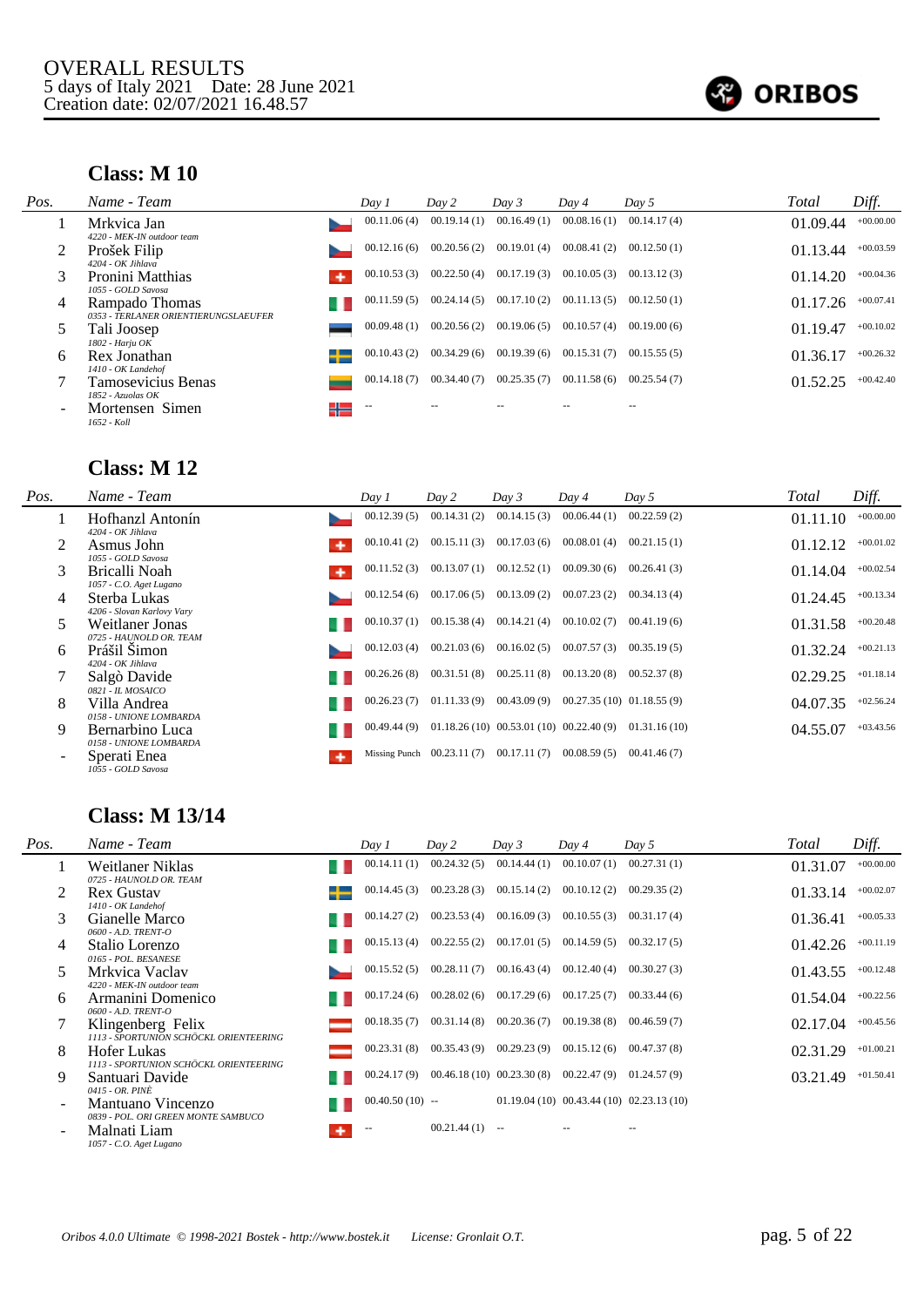

### **Class: M 15/16**

| Pos. | Name - Team                                                  | Day 1                    | Day 2       | Day 3       | Day 4                                                                      | Day 5                                                              | Total    | Diff.       |
|------|--------------------------------------------------------------|--------------------------|-------------|-------------|----------------------------------------------------------------------------|--------------------------------------------------------------------|----------|-------------|
| 1    | Nouza Michal                                                 | 00.21.32(5)              | 00.33.13(2) | 00.22.16(3) | 00.23.59(1)                                                                | 00.31.41(1)                                                        | 02.12.43 | $+00.00.00$ |
| 2    | 4204 - OK Jihlava<br>Prášil Tomáš<br>4204 - OK Jihlava       | 00.19.34(1)              | 00.32.48(1) | 00.21.26(2) | 00.25.10(2)                                                                | 00.35.14(2)                                                        | 02.14.14 | $+00.01.30$ |
| 3    | Corona Mattia<br>0033 - U.S. PRIMIERO                        | 00.21.09(3)              | 00.33.16(3) | 00.21.20(1) | 00.25.12(3)                                                                | 00.35.33(3)                                                        | 02.16.31 | $+00.03.48$ |
| 4    | <b>Scalet Diego</b><br>0048 - G.S. PAVIONE                   | 00.22.17(8)              | 00.33.50(4) | 00.22.27(4) | 00.26.29(6)                                                                | 00.40.17(7)                                                        | 02.25.23 | $+00.12.39$ |
| 5    | Pekárek Tobias<br>4209 - KOS Tesla Brno                      | 00.21.31(4)              | 00.39.21(6) | 00.24.13(7) | 00.25.54(4)                                                                | 00.38.52(6)                                                        | 02.29.52 | $+00.17.09$ |
| 6    | Heller Jirí<br>4214 - SKOB Roudnice nad Labem                | 00.22.21(9)              | 00.34.58(5) | 00.23.59(6) | 00.26.11(5)                                                                | 00.48.35(9)                                                        | 02.36.06 | $+00.23.23$ |
|      | Santuari Nicolò<br>0415 - OR. PINÈ                           | 00.20.40(2)              | 00.43.16(7) | 00.27.29(8) | 00.30.24(8)                                                                | 00.37.37(4)                                                        | 02.39.28 | $+00.26.45$ |
| 8    | Chiogna Jacopo<br>0820 - OPK MIRAFLORES                      |                          |             |             | $00.22.48(10)$ $00.48.56(8)$ $00.30.38(11)$ $00.38.28(10)$ $00.38.42(5)$   |                                                                    | 02.59.33 | $+00.46.49$ |
| 9    | <b>Franceschinel Chris</b><br>0048 - G.S. PAVIONE            |                          |             |             | $00.23.59(11)$ $00.55.22(9)$ $00.23.39(5)$ $00.27.24(7)$                   | 00.50.49(10)                                                       | 03.01.15 | $+00.48.32$ |
| 10   | Radaelli Tommaso<br>0165 - POL. BESANESE                     |                          |             |             | $00.24.14(12)$ $01.19.07(11)$ $00.29.14(10)$ $00.34.34(9)$ $00.46.49(8)$   |                                                                    | 03.34.00 | $+01.21.16$ |
| 11   | Pairone Davide<br>0820 - OPK MIRAFLORES                      | 00.22.01(6)              |             |             | $01.19.07(12)$ $00.28.15(9)$ $00.47.56(12)$ $00.59.32(13)$                 |                                                                    | 03.56.53 | $+01.44.10$ |
| 12   | Raptopoulos Jotis<br>٠<br>1057 - C.O. Aget Lugano            | 00.22.04(7)              |             |             |                                                                            | $01.23.50(13)$ $00.37.51(13)$ $00.51.01(13)$ $00.59.13(12)$        | 04.14.01 | $+02.01.18$ |
| 13   | Abdelbaki Iusef<br>0735 - PUNTO K OR.                        |                          |             |             | $00.29.43(15)$ $01.30.25(14)$ $00.35.01(12)$ $00.44.21(11)$ $00.58.56(11)$ |                                                                    | 04.18.28 | $+02.05.45$ |
| 14   | Trisciuc Paolo<br>0094 - ORIENTAMONDO IVREA                  |                          |             |             | $00.26.20(13)$ $01.12.37(10)$ $00.52.52(14)$ $00.55.15(14)$ $01.07.53(14)$ |                                                                    | 04.34.57 | $+02.22.13$ |
| 15   | D'Alessandro Raffaele<br>0839 - POL. ORI GREEN MONTE SAMBUCO |                          |             |             |                                                                            | $00.52.41(17) 03.13.17(15) 01.56.25(16) 03.18.57(15) 02.16.10(16)$ | 11.37.30 | $+09.24.46$ |
|      | Galli Lorenzo<br>0064 - POL. G. CASTELLO                     | 00.28.50 (14) Not Finish |             |             |                                                                            | 00.55.51 (15) Missing Punch 01.14.51 (15)                          |          |             |
|      | Giuliani Gabriele<br>0600 - A.D. TRENT-O                     | $00.39.07(16)$ --        |             |             |                                                                            |                                                                    |          |             |
|      | <b>Greiner Moritz</b><br>1112 - SPORTUNION AUSTRIA           |                          |             |             |                                                                            |                                                                    |          |             |
|      | Felföldi Tamás<br>1771 - SZVSE                               |                          |             |             |                                                                            |                                                                    |          |             |
|      | Sergas Pietro<br>0735 - PUNTO K OR.                          |                          |             |             |                                                                            |                                                                    |          |             |

### **Class: M 17/18**

| Pos. | Name - Team                                                | Day 1       | Day 2       | Day 3                                                                    | Day 4                       | Day 5                                                                      | Total    | Diff.       |
|------|------------------------------------------------------------|-------------|-------------|--------------------------------------------------------------------------|-----------------------------|----------------------------------------------------------------------------|----------|-------------|
|      | Kabát Martin<br>4211 - Shrek Team                          | 00.21.47(3) | 01.10.51(2) | 00.41.14(1)                                                              | 00.33.36(2)                 | 00.39.51(1)                                                                | 03.27.21 | $+00.00.00$ |
|      | Bertozzi Matteo                                            | 00.21.27(2) | 01.06.16(1) | 00.45.07(5)                                                              | 00.37.21(7)                 | 00.41.07(2)                                                                | 03.31.19 | $+00.03.58$ |
| 3    | 1055 - GOLD Savosa<br>Sterba Marek                         | 00.23.08(7) | 01.13.28(3) | 00.44.12(2)                                                              | 00.37.17(6)                 | 00.42.53(4)                                                                | 03.41.00 | $+00.13.38$ |
| 4    | 4206 - Slovan Karlovy Vary<br>Szabó Levente                | 00.22.16(4) | 01.14.52(5) | 00.44.30(4)                                                              | 00.37.26(8)                 | 00.44.44(6)                                                                | 03.43.52 | $+00.16.30$ |
| 5.   | 1771 - SZVSE<br>Titz Adam                                  | 00.22.48(6) | 01.16.07(7) | 00.50.22(9)                                                              | $00.33.29(1)$ $00.41.07(3)$ |                                                                            | 03.43.54 | $+00.16.33$ |
| 6    | 4202 - USK Praga<br>Gattoni Giovanni                       | 00.24.03(9) | 01.18.22(9) | 00.44.16(3)                                                              | 00.37.01(5)                 | 00.46.17(9)                                                                | 03.50.01 | $+00.22.40$ |
|      | 1057 - C.O. Aget Lugano<br>Di Stefano Marco Anselmo        | 00.21.12(1) |             | $01.22.09(10)$ $00.48.58(7)$ $00.39.26(9)$ $00.45.06(7)$                 |                             |                                                                            | 03.56.52 | $+00.29.30$ |
| 8    | 0165 - POL. BESANESE<br><b>Greiner Gustav</b>              |             |             | $00.25.31(14)$ $01.14.55(6)$ $00.53.35(13)$ $00.39.30(10)$ $00.45.14(8)$ |                             |                                                                            | 03.58.47 | $+00.31.25$ |
| 9    | 1112 - SPORTUNION AUSTRIA<br>Lunghini Mattia<br>۰          | 00.22.44(5) |             |                                                                          |                             | $01.14.07(4)$ $00.53.43(14)$ $00.43.22(14)$ $00.54.36(16)$                 | 04.08.34 | $+00.41.13$ |
| 10   | 1055 - GOLD Savosa<br>Grisenti Leonardo<br>0415 - OR. PINÈ | 00.23.39(8) |             |                                                                          |                             | $01.17.08(8)$ $00.51.55(12)$ $00.48.29(17)$ $00.49.01(11)$                 | 04.10.15 | $+00.42.53$ |
| 11   | Gryc Ondra<br>4209 - KOS Tesla Brno                        |             |             |                                                                          |                             | $00.24.47(12)$ $01.31.38(13)$ $00.46.35(6)$ $00.36.32(4)$ $00.55.20(17)$   | 04.14.53 | $+00.47.32$ |
| 12   | Ctrnáct František                                          |             |             |                                                                          |                             | 00.27.33 (15) 01.24.39 (12) 00.51.35 (11) 00.40.04 (11) 00.51.19 (13)      | 04.15.13 | $+00.47.51$ |
| 13   | 4211 - Shrek Team<br>Kolár Matyáš                          |             |             |                                                                          |                             | $00.24.14(10)$ $01.23.56(11)$ $01.02.09(16)$ $00.41.02(12)$ $00.49.21(12)$ | 04.20.44 | $+00.53.23$ |
| 14   | 4202 - USK Praga<br>Martinatti Stefano<br>0415 - OR. PINÈ  |             |             |                                                                          |                             | $00.25.30(13)$ $01.37.37(14)$ $00.49.49(8)$ $00.41.31(13)$ $00.56.54(19)$  | 04.31.22 | $+01.04.00$ |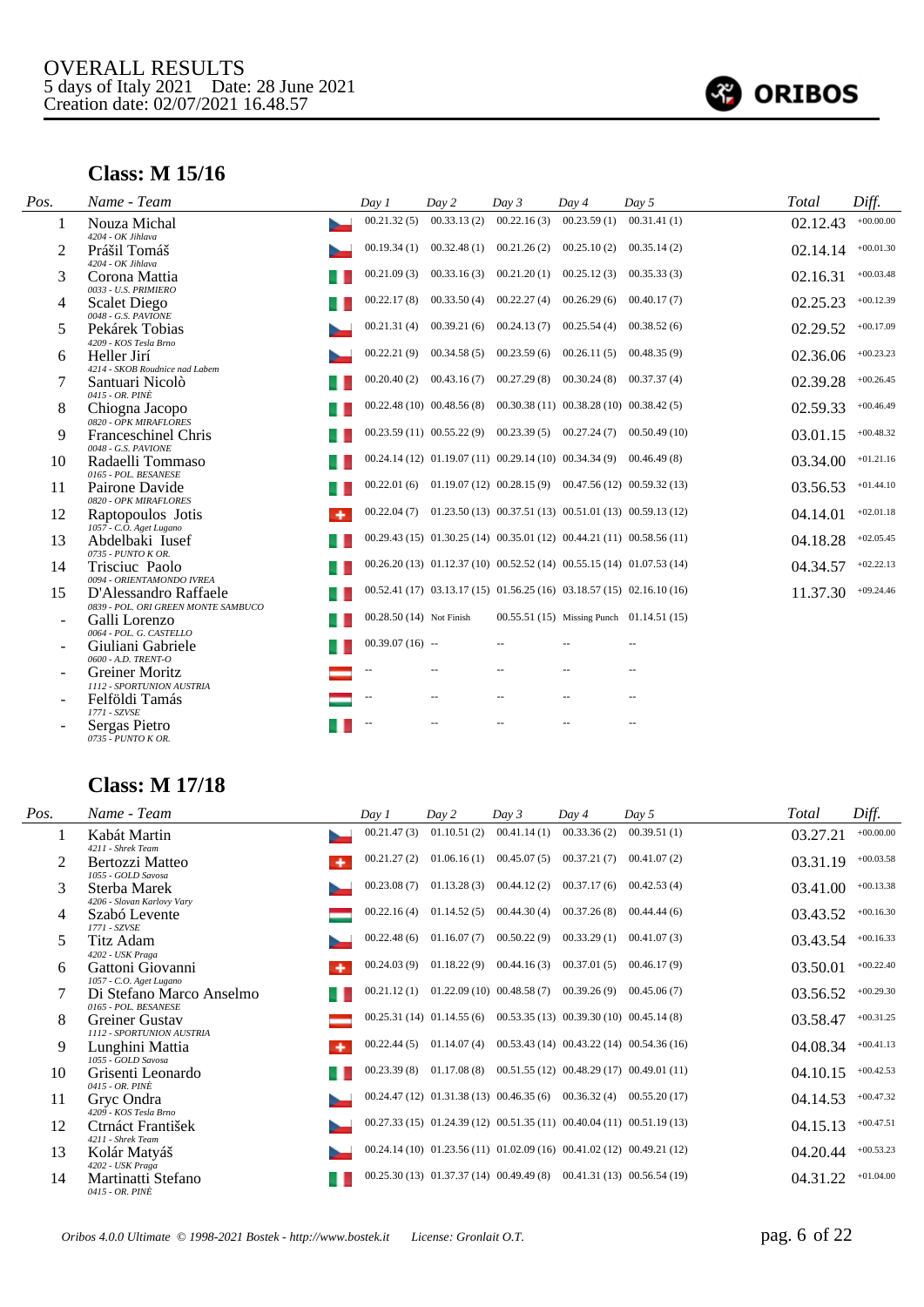

#### …Class: M 17/18

| Pos. | Name - Team                                              | Day 1                    | Day 2 | Day 3                        | Day 4 | Day 5                                                                      | Total    | Diff.       |
|------|----------------------------------------------------------|--------------------------|-------|------------------------------|-------|----------------------------------------------------------------------------|----------|-------------|
| 15   | Bettega Antonio<br>0048 - G.S. PAVIONE                   |                          |       |                              |       | $00.24.19(11)$ $01.38.38(15)$ $01.03.15(17)$ $00.50.52(18)$ $00.48.55(10)$ | 04.46.00 | $+01.18.39$ |
| 16   | Janas Adam<br>4211 - Shrek Team                          |                          |       |                              |       | $00.29.19(16)$ $01.47.40(16)$ $00.56.44(15)$ $00.44.14(16)$ $00.54.25(15)$ | 04.52.25 | $+01.25.04$ |
| 17   | Vannutelli Mattia<br>0476 - CORSAORIENTAMENTO CLUB ROMA  |                          |       |                              |       | 00.32.29 (18) 02.05.55 (17) 01.06.29 (18) 00.58.46 (21) 01.10.42 (21)      | 05.54.21 | $+02.26.59$ |
| 18   | Erbusti Alberto<br>0130 - EREBUS ORIENTAMENTO VICENZA    |                          |       |                              |       | $00.31.15(17)$ $02.16.50(18)$ $01.55.59(20)$ $00.57.21(20)$ $01.09.19(20)$ | 06.50.47 | $+03.23.25$ |
|      | Kožina Štepán<br>4208 - SK Praga Praha                   | 00.40.33 (19) Not Finish |       | $00.50.43(10)$ $00.35.42(3)$ |       | 00.44.40(5)                                                                |          |             |
|      | Galli Gabriele<br>0064 - POL. G. CASTELLO                |                          |       |                              |       | 01.41.24 (20) Missing Punch 01.23.42 (19) 00.54.59 (19) 00.55.22 (18)      |          |             |
|      | Bedin Alessandro<br>0824 - PARK WORLD TOUR ITALIA S.S.D. | $-$                      |       |                              |       | $00.44.00(15)$ $00.52.45(14)$                                              |          |             |
|      | Fülöp Almos Huba<br>1771 - SZVSE                         | $\overline{\phantom{m}}$ |       |                              |       |                                                                            |          |             |
|      | <b>Biolik Emil</b><br>1604 - trackcource.com             | $-$                      |       |                              |       |                                                                            |          |             |

#### **Class: M 19/20**

| Pos.                     | Name - Team                                             | Day 1       | Day 2                       | Day 3       | Day 4       | Day 5       | Total    | Diff.       |
|--------------------------|---------------------------------------------------------|-------------|-----------------------------|-------------|-------------|-------------|----------|-------------|
|                          | Jónás Ferenc<br>1771 - SZVSE                            | 00.21.31(2) | 01.07.32(1)                 | 00.38.07(1) | 00.37.58(1) | 00.44.56(1) | 03.30.06 | $+00.00.00$ |
|                          | Szabó Marcell<br>1771 - SZVSE                           | 00.21.21(1) | 01.10.47(2)                 | 00.40.13(2) | 00.38.19(2) | 00.54.35(3) | 03.45.16 | $+00.15.09$ |
|                          | Polojaz Goran<br>0644 - SSD GAJA - SEZIONE ORIENTAMENTO | 00.22.57(3) | 01.15.27(3)                 | 00.45.18(3) | 00.41.49(3) | 00.52.55(2) | 03.58.28 | $+00.28.21$ |
| 4                        | Corsi Reto<br>1055 - GOLD Savosa                        | 00.26.26(4) | $01.40.01(4)$ $01.05.14(4)$ |             | 00.48.44(4) | 01.07.20(4) | 05.07.46 | $+01.37.39$ |
|                          | Lucarelli Matteo<br>0476 - CORSAORIENTAMENTO CLUB ROMA  | 00.48.44(6) | Not Finish                  | 01.58.08(6) | 01.28.55(6) | 02.16.20(5) |          |             |
| $\overline{\phantom{0}}$ | Simek Stepán<br>4215 - SOB Olomouc                      | 00.42.30(5) | Not Finish                  | 01.31.04(5) | 01.17.32(5) | Not Finish  |          |             |
|                          | Viale Guglielmo<br>0824 - PARK WORLD TOUR ITALIA S.S.D. |             |                             |             |             |             |          |             |

### **Class: M 21 ELITE**

| Pos. | Name - Team                                                          | Day 1       | Day 2       | Day 3                           | Dav 4                                                   | Dav <sub>5</sub>                                                         | Total    | Diff.       |
|------|----------------------------------------------------------------------|-------------|-------------|---------------------------------|---------------------------------------------------------|--------------------------------------------------------------------------|----------|-------------|
|      | Corsi Siro<br>۰<br>1055 - GOLD Savosa                                | 00.25.20(3) | 01.13.35(2) | 00.46.11(4)                     | 00.47.06(2)                                             | 00.57.00(6)                                                              | 04.09.15 | $+00.00.00$ |
| 2    | Alsiö Albin<br>1405 - IF Hagen                                       | 00.27.05(6) |             | $01.22.05(3)$ $00.47.23(6)$     | 00.50.02(5)                                             | 00.57.51(7)                                                              | 04.24.26 | $+00.15.10$ |
| 3    | Skaug Mads Møller<br>$2503 - Ok$ Pan Aarhus                          | 00.25.33(4) |             | $01.27.22(6)$ $00.45.45(3)$     | 00.51.49(6)                                             | 00.54.32(3)                                                              | 04.25.04 | $+00.15.49$ |
| 4    | Alfieri Fabio<br>1056 - SCOM Mendrisio                               | 00.26.29(5) |             | $01.23.06(4)$ $00.47.12(5)$     | 00.56.16(8)                                             | 00.55.12(5)                                                              | 04.28.16 | $+00.19.01$ |
| 5    | Pawlowski Feliciano<br>٠                                             | 00.24.38(2) |             |                                 | $01.25.11(5)$ $00.49.10(8)$ $00.59.47(9)$               | 00.53.27(2)                                                              | 04.32.16 | $+00.23.01$ |
| 6    | 1051 - O-92 Piano di Magadino<br>Schach Jakob<br>1562 - SV Wannweil  | 00.28.08(8) |             |                                 | $01.29.25(7)$ $00.56.33(9)$ $00.49.55(4)$               | 01.01.11(8)                                                              | 04.45.13 | $+00.35.58$ |
|      | Maddalena Gioele<br>۰                                                |             |             |                                 |                                                         | $00.30.18(10)$ $01.38.22(9)$ $01.07.45(13)$ $00.55.17(7)$ $01.09.19(10)$ | 05.21.03 | $+01.11.48$ |
| 8    | $1092 - gov$<br>Guarda Giacomo<br>0130 - EREBUS ORIENTAMENTO VICENZA |             |             |                                 |                                                         | 00.31.30 (11) 02.03.17 (12) 01.02.09 (11) 01.00.14 (10) 01.11.43 (12)    | 05.48.54 | $+01.39.39$ |
| 9    | Grattepanche Florent<br>1506 - Tous Azimuts Douai                    | 00.30.00(9) |             |                                 |                                                         | $01.48.27(10)$ $01.07.39(12)$ $01.14.27(11)$ $01.14.41(13)$              | 05.55.14 | $+01.45.58$ |
| 10   | Hartmann Steffen                                                     |             |             |                                 |                                                         | 00.35.28 (12) 01.57.04 (11) 01.24.45 (14) 01.22.22 (12) 01.27.20 (15)    | 06.47.00 | $+02.37.45$ |
| 11   | 1563 - TGV Horn<br><b>Wolf Dieter</b><br>۰                           |             |             |                                 |                                                         | 00.48.41 (14) 02.20.08 (13) 01.28.42 (15) 01.32.09 (13) 01.42.30 (16)    | 07.52.13 | $+03.42.58$ |
| 12   | 1069 - ULU'S REISEWELT<br>Galletti Stefano                           |             |             |                                 |                                                         | 00.47.42 (13) 02.39.07 (14) 01.38.35 (16) 02.00.51 (14) 02.08.15 (17)    | 09.14.30 | $+05.05.14$ |
|      | 0158 - UNIONE LOMBARDA<br>Ullmann Silvan<br>٠                        | 00.23.12(1) |             |                                 | $01.09.42(1)$ $00.43.04(2)$ Missing Punch $00.54.39(4)$ |                                                                          |          |             |
|      | 1083 - ol.biel.seeland<br>Nembrini Luca                              | 00.27.40(7) |             | $01.38.08(8)$ $00.56.44(10)$ -- |                                                         | 01.17.20(14)                                                             |          |             |
|      | 1057 - C.O. Aget Lugano<br>Schneider Florian<br>1084 - ol norska     | $-$         |             |                                 | $00.41.36(1)$ $00.40.03(1)$                             | 00.47.21(1)                                                              |          |             |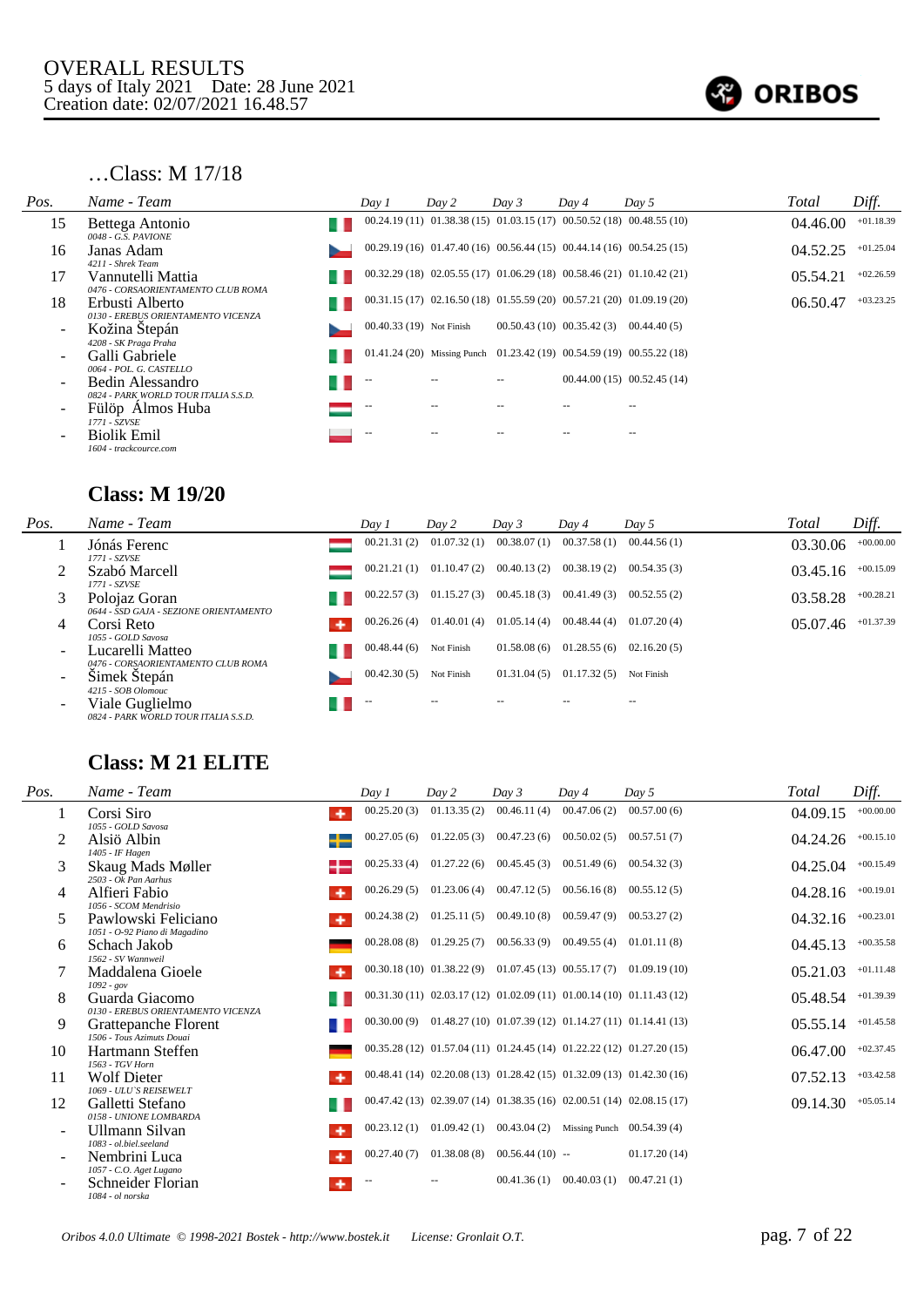

# …Class: M 21 ELITE

| Pos.   | Name - Team                                            | Dav        | Day 2             | Dav <sub>3</sub> | Dav 4                       | Day 5         | Total | Diff. |
|--------|--------------------------------------------------------|------------|-------------------|------------------|-----------------------------|---------------|-------|-------|
| $\sim$ | Diener Lukas                                           | $\sim$ $-$ | $\sim$ $\sim$     | 00.48.04(7)      | $00.47.16(3)$ $01.07.07(9)$ |               |       |       |
| $\sim$ | 1084 - ol norska<br>Masnyy Yury<br>1209 - SKIRUNNER.RU | $\sim$     | $\qquad \qquad -$ | $\sim$           | $\overline{\phantom{a}}$    | $\sim$ $\sim$ |       |       |

### **Class: M 21 LONG**

| Pos.                     | Name - Team                                                     | Day 1       | Day 2       | Day 3                                                   | Day 4                       | Day 5         | Total    | Diff.       |
|--------------------------|-----------------------------------------------------------------|-------------|-------------|---------------------------------------------------------|-----------------------------|---------------|----------|-------------|
|                          | Müller Markus                                                   | 00.24.20(1) | 01.24.49(1) | 00.53.31(1)                                             | $00.51.13(1)$ $01.01.14(1)$ |               | 04.35.07 | $+00.00.00$ |
|                          | 1558 - OSC Kassel<br>Buchtik Ondrej                             | 00.33.36(4) |             | $02.01.01(3)$ $01.01.11(3)$ $01.21.21(4)$ $01.32.38(3)$ |                             |               | 06.29.49 | $+01.54.42$ |
|                          | 4212 - Slavia Liberec Orienteering<br>Angerer Andreas           | 00.34.03(5) | 02.09.57(4) | 01.10.53(4)                                             | $01.23.58(5)$ $01.35.41(4)$ |               | 06.54.33 | $+02.19.26$ |
| 4                        | 1063 - HSV Absam OL<br>Simko Peter                              | 00.30.52(3) | 02.31.46(5) | 01.19.12(5)                                             | $01.18.59(3)$ $01.24.28(2)$ |               | 07.05.20 | $+02.30.13$ |
| $\overline{\phantom{0}}$ | 1558 - OSC Kassel<br>Mrkvica Petr<br>4220 - MEK-IN outdoor team | 00.25.23(2) | 01.49.09(2) | 00.57.20(2)                                             | 00.53.30(2)                 | Missing Punch |          |             |

### **Class: M 21 SHORT**

| Pos.                     | Name - Team                                                        | Dav1                     | Day 2                                                                   | Day 3                        | Dav 4                                      | Day 5                                                                      | Total    | Diff.       |
|--------------------------|--------------------------------------------------------------------|--------------------------|-------------------------------------------------------------------------|------------------------------|--------------------------------------------|----------------------------------------------------------------------------|----------|-------------|
| 1                        | Bernardoni Robi<br>٠<br>1055 - GOLD Savosa                         | 00.21.28(1)              | 00.38.27(1)                                                             | 00.25.59(1)                  | 00.28.42(1)                                | 00.41.41(1)                                                                | 02.36.19 | $+00.00.00$ |
| 2                        | Maddalena Jan<br>$1092 - gov$                                      | 00.25.26(3)              | 00.44.32(2)                                                             | 00.31.05(2)                  | 00.36.40(3)                                | 00.54.26(3)                                                                | 03.12.11 | $+00.35.52$ |
| 3                        | Baratti Diego<br>1055 - GOLD Savosa                                | 00.25.27(4)              | 01.03.25(4)                                                             | 00.37.15(4)                  | 00.35.41(2)                                | 00.57.50(4)                                                                | 03.39.38 | $+01.03.19$ |
| 4                        | Urbanik Robert<br>4212 - Slavia Liberec Orienteering               |                          | $00.31.50(11)$ $00.56.47(3)$ $00.39.59(6)$                              |                              | 00.45.16(7)                                | 00.59.24(6)                                                                | 03.53.17 | $+01.16.58$ |
| 5                        | Bernardoni Alessio<br>۰<br>1055 - GOLD Savosa                      | 00.27.55(7)              |                                                                         | $01.31.11(11)$ $00.34.57(3)$ | 00.42.56(5)                                | 00.45.42(2)                                                                | 04.02.41 | $+01.26.21$ |
| 6                        | Bertozzi Silvano<br>۰                                              | 00.26.24(5)              |                                                                         |                              | $01.25.54(9)$ $00.43.02(8)$ $00.38.43(4)$  | 00.58.12(5)                                                                | 04.12.15 | $+01.35.55$ |
|                          | 1055 - GOLD Savosa<br>Valpiani Davide<br>0610 - OR. CLUB APPENNINO | 00.27.17(6)              |                                                                         |                              | $01.13.38(5)$ $00.45.37(10)$ $00.44.54(6)$ | 01.03.41(7)                                                                | 04.15.07 | $+01.38.47$ |
| 8                        | Salgò Stefano<br>$0821 - H. MOSAICO$                               | 00.22.50(2)              |                                                                         |                              | $01.25.32(8)$ $00.38.20(5)$ $00.50.11(8)$  | 01.16.40(8)                                                                | 04.33.35 | $+01.57.16$ |
| 9                        | Bugár Gergely<br>1772 - BÖF Budaörs                                |                          | $00.35.03(14)$ $01.16.16(6)$ $00.46.04(11)$ $00.56.50(9)$ $01.17.20(9)$ |                              |                                            |                                                                            | 04.51.35 | $+02.15.15$ |
| 10                       | Šunda Marek<br>4202 - USK Praga                                    |                          |                                                                         |                              |                                            | $00.31.48(10)$ $01.32.52(12)$ $00.40.06(7)$ $01.03.01(11)$ $01.17.46(10)$  | 05.05.33 | $+02.29.13$ |
| 11                       | Greco Giovanni<br>0821 - IL MOSAICO                                |                          |                                                                         |                              |                                            | $00.29.28(8)$ $01.23.55(7)$ $00.49.34(12)$ $00.58.20(10)$ $01.31.33(12)$   | 05.12.50 | $+02.36.30$ |
| 12                       | Parmeggiani Luigi<br>0821 - IL MOSAICO                             |                          |                                                                         |                              |                                            | 00.34.06 (13) 01.27.04 (10) 00.50.15 (13) 01.13.45 (12) 01.27.33 (11)      | 05.32.43 | $+02.56.23$ |
| 13                       | Nanni Francesco<br>0206 - POL. CIRCOLO DOZZA                       |                          |                                                                         |                              |                                            | $00.33.14(12)$ $01.50.45(13)$ $00.55.08(15)$ $01.15.52(13)$ $01.33.09(13)$ | 06.08.11 | $+03.31.51$ |
| 14                       | Labanti Piero<br>0158 - UNIONE LOMBARDA                            |                          |                                                                         |                              |                                            | $00.41.42(16)$ $02.00.05(14)$ $01.04.11(16)$ $01.28.36(15)$ $02.02.27(15)$ | 07.17.03 | $+04.40.44$ |
| $\overline{\phantom{a}}$ | Debiasi Dennis<br>0025 - PANDA OR, VALS.                           | $00.30.46(9)$ --         |                                                                         |                              |                                            | $00.43.45(9)$ $01.22.51(14)$ $01.38.23(14)$                                |          |             |
| $\overline{\phantom{a}}$ | Rossi Matteo Lanfranco<br>0821 - IL MOSAICO                        | 00.39.14 (15) Not Finish |                                                                         | Missing Punch Not Finish     |                                            | Not Finish                                                                 |          |             |
|                          | Trentini Stefano<br>0025 - PANDA OR. VALS.                         |                          |                                                                         | $00.50.43(14) -$             |                                            |                                                                            |          |             |

| Pos. | Name - Team                                  | Dav 1       | Day 2                       | Dav 3                                     | Dav 4                                     | Day 5 | Total    | Diff.       |
|------|----------------------------------------------|-------------|-----------------------------|-------------------------------------------|-------------------------------------------|-------|----------|-------------|
|      | Asmus Manuel<br>1055 - GOLD Savosa           | 00.22.38(1) | 01.04.47(1)                 |                                           | $00.43.29(1)$ $00.36.14(2)$ $00.45.05(1)$ |       | 03.32.15 | $+00.00.00$ |
|      | Guglielmetti Gianni<br>1055 - GOLD Savosa    |             | $00.23.48(2)$ $01.17.37(3)$ | $00.45.04(2)$ $00.35.33(1)$ $00.49.33(2)$ |                                           |       | 03.51.35 | $+00.19.19$ |
|      | <b>Heidrich Hannes</b><br>1559 - OLV Potsdam |             | $00.25.11(3)$ $01.16.07(2)$ |                                           | $00.51.11(3)$ $00.36.55(3)$ $00.58.54(4)$ |       | 04.08.18 | $+00.36.02$ |
| 4    | Sonna Giovanni<br>0022 - G.S. MONTE GINER    | 00.29.26(5) | 01.38.44(4)                 |                                           | $01.04.29(5)$ $00.53.20(5)$ $01.08.06(5)$ |       | 05.14.05 | $+01.41.49$ |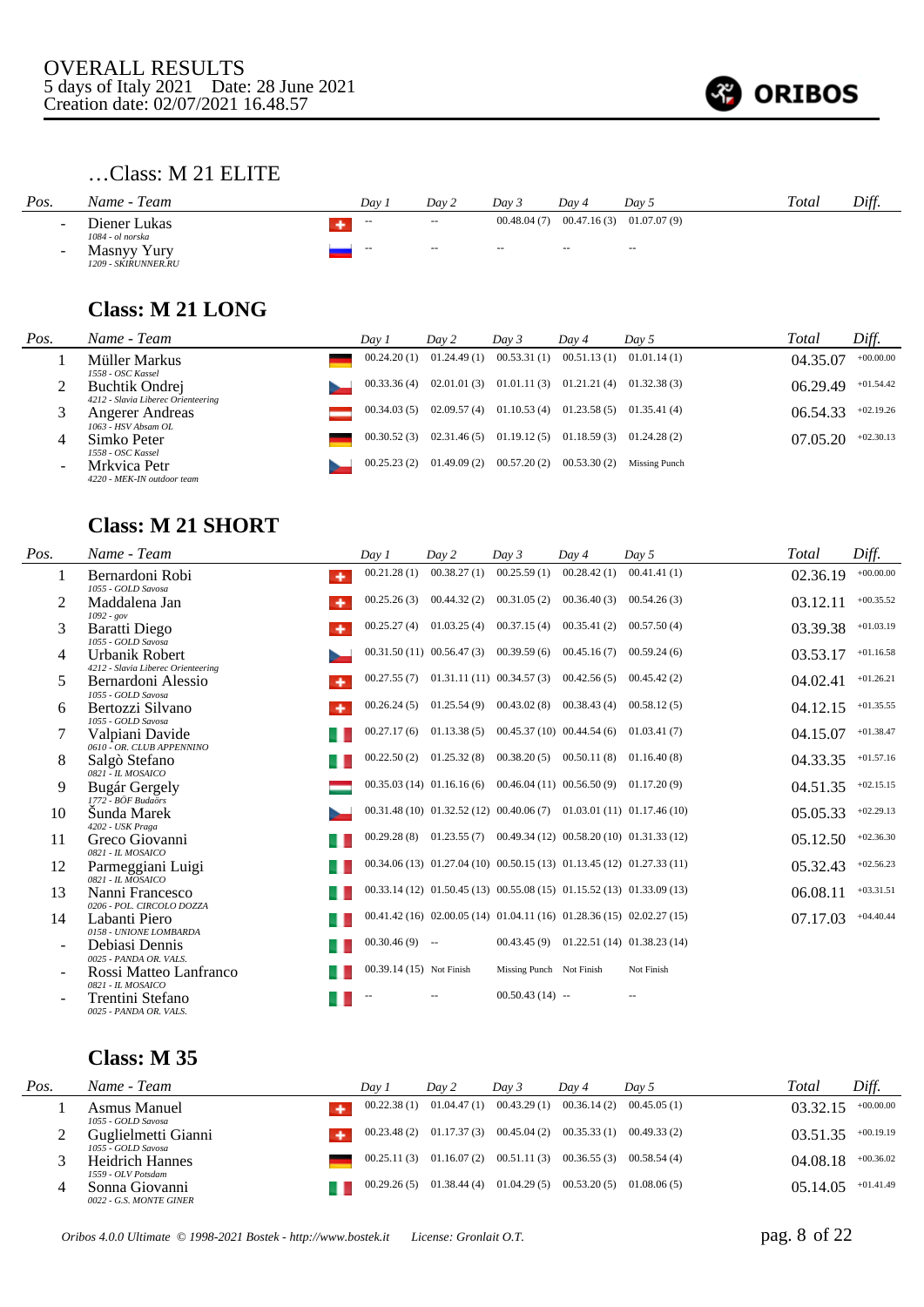

# …Class: M 35

| Pos. | Name - Team                                             | Dav 1            | Day 2                    | Day 3 | Dav 4 | Day 5                                     | Total | Diff. |
|------|---------------------------------------------------------|------------------|--------------------------|-------|-------|-------------------------------------------|-------|-------|
|      | Immervoll Christopher                                   |                  | $00.44.11(6)$ Not Finish |       |       | $01.50.07(7)$ $01.21.31(6)$ $01.48.54(7)$ |       |       |
|      | 1113 - SPORTUNION SCHÖCKL ORIENTEERING<br>Terpai Dmytro | $00.25.48(4)$ -- |                          |       |       | $00.51.46(4)$ $00.44.46(4)$ $00.55.59(3)$ |       |       |
|      | 1951 - O-Kompass<br>Tali Taivo<br>1802 - Harju OK       | $00.46.47(7)$ -- |                          |       |       | $01.25.17(6)$ $01.34.36(7)$ $01.29.17(6)$ |       |       |

### **Class: M 40**

| Pos. | Name - Team                                                       | Day 1                    | Day 2                                                                  | Day 3                       | Day 4                                                     | Day 5                                                                      | <b>Total</b> | Diff.       |
|------|-------------------------------------------------------------------|--------------------------|------------------------------------------------------------------------|-----------------------------|-----------------------------------------------------------|----------------------------------------------------------------------------|--------------|-------------|
| 1    | Vassalli Silvio<br>۰                                              | 00.23.21(1)              | 01.08.06(1)                                                            | 00.48.35(2)                 | 00.34.50(1)                                               | 00.46.34(1)                                                                | 03.41.28     | $+00.00.00$ |
| 2    | 1059 - ASCO Lugano<br>Prošek Michal                               | 00.26.23(7)              |                                                                        | $01.16.17(2)$ $00.48.59(3)$ | 00.37.17(2)                                               | 00.49.49(2)                                                                | 03.58.46     | $+00.17.18$ |
| 3    | 4204 - OK Jihlava<br>Peipinš Agris                                | 00.24.13(2)              |                                                                        | $01.24.36(5)$ $00.47.46(1)$ | 00.42.41(4)                                               | 00.50.30(3)                                                                | 04.09.46     | $+00.28.17$ |
| 4    | 1871 - OK Meridians<br>Walker Ken                                 | 00.25.11(4)              |                                                                        | $01.22.44(4)$ $00.55.31(7)$ | 00.45.44(6)                                               | 00.52.01(4)                                                                | 04.21.11     | $+00.39.42$ |
| 5    | 2002 - Cambridge Sports Union<br>Berlanda Scorza Giovanni         | 00.27.38(8)              | 01.28.25(7)                                                            | 00.55.13(6)                 | 00.45.16(5)                                               | 00.54.31(6)                                                                | 04.31.03     | $+00.49.34$ |
| 6    | 2002 - Cambridge Sports Union<br>Mendelevicius Mantas             | 00.27.48(9)              | 01.41.03(8)                                                            | 00.55.54(8)                 | 00.49.09(7)                                               | 01.01.18(8)                                                                | 04.55.14     | $+01.13.45$ |
|      | 1856 - OK Perkunas/Dainava<br>Meier Tobias<br>۰                   | 00.25.59(6)              |                                                                        |                             | $01.24.55(6)$ $01.04.43(10)$ $01.07.33(12)$ $00.58.17(7)$ |                                                                            | 05.01.28     | $+01.19.59$ |
| 8    | 1088 - OLC Winterthur<br>Paulicek Michal                          |                          | $00.33.36(11)$ $01.46.22(9)$ $01.01.51(9)$ $00.49.19(8)$ $01.11.37(9)$ |                             |                                                           |                                                                            | 05.22.45     | $+01.41.16$ |
| 9    | 4215 - SOB Olomouc<br>Cancelli Antonio                            |                          |                                                                        |                             |                                                           | $00.31.16(10)$ $01.56.51(10)$ $01.11.54(11)$ $00.58.18(10)$ $01.19.04(11)$ | 05.57.23     | $+02.15.54$ |
| 10   | 0279 - TUMIZA OR, CHIARI<br><b>Baltins Maris</b>                  |                          |                                                                        |                             |                                                           | $00.34.52(12)$ $02.09.48(11)$ $01.23.53(12)$ $01.03.36(11)$ $01.12.21(10)$ | 06.24.32     | $+02.43.04$ |
|      | 1871 - OK Meridians<br>Markovas Paulius                           | 00.24.20(3)              |                                                                        |                             | $01.17.54(3)$ $00.53.07(5)$ $00.42.13(3)$ --              |                                                                            |              |             |
|      | 1856 - OK Perkunas/Dainava<br>Szorènyi Gàbor                      | $00.25.35(5)$ --         |                                                                        | $00.52.08(4)$ --            |                                                           | 00.54.05(5)                                                                |              |             |
|      | $1775 - DVTK$<br>Baldessari Massimo                               | $00.41.34(13)$ --        |                                                                        | $02.04.16(13) -$            |                                                           | 01.52.37(12)                                                               |              |             |
|      | 0600 - A.D. TRENT-O<br>Svorènyi Gabor                             | --                       | $-$                                                                    | $\qquad \qquad -$           | $00.53.43(9)$ --                                          |                                                                            |              |             |
|      | $1775 - DVTK$<br><b>Biolik Grzegorz</b><br>1604 - trackcource.com | $\overline{\phantom{a}}$ | $\overline{\phantom{a}}$                                               | $-$                         | --                                                        |                                                                            |              |             |
|      | Oleksandr Sankin<br>1952 - Kvivska Rus                            | $-$                      |                                                                        |                             |                                                           |                                                                            |              |             |

| Pos. | Name - Team                                                     | Day 1       | Day 2       | Day 3                                                                    | Day 4                       | Day $5$                                                                   | Total    | Diff.       |
|------|-----------------------------------------------------------------|-------------|-------------|--------------------------------------------------------------------------|-----------------------------|---------------------------------------------------------------------------|----------|-------------|
|      | Prášil Marek<br>4204 - OK Jihlava                               | 00.19.34(1) | 00.52.59(1) | 00.40.41(1)                                                              | 00.28.19(1)                 | 00.39.27(1)                                                               | 03.01.03 | $+00.00.00$ |
|      | <b>Barrable Nick</b><br>≱≼<br>2052 - South Yorkshire Orienteers | 00.21.07(2) | 01.01.10(2) | 00.42.44(2)                                                              | 00.30.28(3)                 | 00.42.14(2)                                                               | 03.17.46 | $+00.16.43$ |
| 3    | Riley Wyatt<br>$2003 - DVOA$                                    | 00.24.04(5) | 01.07.22(3) | 00.50.55(3)                                                              | $00.37.23(5)$ $00.51.14(3)$ |                                                                           | 03.50.59 | $+00.49.55$ |
| 4    | Pacher Hannes<br>1112 - SPORTUNION AUSTRIA                      | 00.25.57(8) |             | $01.11.15(4)$ $00.56.13(4)$                                              |                             | $00.39.51(7)$ $00.56.48(5)$                                               | 04.10.06 | $+01.09.03$ |
| 5    | Rampado Giuliano<br>0353 - TERLANER ORIENTIERUNGSLAEUFER        | 00.25.38(7) | 01.20.57(9) | 00.58.05(6)                                                              | 00.35.56(4)                 | 00.55.32(4)                                                               | 04.16.10 | $+01.15.07$ |
| 6    | Züblin Reto<br>1082 - OLG Thun                                  | 00.23.48(4) | 01.19.09(8) | 00.56.43(5)                                                              |                             | 00.41.21(11) 00.59.08(7)                                                  | 04.20.10 | $+01.19.07$ |
|      | Hofhanzl Abrahám                                                |             |             | $00.27.37(11)$ $01.15.39(6)$ $00.58.51(8)$                               |                             | $00.41.08(10)$ $00.57.44(6)$                                              | 04.21.01 | $+01.19.58$ |
| 8    | 4204 - OK Jihlava<br>Smilgius Audrius                           | 00.26.15(9) |             | $01.23.26(11)$ $00.58.20(7)$                                             | 00.39.39(6)                 | 00.59.35(8)                                                               | 04.27.15 | $+01.26.11$ |
| 9    | 1851 - Takas OSK<br>Rex William                                 |             |             | $00.27.42(12)$ $01.15.59(7)$ $01.02.11(11)$ $00.41.27(12)$ $01.03.34(9)$ |                             |                                                                           | 04.30.55 | $+01.29.52$ |
| 10   | 1410 - OK Landehof<br>Weitlaner Andreas                         | 00.23.10(3) |             |                                                                          |                             | $01.23.11(10) 01.07.10(12) 00.41.39(13) 01.04.34(10)$                     | 04.39.45 | $+01.38.42$ |
| 11   | 0725 - HAUNOLD OR. TEAM<br><b>Strauss Mareks</b>                |             |             |                                                                          |                             | $00.33.52(15)$ $01.13.43(5)$ $01.00.13(10)$ $00.54.30(18)$ $01.13.23(14)$ | 04.55.42 | $+01.54.39$ |
| 12   | 1872 - Motokurzeme<br><b>Hristov</b> Asen<br>1251 - Valdi       |             |             |                                                                          |                             | $00.29.30(14)$ $01.25.52(13)$ $01.08.55(15)$ $00.40.14(8)$ $01.11.53(13)$ | 04.56.24 | $+01.55.20$ |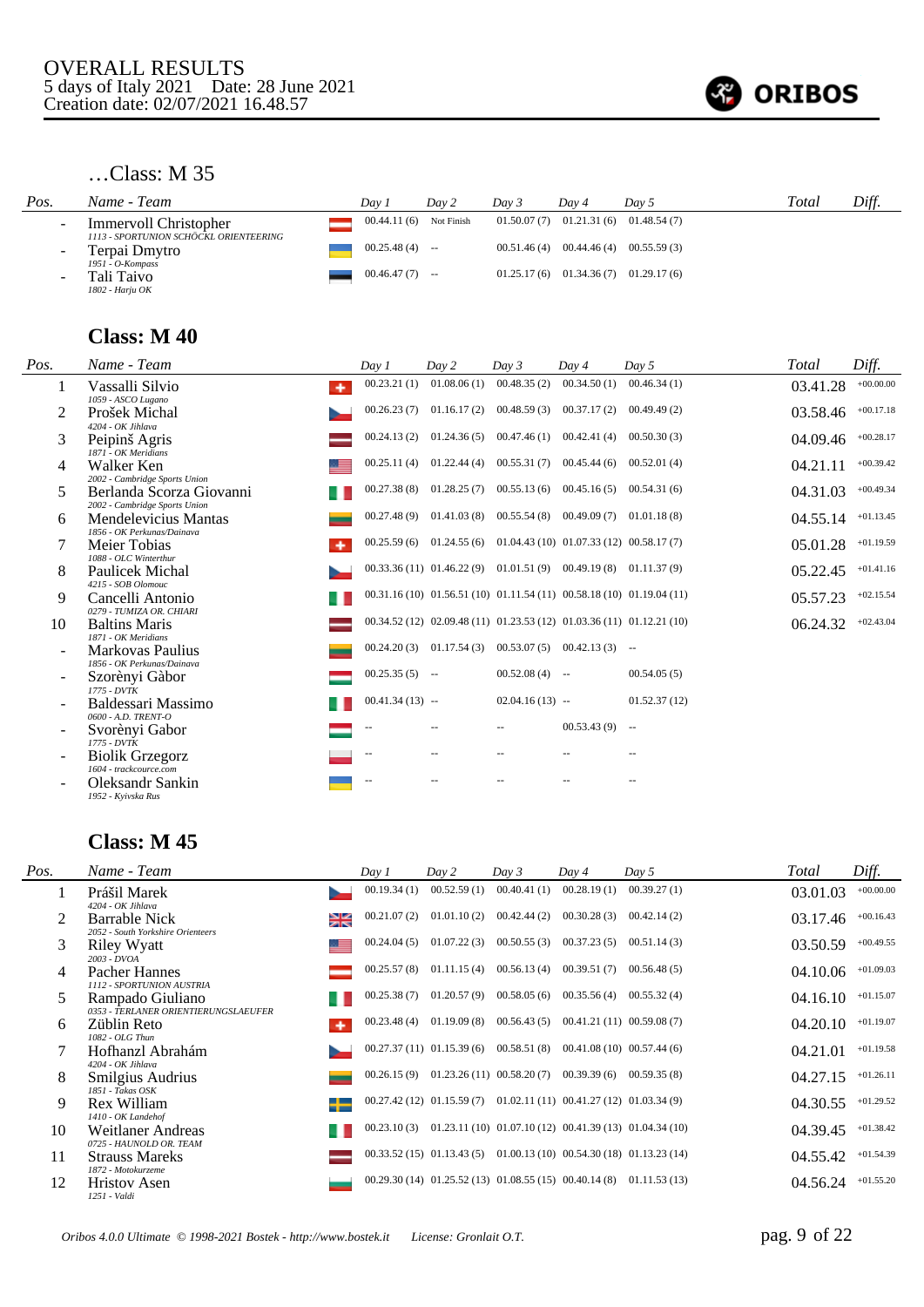

### …Class: M 45

| Pos.                     | Name - Team                                                                    | Day 1       | Day 2 | Day 3       | Day 4            | Day 5                                                                      | Total    | Diff.       |
|--------------------------|--------------------------------------------------------------------------------|-------------|-------|-------------|------------------|----------------------------------------------------------------------------|----------|-------------|
| 13                       | Titz Pavel                                                                     |             |       |             |                  | $00.29.14(13)$ $01.34.05(16)$ $01.07.21(13)$ $00.53.37(17)$ $01.05.52(11)$ | 05.10.09 | $+02.09.05$ |
| 14                       | 4202 - USK Praga<br>Aigmüller Thomas<br>1113 - SPORTUNION SCHÖCKL ORIENTEERING | 00.25.08(6) |       |             |                  | $01.26.35(14)$ $01.08.34(14)$ $00.45.17(14)$ $01.27.38(16)$                | 05.13.14 | $+02.12.10$ |
| 15                       | Kolár Tomáš                                                                    |             |       |             |                  | 00.27.11 (10) 01.26.44 (15) 01.40.14 (17) 00.48.05 (16) 01.11.50 (12)      | 05.34.05 | $+02.33.02$ |
| $\overline{\phantom{a}}$ | 4221 - SKOB Slaný<br>Santuari Alessandro<br>0415 - OR. PINÈ                    |             |       |             |                  | Missing Punch 01.25.23 (12) 01.14.19 (16) 00.47.25 (15) 01.21.59 (15)      |          |             |
| $\overline{\phantom{a}}$ | Schwarzenberger Stefan                                                         |             | $- -$ | 01.00.08(9) | 00.40.43(9)      | Missing Punch                                                              |          |             |
| $\overline{\phantom{a}}$ | 1084 - ol norska<br>Cipriani Andrea<br>0025 - PANDA OR, VALS,                  |             | $- -$ | $- -$       | $00.30.01(2)$ -- |                                                                            |          |             |

| Pos. | Name - Team                                                           | Day 1            | Day 2                                                                 | Day 3            | Day 4             | Day 5                    | Total    | Diff.       |
|------|-----------------------------------------------------------------------|------------------|-----------------------------------------------------------------------|------------------|-------------------|--------------------------|----------|-------------|
| 1    | Maddalena Stefano<br>٠<br>1051 - O-92 Piano di Magadino               | 00.19.55(1)      | 00.54.46(1)                                                           | 00.39.19(1)      | 00.33.31(1)       | 00.39.02(1)              | 03.06.35 | $+00.00.00$ |
| 2    | Boiani Tiziano<br>1051 - O-92 Piano di Magadino                       | 00.20.08(2)      | 01.02.02(2)                                                           | 00.41.12(2)      | 00.41.27(2)       | 00.41.07(2)              | 03.25.58 | $+00.19.22$ |
| 3    | Voveris Edgaras                                                       | 00.23.37 (9)     | 01.11.35(3)                                                           | 00.47.52(4)      | 00.41.47(3)       | 00.54.08(9)              | 03.59.01 | $+00.52.25$ |
| 4    | 1751 - Devyni<br>Brambilla Stefano<br>0165 - POL. BESANESE            |                  | $00.21.31(5)$ $01.14.07(5)$                                           | 00.52.16(7)      | 00.42.44(4)       | 00.52.40(8)              | 04.03.19 | $+00.56.43$ |
| 5    | Staszak Artur<br>1602 - UNTS Warszawa                                 | 00.22.03(6)      | 01.20.33(8)                                                           | 00.50.00(5)      | 00.44.19(5)       | 00.48.00(4)              | 04.04.56 | $+00.58.20$ |
| 6    | Siegl Roman<br>4219 - Matfyz Praha                                    |                  | $00.23.12(7)$ $01.14.52(6)$                                           | 00.52.18(8)      | 00.45.57(7)       | 00.55.18(10)             | 04.11.39 | $+01.05.03$ |
| 7    | Okle Martin<br>1062 - OLG Cordoba                                     |                  | $00.23.36(8)$ 01.19.23(7) 00.54.29(9)                                 |                  | 00.47.39(8)       | 00.52.35(7)              | 04.17.43 | $+01.11.07$ |
| 8    | Szencz Attila<br>1771 - SZVSE                                         |                  | 00.24.36 (11) 01.22.37 (10) 00.50.39 (6) 00.54.19 (12) 00.49.53 (5)   |                  |                   |                          | 04.22.06 | $+01.15.30$ |
| 9    | Grilli Alberto                                                        |                  | 00.21.27 (3) 01.23.44 (12) 00.56.31 (10) 00.44.41 (6)                 |                  |                   | 00.56.28(11)             | 04.22.52 | $+01.16.16$ |
| 10   | 0167 - POL. PUNTO NORD<br>Deferme Gunter                              |                  | 00.39.45 (19) 01.21.39 (9) 00.57.58 (11) 00.47.49 (9) 00.57.31 (13)   |                  |                   |                          | 04.44.42 | $+01.38.06$ |
| 11   | 1302 - HAMOK<br>Grossi Mauro<br>۰                                     |                  | 00.26.53 (14) 01.23.36 (11) 01.14.40 (15) 00.51.18 (11) 00.50.18 (6)  |                  |                   |                          | 04.46.47 | $+01.40.11$ |
| 12   | 1051 - O-92 Piano di Magadino<br>Gryc Jan                             |                  | 00.27.54 (16) 01.33.14 (13) 00.58.00 (12) 00.48.22 (10) 01.02.54 (15) |                  |                   |                          | 04.50.24 | $+01.43.48$ |
| 13   | 4209 - KOS Tesla Brno<br>Angeli Giancarlo<br>0560 - G. S. OR. FOLGORE |                  | 00.24.20 (10) 01.42.38 (14) 01.13.30 (14) 00.57.57 (13) 00.56.50 (12) |                  |                   |                          | 05.15.17 | $+02.08.41$ |
| 14   | Holec Jan                                                             |                  | 00.27.12 (15) 01.57.42 (17) 01.16.41 (17) 01.07.56 (14) 01.30.21 (18) |                  |                   |                          | 06.19.52 | $+03.13.16$ |
| 15   | 4216 - SKOB Ostrava<br>Mosolo Fabrizio                                |                  | 00.31.50 (17) 02.24.43 (18) 01.36.24 (19) 01.10.54 (15) 01.19.22 (17) |                  |                   |                          | 07.03.13 | $+03.56.37$ |
| 16   | 0543 - FRIULI MTB & OR.<br>Amato Attilio                              |                  | 00.39.23 (18) 02.26.55 (19) 01.28.19 (18) 01.25.50 (17) 01.37.06 (19) |                  |                   |                          | 07.37.33 | $+04.30.57$ |
|      | 0158 - UNIONE LOMBARDA<br>Hueller Fabio                               |                  | 00.21.28 (4) 01.13.27 (4) 00.45.25 (3) Missing Punch 00.47.16 (3)     |                  |                   |                          |          |             |
|      | 0361 - OR. CREA ROSSA<br>Foletti Alfredo<br>۰                         |                  | 00.26.35 (13) 01.45.19 (15) 01.15.32 (16) Missing Punch 01.10.59 (16) |                  |                   |                          |          |             |
|      | 1057 - C.O. Aget Lugano<br>Giovannini Marco                           |                  | 00.25.56 (12) 01.53.16 (16) 01.02.03 (13) --                          |                  |                   | 01.00.44(14)             |          |             |
|      | 0415 - OR. PINÈ<br>Pischinger Gerald                                  |                  | $00.50.08(20)$ $02.37.02(20)$ --                                      |                  | $01.20.19(16)$ -- |                          |          |             |
|      | 1113 - SPORTUNION SCHÖCKL ORIENTEERING<br>Spagnoli Michele            | Not Finish       |                                                                       | Not Finish       | Not Finish        | 01.56.23(20)             |          |             |
|      | 0839 - POL. ORI GREEN MONTE SAMBUCO<br>Morea Pasquale                 | $00.59.57(21) -$ |                                                                       | Missing Punch -- |                   | --                       |          |             |
|      | 0839 - POL. ORI GREEN MONTE SAMBUCO<br>Lian Odd Arne                  |                  |                                                                       |                  |                   |                          |          |             |
|      | 1652 - Koll<br>Harvey Børge                                           |                  | $\overline{a}$                                                        |                  | $\overline{a}$    | $\overline{a}$           |          |             |
|      | 1654 - BUL Tromsø IL<br>Mingaleev Albert                              |                  |                                                                       | $\sim$ $\sim$    | $\overline{a}$    | $\overline{\phantom{a}}$ |          |             |
|      | 1207 - MAGNIT<br>Babolin Valdir<br>1761 - COTi                        |                  |                                                                       |                  | --                | $\overline{\phantom{a}}$ |          |             |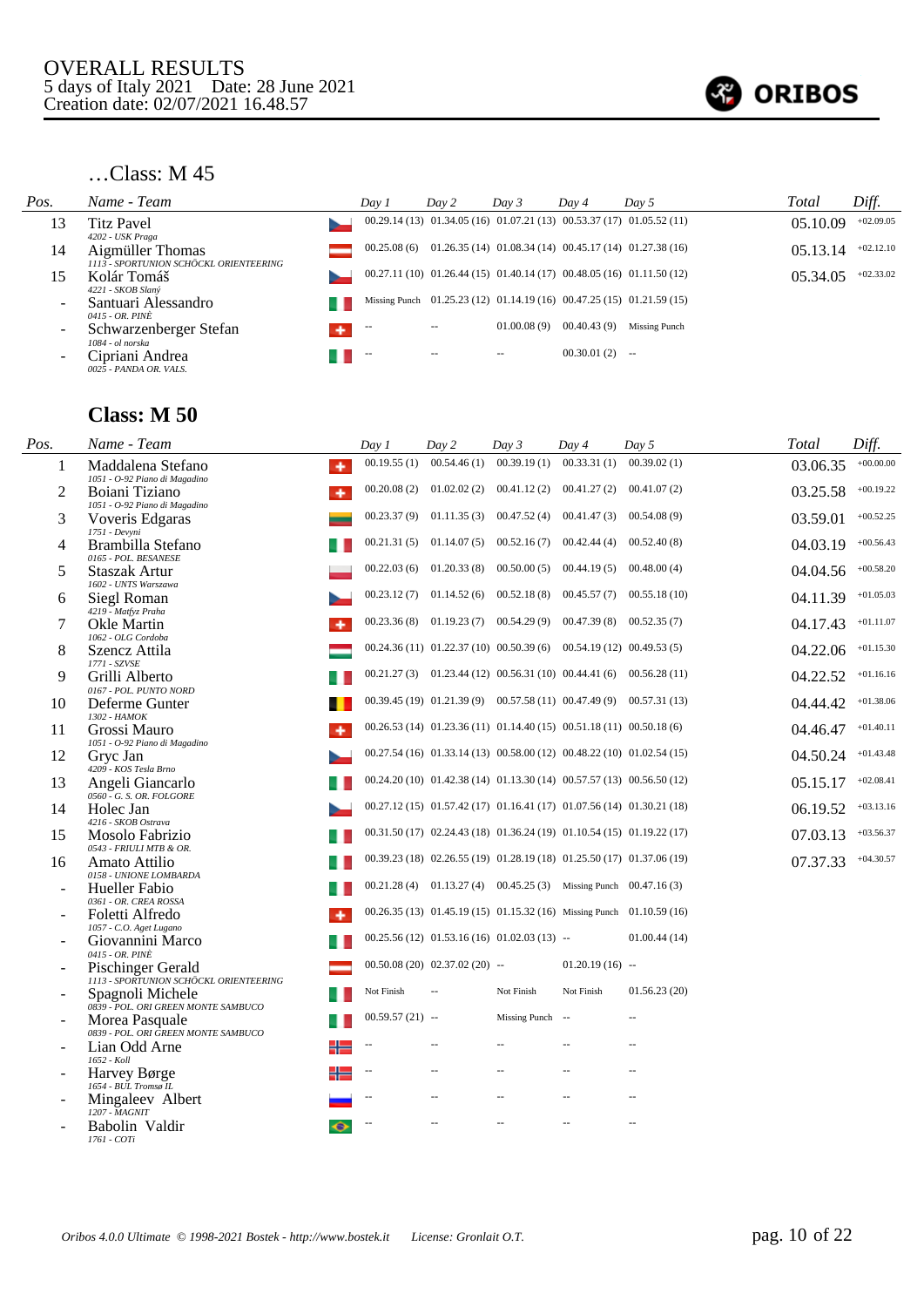

| Pos. | Name - Team                                                      | Day 1                    | Day 2                                                                    | Day 3                                      | Day 4                                  | Day 5                                                                     | Total    | Diff.       |
|------|------------------------------------------------------------------|--------------------------|--------------------------------------------------------------------------|--------------------------------------------|----------------------------------------|---------------------------------------------------------------------------|----------|-------------|
| 1    | ₩<br>Pyymäki Leo<br>1154 - Espoon suunta                         | 00.21.43(6)              | 00.56.47(1)                                                              | 00.34.46(1)                                | 00.29.07(1)                            | 00.38.38(1)                                                               | 03.01.01 | $+00.00.00$ |
| 2    | Schaffner Martin<br>۰                                            | 00.19.51(2)              |                                                                          | $00.57.34(2)$ $00.37.48(3)$ $00.35.00(3)$  |                                        | 00.40.41(2)                                                               | 03.10.56 | $+00.09.55$ |
| 3    | 1089 - LR Wohlen<br>Meister Roland                               | 00.20.14(3)              | 01.03.20(4)                                                              |                                            | $00.38.07(4)$ $00.31.07(2)$            | 00.43.16(3)                                                               | 03.16.06 | $+00.15.05$ |
| 4    | 1077 - OLG Dachsen<br>Di Stefano Gianluca                        | 00.21.20(4)              |                                                                          | $01.10.07(5)$ $00.54.46(15)$ $00.40.10(7)$ |                                        | 00.48.52(6)                                                               | 03.55.16 | $+00.54.15$ |
| 5    | 0165 - POL. BESANESE<br><b>Odermatt Alex</b><br>۰                | 00.24.00(9)              |                                                                          | $01.18.15(9)$ $00.46.29(6)$ $00.39.25(6)$  |                                        | 00.50.59(10)                                                              | 03.59.11 | $+00.58.10$ |
| 6    | 1078 - OLG Basel<br>Göschl Erich                                 | 00.22.20(8)              |                                                                          | $01.27.10(11)$ $00.44.22(5)$ $00.40.15(8)$ |                                        | 00.47.37(4)                                                               | 04.01.44 | $+01.00.43$ |
|      | 1111 - OLC WÄHRING<br>Meeuwssen Marc                             |                          | $00.21.55(7)$ $01.30.53(15)$ $00.50.15(10)$ $00.37.34(5)$ $00.50.56(9)$  |                                            |                                        |                                                                           | 04.11.35 | $+01.10.34$ |
| 8    | 1305 - TROL<br>Brändli Martin                                    |                          |                                                                          |                                            |                                        | $00.26.41(15)$ $01.13.49(6)$ $00.47.22(7)$ $01.02.03(24)$ $00.51.07(11)$  | 04.21.04 | $+01.20.03$ |
| 9    | 1070 - OLG Zürich<br><b>Tschudin Matthias</b>                    |                          | $00.24.24(10)$ $01.15.12(8)$ $00.56.20(17)$ $01.04.25(25)$ $00.48.13(5)$ |                                            |                                        |                                                                           | 04.28.36 | $+01.27.35$ |
| 10   | 1088 - OLC Winterthur<br>Lexen Dieter                            |                          |                                                                          |                                            |                                        | 00.26.42 (16) 01.27.46 (12) 00.50.26 (11) 00.43.00 (11) 01.01.18 (18)     | 04.29.14 | $+01.28.13$ |
| 11   | 1556 - OLG Regensburg<br>Kožina Petr                             |                          |                                                                          |                                            |                                        | 00.28.47 (20) 01.30.16 (14) 00.52.52 (13) 00.44.23 (13) 00.59.30 (15)     | 04.35.50 | $+01.34.49$ |
| 12   | 4208 - SK Praga Praha<br>Maddalena Riccardo                      |                          |                                                                          |                                            |                                        | 00.24.45 (11) 01.29.18 (13) 00.49.29 (9) 00.54.58 (20) 00.58.43 (13)      | 04.37.13 | $+01.36.12$ |
| 13   | $1092 - gov$<br>Simek Roman                                      |                          |                                                                          |                                            |                                        | $00.26.16(13)$ $01.15.11(7)$ $00.51.59(12)$ $00.42.17(9)$ $01.22.09(26)$  | 04.37.55 | $+01.36.54$ |
| 14   | 4215 - SOB Olomouc<br>Sonda Luciano                              |                          |                                                                          |                                            |                                        | 00.25.58 (12) 01.42.44 (18) 00.47.41 (8) 00.43.16 (12) 01.01.13 (17)      | 04.40.54 | $+01.39.53$ |
| 15   | 0044 - A.S.D MISQUILENSES OR.<br>Lazzeri Massimo                 |                          |                                                                          |                                            |                                        | 00.26.29 (14) 01.49.28 (20) 00.54.42 (14) 00.46.05 (14) 00.56.42 (12)     | 04.53.26 | $+01.52.25$ |
| 16   | 0015 - OR. PERGINE<br>Derighetti John                            |                          |                                                                          |                                            |                                        | 00.27.58 (17) 01.50.17 (21) 00.57.11 (18) 00.48.15 (15) 00.59.28 (14)     | 05.03.10 | $+02.02.09$ |
| 17   | 1051 - O-92 Piano di Magadino<br>Ravaglia Enzo                   |                          |                                                                          |                                            |                                        | 00.28.39 (19) 01.41.08 (17) 00.57.29 (19) 01.15.27 (32) 01.00.44 (16)     | 05.23.27 | $+02.22.26$ |
| 18   | 0821 - IL MOSAICO<br>Vannutelli Gianluca                         |                          |                                                                          |                                            |                                        | 00.32.04 (26) 01.47.39 (19) 01.17.17 (29) 01.08.43 (29) 01.04.23 (19)     | 05.50.06 | $+02.49.05$ |
| 19   | 0476 - CORSAORIENTAMENTO CLUB ROMA<br>Ferracin Adriano<br>۰      |                          |                                                                          |                                            |                                        | 00.31.38 (25) 01.59.39 (24) 01.07.29 (24) 01.07.59 (27) 01.07.44 (20)     | 05.54.31 | $+02.53.30$ |
| 20   | 1055 - GOLD Savosa<br>Olivetti Stefano                           |                          |                                                                          |                                            |                                        | 00.28.55 (21) 01.56.38 (23) 01.08.27 (25) 01.11.30 (30) 01.21.48 (25)     | 06.07.18 | $+03.06.17$ |
| 21   | 0476 - CORSAORIENTAMENTO CLUB ROMA<br>Garbani Marco              |                          |                                                                          |                                            |                                        | 00.30.41 (24) 02.13.45 (26) 01.23.28 (30) 01.07.59 (26) 01.14.50 (23)     | 06.30.43 | $+03.29.42$ |
| 22   | 1051 - O-92 Piano di Magadino<br>Fonti Claudio<br>۰              |                          |                                                                          |                                            |                                        | 00.29.02 (23) 02.31.53 (28) 01.15.26 (28) 01.00.02 (23) 01.25.46 (27)     | 06.42.09 | $+03.41.08$ |
|      | 1051 - O-92 Piano di Magadino<br>≱≼<br>Patten Graham             |                          | 00.18.40 (1) 01.00.18 (3) 00.36.03 (2) 00.36.24 (4) Not Finish           |                                            |                                        |                                                                           |          |             |
|      | $2051$ - $\ensuremath{\textit{WARRIOR}\ OC}$<br>Eschlböck Rainer |                          | Missing Punch 01.18.25 (10) 00.55.12 (16) 00.42.45 (10) 00.50.05 (7)     |                                            |                                        |                                                                           |          |             |
|      | 1109 - NATURFREUNDE LINZ<br>Madonna Aldo                         |                          | 00.28.36 (18) 02.01.49 (25) 01.01.56 (22) 01.08.37 (28) Missing Punch    |                                            |                                        |                                                                           |          |             |
|      | 1055 - GOLD Savosa<br>Wettstein Rolf                             |                          |                                                                          |                                            |                                        | Missing Punch 01.34.48 (16) 01.08.49 (26) 00.55.24 (21) 01.14.37 (22)     |          |             |
|      | 1080 - OL Zimmerberg<br>Campbell Fredrik                         |                          |                                                                          |                                            |                                        | Missing Punch 01.53.01 (22) 00.59.28 (21) 00.58.55 (22) 01.10.44 (21)     |          |             |
|      | $1412 - Almby IK$<br>Hillebrand Stephan                          |                          |                                                                          |                                            |                                        | $00.32.33(27)$ $02.23.05(27)$ $01.10.08(27)$ Missing Punch $01.16.14(24)$ |          |             |
|      | 0415 - OR. PINÈ<br>Von Arx Daniel<br>۰                           | 00.29.00 (22) Not Finish |                                                                          |                                            | 00.57.48 (20) 00.49.44 (16) Not Finish |                                                                           |          |             |
|      | 1069 - ULU'S REISEWELT<br>Giuliani Maurizio                      | 00.21.38 (5) Not Finish  |                                                                          | $\sim$ $\sim$                              |                                        | $00.50.50(17)$ $00.50.23(8)$                                              |          |             |
|      | 0600 - A.D. TRENT-O                                              | 00.34.40 (28) Not Finish |                                                                          |                                            | $01.06.50(23)$ $01.12.50(31)$ --       |                                                                           |          |             |
|      | Karlsson Alsiö Stefan<br>1405 - IF Hagen                         |                          |                                                                          | $\overline{\phantom{a}}$                   |                                        | $01.21.29(33)$ $01.29.44(28)$                                             |          |             |
|      | Scalchi Roberto<br>0174 - VICENZA OR. TEAM                       |                          |                                                                          |                                            |                                        |                                                                           |          |             |
|      | Dissette Paolo<br>0610 - OR. CLUB APPENNINO                      |                          |                                                                          |                                            | $00.51.36(18) -$                       |                                                                           |          |             |
|      | Dalfollo Giuliano<br>0573 - GRONLAIT OR. TEAM                    |                          |                                                                          | $\overline{a}$                             | $00.52.13(19) -$                       |                                                                           |          |             |
|      | Sihvonen Juhani<br>1156 - Navi                                   |                          |                                                                          | $\qquad \qquad -$                          | $\overline{\phantom{a}}$               |                                                                           |          |             |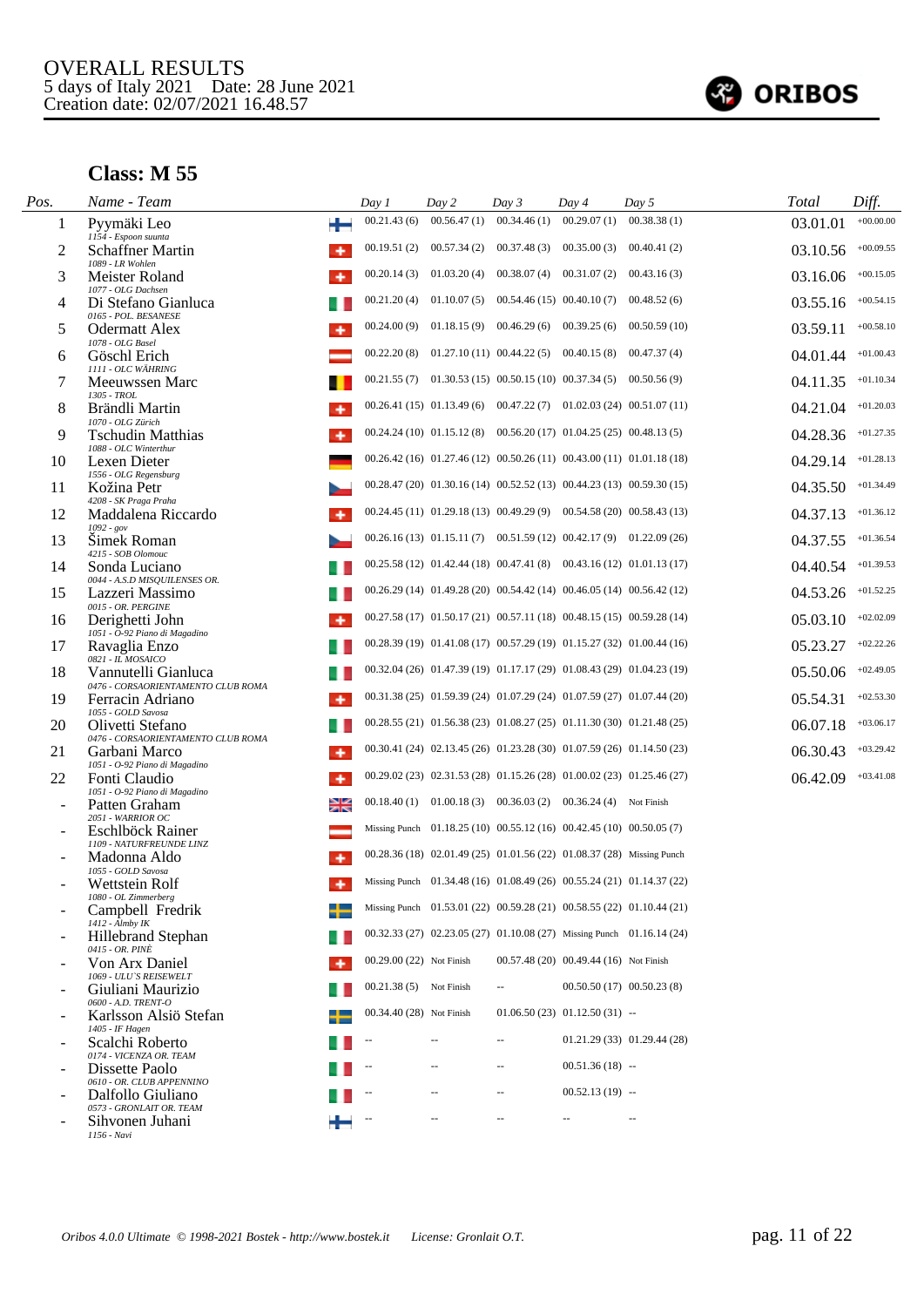

#### **Class: M 60**

l.

| Pos. | Name - Team                                                          | Day 1                    | Day 2                                                                     | Day 3                    | Day 4                                                 | Day 5                                                                      | <b>Total</b> | Diff.       |
|------|----------------------------------------------------------------------|--------------------------|---------------------------------------------------------------------------|--------------------------|-------------------------------------------------------|----------------------------------------------------------------------------|--------------|-------------|
| 1    | Sacher Martin<br>۰<br>1081 - Kilroy                                  | 00.20.01(1)              | 00.59.26(1)                                                               | 00.32.26(1)              | 00.34.24(1)                                           | 00.38.33(1)                                                                | 03.04.52     | $+00.00.00$ |
| 2    | Mikšys Eugenijus                                                     | 00.21.51(6)              | 00.59.51(2)                                                               | 00.36.34(2)              | 00.34.37(2)                                           | 00.44.54(7)                                                                | 03.17.48     | $+00.12.55$ |
| 3    | 1853 - RE<br>Bandixen Sönke                                          | 00.22.42(7)              | 01.01.20(3)                                                               | 00.40.18(5)              | 00.42.55(7)                                           | 00.43.14(4)                                                                | 03.30.31     | $+00.25.39$ |
| 4    | 1090 - OLG Pfäffikon<br>Paoli Giorgio                                | 00.21.38(3)              | 01.06.05(5)                                                               | 00.38.37(4)              | 00.41.05(3)                                           | 00.46.40(13)                                                               | 03.34.07     | $+00.29.14$ |
| 5    | 0015 - OR. PERGINE<br>Aeschlimann Ulrich<br>۰                        | 00.21.40(4)              | 01.09.39(8)                                                               | 00.41.01(6)              | 00.43.52(9)                                           | 00.38.46(2)                                                                | 03.34.59     | $+00.30.07$ |
| 6    | 1069 - ULU'S REISEWELT<br>Minotti Olivier                            | 00.21.41(5)              | 01.06.05(5)                                                               | 00.38.25(3)              | 00.42.11(5)                                           | 00.47.07(14)                                                               | 03.35.29     | $+00.30.36$ |
| 7    | 1051 - O-92 Piano di Magadino<br>Cuche Denis                         |                          | $00.23.26(10)$ $01.06.41(7)$ $00.41.51(8)$                                |                          | 00.42.04(4)                                           | 00.45.35(9)                                                                | 03.39.38     | $+00.34.46$ |
| 8    | 1068 - OLG Waldrose<br>Peissard Bernard<br>۰                         |                          | $00.25.19(13)$ $01.10.57(10)$ $00.42.18(9)$                               |                          | 00.42.30(6)                                           | 00.46.02(11)                                                               | 03.47.09     | $+00.42.17$ |
| 9    | 1058 - OLC SKOG FRIBOURG<br>Pogu Philippe                            |                          | $00.23.05(8)$ 01.22.12 (16) 00.41.10 (7) 00.43.00 (8)                     |                          |                                                       | 00.39.44(3)                                                                | 03.49.13     | $+00.44.20$ |
| 10   | 1505 - Scapa Nancy Orientation<br>Kazlauskas Donatas                 |                          | $00.24.24(12)$ $01.10.23(9)$ $00.44.59(10)$ $00.48.36(14)$ $00.45.17(8)$  |                          |                                                       |                                                                            | 03.53.41     | $+00.48.48$ |
| 11   | 1854 - OK Saule<br>Jörger Klemens                                    |                          | $00.23.40(11)$ $01.17.27(13)$ $00.48.47(16)$ $00.44.54(11)$ $00.44.44(6)$ |                          |                                                       |                                                                            | 03.59.34     | $+00.54.41$ |
| 12   | 1557 - TV Kippenheim<br>Pettinari Gianni                             |                          |                                                                           |                          |                                                       | $00.27.28(16)$ $01.18.09(14)$ $00.50.33(17)$ $00.46.50(13)$ $00.46.18(12)$ | 04.09.19     | $+01.04.27$ |
| 13   | 1057 - C.O. Aget Lugano<br>Curzio Leonardo                           |                          |                                                                           |                          |                                                       | $00.21.01(2)$ $01.12.34(12)$ $00.48.28(15)$ $00.55.43(20)$ $00.53.21(16)$  | 04.11.08     | $+01.06.16$ |
| 14   | 0094 - ORIENTAMONDO IVREA<br>Pierlot André                           |                          |                                                                           |                          |                                                       | 00.30.45 (24) 01.22.03 (15) 00.47.10 (14) 00.49.03 (15) 00.57.43 (19)      | 04.26.46     | $+01.21.53$ |
| 15   | 1303 - C.O.Liège<br>Corrodi Paul<br>۰                                |                          |                                                                           |                          |                                                       | $00.28.43(20)$ $01.41.50(18)$ $00.54.19(19)$ $00.53.29(19)$ $00.56.20(17)$ | 04.54.43     | $+01.49.51$ |
| 16   | 1077 - OLG Dachsen<br><b>Trachsel Christoph</b>                      |                          |                                                                           |                          |                                                       | $00.29.49(22)$ $01.55.33(21)$ $00.55.00(20)$ $00.52.07(17)$ $01.00.16(21)$ | 05.12.45     | $+02.07.52$ |
| 17   | 1069 - ULU'S REISEWELT<br>Conci Alessandro                           |                          |                                                                           |                          |                                                       | 00.28.18 (18) 02.06.51 (23) 00.46.34 (11) 01.05.40 (23) 00.58.46 (20)      | 05.26.10     | $+02.21.18$ |
| 18   | 0361 - OR. CREA ROSSA<br>Unternaehrer Ferruccio                      |                          |                                                                           |                          |                                                       | 00.28.47 (21) 01.40.58 (17) 01.04.12 (24) 01.09.34 (24) 01.05.24 (22)      | 05.28.55     | $+02.24.02$ |
| 19   | 1059 - ASCO Lugano<br><b>Balcar Ales</b>                             |                          | 00.33.37 (25) 01.47.46 (19) 01.02.06 (22) 01.02.42 (22) 01.21.53 (26)     |                          |                                                       |                                                                            | 05.48.04     | $+02.43.11$ |
| 20   | 4205 - OK99 Hradec Kralove<br>Kocsis Antonio<br>۰                    |                          |                                                                           |                          |                                                       | 00.28.00 (17) 02.25.35 (24) 00.59.29 (21) 01.00.37 (21) 00.57.41 (18)      | 05.51.24     | $+02.46.32$ |
| 21   | 1059 - ASCO Lugano<br>Lucarelli Marco                                |                          |                                                                           |                          |                                                       | 00.28.40 (19) 01.51.06 (20) 01.03.06 (23) 01.14.11 (26) 01.18.29 (24)      | 05.55.32     | $+02.50.39$ |
| 22   | 0476 - CORSAORIENTAMENTO CLUB ROMA<br>Bisceglia Antonio<br>۰         |                          |                                                                           |                          |                                                       | $00.29.59(23)$ $02.35.55(25)$ $00.53.13(18)$ $01.12.28(25)$ $01.21.45(25)$ | 06.33.20     | $+03.28.27$ |
| 23   | 1057 - C.O. Aget Lugano<br>Martos Sanchez Felipe                     |                          |                                                                           |                          |                                                       | $00.33.52(26)$ $02.06.10(22)$ $01.12.34(27)$ $01.18.30(27)$ $01.42.08(27)$ | 06.53.14     | $+03.48.21$ |
|      | 1304 - HOC<br>Beltraminelli Paolo                                    |                          |                                                                           |                          |                                                       | 00.25.58 (14) Missing Punch 00.46.59 (13) 00.50.56 (16) 00.50.11 (15)      |              |             |
|      | 1059 - ASCO Lugano<br>Spengler Andreas                               | 00.23.06(9)              |                                                                           |                          | 01.03.47 (4) Missing Punch $00.44.39(10) 00.43.48(5)$ |                                                                            |              |             |
|      | 1559 - OLV Potsdam<br><b>Biorklund Anders</b>                        |                          | Missing Punch 01.12.09 (11) 00.46.53 (12) 00.45.28 (12) 00.45.38 (10)     |                          |                                                       |                                                                            |              |             |
|      | 1414 - Sävedalens AIK<br>Bona Mario Fiorenzo<br>0165 - POL. BESANESE |                          | 00.35.11 (27) 02.58.49 (26) 01.23.54 (28) Not Finish                      |                          |                                                       | 01.58.49(28)                                                               |              |             |
|      | Mertlik Jiri                                                         | 00.41.00 (28) Not Finish |                                                                           | 01.07.42 (26) Not Finish |                                                       | 01.15.40(23)                                                               |              |             |
|      | 4218 - OOS TJ Spartak Vrchlabi<br>Sundqvist Mikael                   | $00.26.31(15)$ --        |                                                                           |                          | $01.06.35(25)$ $00.52.12(18)$ --                      |                                                                            |              |             |
|      | 1404 - Tullinge SK<br><b>Kaeser Peter</b><br>1086 - Bussola          |                          | $-$                                                                       |                          |                                                       | 44                                                                         |              |             |
|      | <b>Biurgren Svante</b><br>1409 - IK Hakarpspojkarna                  |                          | $\overline{a}$                                                            | $\sim$                   | $\sim$                                                | $\sim$                                                                     |              |             |
|      | Aebischer Bernhard<br>1072 - OLC Omström Sense                       |                          | --                                                                        | $\overline{a}$           |                                                       | $\sim$ $\sim$                                                              |              |             |
|      |                                                                      |                          |                                                                           |                          |                                                       |                                                                            |              |             |

| Pos. | Name - Team                            | Dav | Day 2                                                                 | Dav 3 | Dav 4 | Dav 5 | Total    | Diff.       |
|------|----------------------------------------|-----|-----------------------------------------------------------------------|-------|-------|-------|----------|-------------|
|      | Ammann Mario<br>1063 - HSV Absam OL    |     | $00.19.06(1)$ $00.51.24(1)$ $00.31.21(1)$ $00.33.01(3)$ $00.39.27(3)$ |       |       |       | 02.54.20 | $+00.00.00$ |
|      | Kohler Hansruedi<br>1077 - OLG Dachsen |     | $00.20.05(4)$ $00.57.43(3)$ $00.32.15(2)$ $00.30.06(1)$ $00.36.38(1)$ |       |       |       | 02.56.48 | $+00.02.28$ |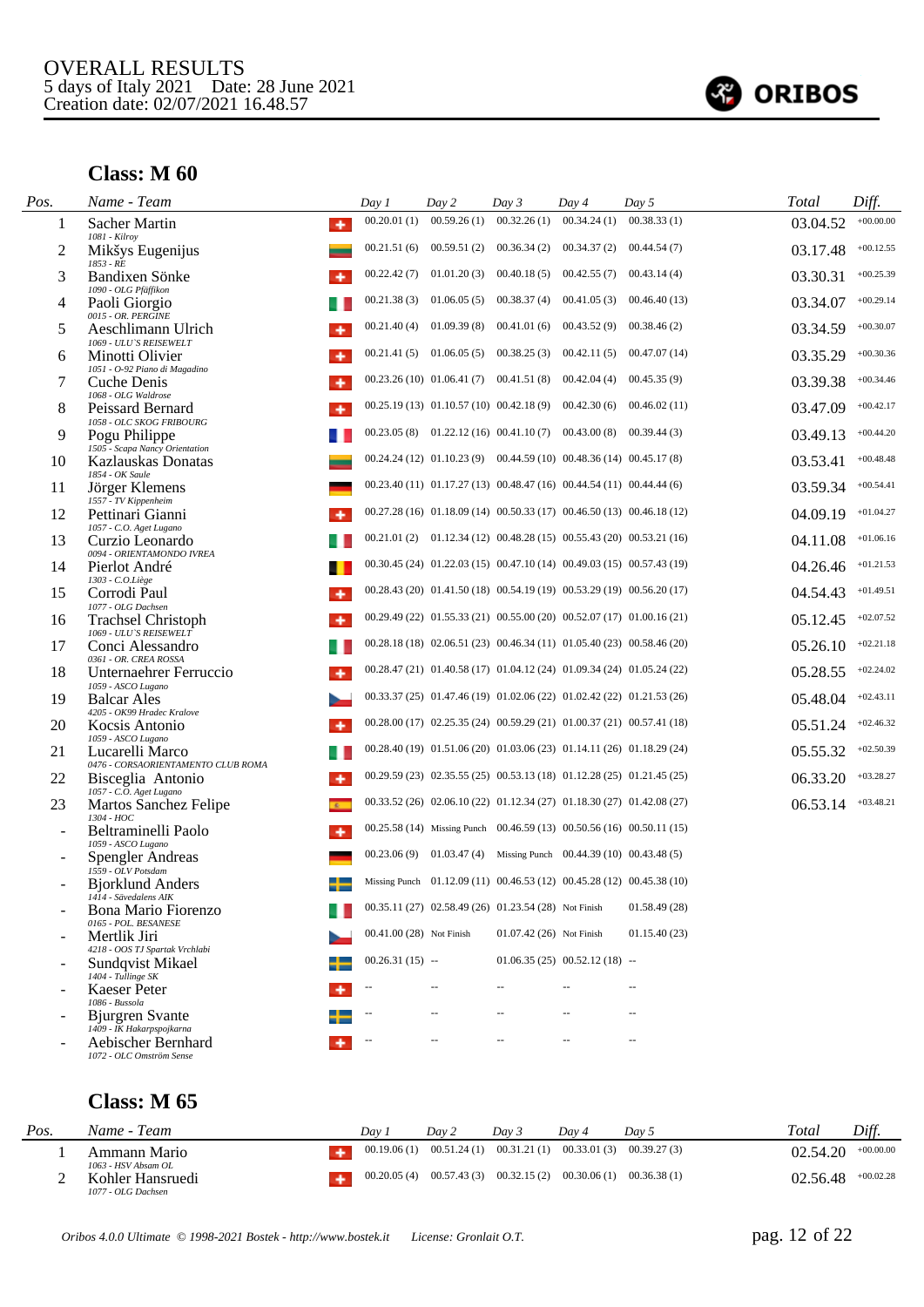

#### …Class: M 65

| Pos. | Name - Team                                            | Day 1                    | Day 2                                      | Day 3                       | Day 4                                                                    | Day 5                                                                      | Total    | Diff.       |
|------|--------------------------------------------------------|--------------------------|--------------------------------------------|-----------------------------|--------------------------------------------------------------------------|----------------------------------------------------------------------------|----------|-------------|
| 3    | Guglielmetti Francesco<br>۰<br>1055 - GOLD Savosa      | 00.19.38(2)              | 00.56.15(2)                                | 00.32.43(3)                 | 00.33.00(2)                                                              | 00.37.54(2)                                                                | 02.59.32 | $+00.05.11$ |
| 4    | Ulevicius Henrikas<br>1855 - Labirintas OK             |                          | $00.29.25(12)$ $01.10.30(5)$ $00.39.13(4)$ |                             | 00.39.25(4)                                                              | 00.45.14(4)                                                                | 03.43.48 | $+00.49.27$ |
| 5    | Bellò Gregorio<br>0044 - A.S.D MISQUILENSES OR.        | 00.26.10(8)              |                                            | $01.13.00(7)$ $00.44.34(6)$ | 00.47.16(7)                                                              | 00.51.14(7)                                                                | 04.02.16 | $+01.07.56$ |
| 6    | Wehrli Werner<br>1069 - ULU'S REISEWELT                | 00.24.40(6)              | 01.08.52(4)                                | 00.48.00(9)                 | 00.51.38(9)                                                              | 00.54.20(8)                                                                | 04.07.32 | $+01.13.12$ |
| 7    | Alle Paul<br>1505 - Scapa Nancy Orientation            |                          |                                            |                             | $00.20.02(3)$ $01.12.50(6)$ $00.40.50(5)$ $01.07.18(18)$ $00.47.33(5)$   |                                                                            | 04.08.34 | $+01.14.13$ |
| 8    | Cicconi Gilberto<br>0038 - ENEA CASACCIA ORIENTERING   |                          |                                            |                             | $00.28.10(10)$ $01.29.08(11)$ $00.48.17(10)$ $00.44.05(5)$ $00.51.14(6)$ |                                                                            | 04.20.54 | $+01.26.33$ |
| 9    | Sepp Hones<br>1107 HSV RIED                            |                          | $00.24.26(5)$ $01.20.51(10)$ $00.46.45(8)$ |                             | 00.51.22(8)                                                              | 01.00.38(11)                                                               | 04.24.04 | $+01.29.43$ |
| 10   | Kohler Hans<br>1069 - ULU'S REISEWELT                  |                          |                                            |                             |                                                                          | $00.30.11(15)$ $01.18.55(8)$ $00.46.08(7)$ $00.57.34(13)$ $01.00.32(10)$   | 04.33.20 | $+01.38.59$ |
| 11   | <b>Tritschler Urs</b><br>1070 - OLG Zürich             |                          |                                            |                             |                                                                          | $00.29.29(13)$ $01.30.57(12)$ $00.49.26(11)$ $00.55.17(11)$ $01.03.58(14)$ | 04.49.08 | $+01.54.47$ |
| 12   | Bugár Jozsef<br>1772 - BÖF Budaörs                     |                          |                                            |                             |                                                                          | $00.28.51(11)$ $01.40.47(13)$ $01.02.40(17)$ $00.55.58(12)$ $01.04.32(15)$ | 05.12.49 | $+02.18.28$ |
| 13   | Roach David<br>1521 - LuxOC                            |                          |                                            |                             |                                                                          | $00.36.35(20)$ $01.42.34(14)$ $01.00.16(14)$ $01.02.54(16)$ $01.09.02(17)$ | 05.31.24 | $+02.37.03$ |
| 14   | Gilles Baguerey<br>1504 - CO COLMAR                    |                          |                                            |                             |                                                                          | $00.30.48(17)$ $01.55.29(16)$ $01.03.41(18)$ $00.57.43(14)$ $01.15.52(21)$ | 05.43.35 | $+02.49.14$ |
| 15   | Pellegrini Vincenzo<br>1057 - C.O. Aget Lugano         |                          |                                            |                             |                                                                          | $00.33.52(18)$ $01.59.49(17)$ $01.06.51(19)$ $01.06.24(17)$ $01.14.33(20)$ | 06.01.30 | $+03.07.09$ |
| 16   | Hofstetter Ueli<br>٠<br>1069 - ULU'S REISEWELT         |                          |                                            |                             |                                                                          | $00.29.47(14)$ $02.13.57(20)$ $01.01.46(16)$ $01.14.08(19)$ $01.01.56(12)$ | 06.01.35 | $+03.07.15$ |
| 17   | Libor Makovicka<br>1504 - CO COLMAR                    |                          |                                            |                             |                                                                          | 00.40.18 (22) 02.00.51 (18) 00.58.22 (13) 01.17.51 (21) 01.13.03 (18)      | 06.10.25 | $+03.16.04$ |
| 18   | Oleggini Matteo<br>1051 - O-92 Piano di Magadino       |                          |                                            |                             |                                                                          | $00.30.12(16)$ $02.04.03(19)$ $01.36.48(21)$ $01.15.10(20)$ $01.16.14(22)$ | 06.42.27 | $+03.48.06$ |
| 19   | Paris Ezio<br>0026 - OR. MEZZOCORONA                   |                          |                                            |                             |                                                                          | 00.33.55 (19) 02.35.17 (21) 01.34.59 (20) 01.27.52 (22) 01.13.13 (19)      | 07.25.16 | $+04.30.55$ |
|      | Gobbi Gianluca<br>0015 - OR. PERGINE                   | 00.27.26(9)              | Not Finish                                 |                             |                                                                          | $00.53.49(12)$ $00.52.43(10)$ $01.02.55(13)$                               |          |             |
|      | <b>Husner</b> Anton<br>$\cdot$<br>1073 - OLK Wiggertal | 00.26.06(7)              |                                            |                             |                                                                          | 01.19.17 (9) Missing Punch $00.44.25(6)$ 01.04.51 (16)                     |          |             |
|      | Larsson Matz<br>1403 - Gustavsbergs OK                 |                          |                                            |                             | Missing Punch 01.46.07 (15) 01.00.17 (15) 00.59.13 (15) 01.00.12 (9)     |                                                                            |          |             |
|      | Pona Carlo<br>0038 - ENEA CASACCIA ORIENTERING         | 00.38.22 (21) Not Finish |                                            | Not Finish                  | Not Finish                                                               |                                                                            |          |             |
|      | Benini Ivano<br>0165 - POL. BESANESE                   |                          |                                            |                             |                                                                          |                                                                            |          |             |
|      | <b>Andres Peter</b><br>1077 - OLG Dachsen              |                          |                                            |                             |                                                                          |                                                                            |          |             |

| Pos. | Name - Team                                 | Day 1       | Day 2                                                      | Day 3                                                      | Day 4                                      | Day 5                                                                 | Total    | Diff.       |
|------|---------------------------------------------|-------------|------------------------------------------------------------|------------------------------------------------------------|--------------------------------------------|-----------------------------------------------------------------------|----------|-------------|
|      | Andersson Carl-Henry<br>1413 - OK Orinto    | 00.19.39(3) | 00.42.48(1)                                                | 00.25.05(1)                                                | 00.27.57(1)                                | 00.41.21(1)                                                           | 02.36.50 | $+00.00.00$ |
| 2    | Guyot Jean-Claude<br>1094 - ANCO            | 00.20.25(5) | 00.46.40(2)                                                | 00.28.39(4)                                                | 00.36.33(9)                                | 00.43.20(5)                                                           | 02.55.39 | $+00.18.49$ |
| 3    | Bernasconi Giorgio<br>1056 - SCOM Mendrisio | 00.19.31(2) | 00.47.43(3)                                                | 00.26.36(2)                                                | 00.35.42(7)                                | 00.46.30(8)                                                           | 02.56.04 | $+00.19.14$ |
| 4    | Norén Paul<br>1411 - OK Södertörn           | 00.23.49(9) | 00.53.40(8)                                                |                                                            | $00.27.58(3)$ $00.37.14(10)$ $00.42.23(3)$ |                                                                       | 03.05.04 | $+00.28.14$ |
| 5.   | Poncet Jean-Pierre<br>1503 - O' JURA        |             | $00.31.11(21)$ $00.55.42(10)$ $00.30.12(5)$ $00.33.33(5)$  |                                                            |                                            | 00.42.49(4)                                                           | 03.13.27 | $+00.36.37$ |
| 6    | Holm Per Reidulf<br>1653 - OK Moss          | 00.22.07(7) |                                                            | $01.03.27(14)$ $00.30.30(7)$                               | 00.31.23(3)                                | 00.46.10(7)                                                           | 03.13.37 | $+00.36.47$ |
|      | Amsler Max<br>1071 - OLG Welsikon           | 00.18.47(1) |                                                            | $00.56.02(11)$ $00.39.50(14)$ $00.42.26(14)$ $00.42.01(2)$ |                                            |                                                                       | 03.19.09 | $+00.42.19$ |
| 8    | Greminger Heiri<br>1069 - ULU'S REISEWELT   |             |                                                            |                                                            |                                            | 00.24.07 (10) 00.56.11 (12) 00.34.31 (11) 00.37.55 (11) 00.50.41 (10) | 03.23.26 | $+00.46.36$ |
| 9    | Haraldsson Magnus<br>1403 - Gustavsbergs OK |             | $00.27.29(18)$ $00.56.56(13)$ $00.34.15(10)$ $00.36.22(8)$ |                                                            |                                            | 00.49.05(9)                                                           | 03.24.09 | $+00.47.19$ |
| 10   | Meister Roland<br>1076 - OLG Davos          | 00.22.29(8) | 00.51.57(7)                                                |                                                            | $00.41.49(16)$ $00.33.29(4)$               | 00.55.04(12)                                                          | 03.24.48 | $+00.47.58$ |
| 11   | Molnar Gabor<br>1773 - HSE                  |             | $00.25.56(15)$ $00.54.37(9)$                               | 00.33.49(8)                                                | 00.35.15(6)                                | 00.55.28(13)                                                          | 03.25.06 | $+00.48.16$ |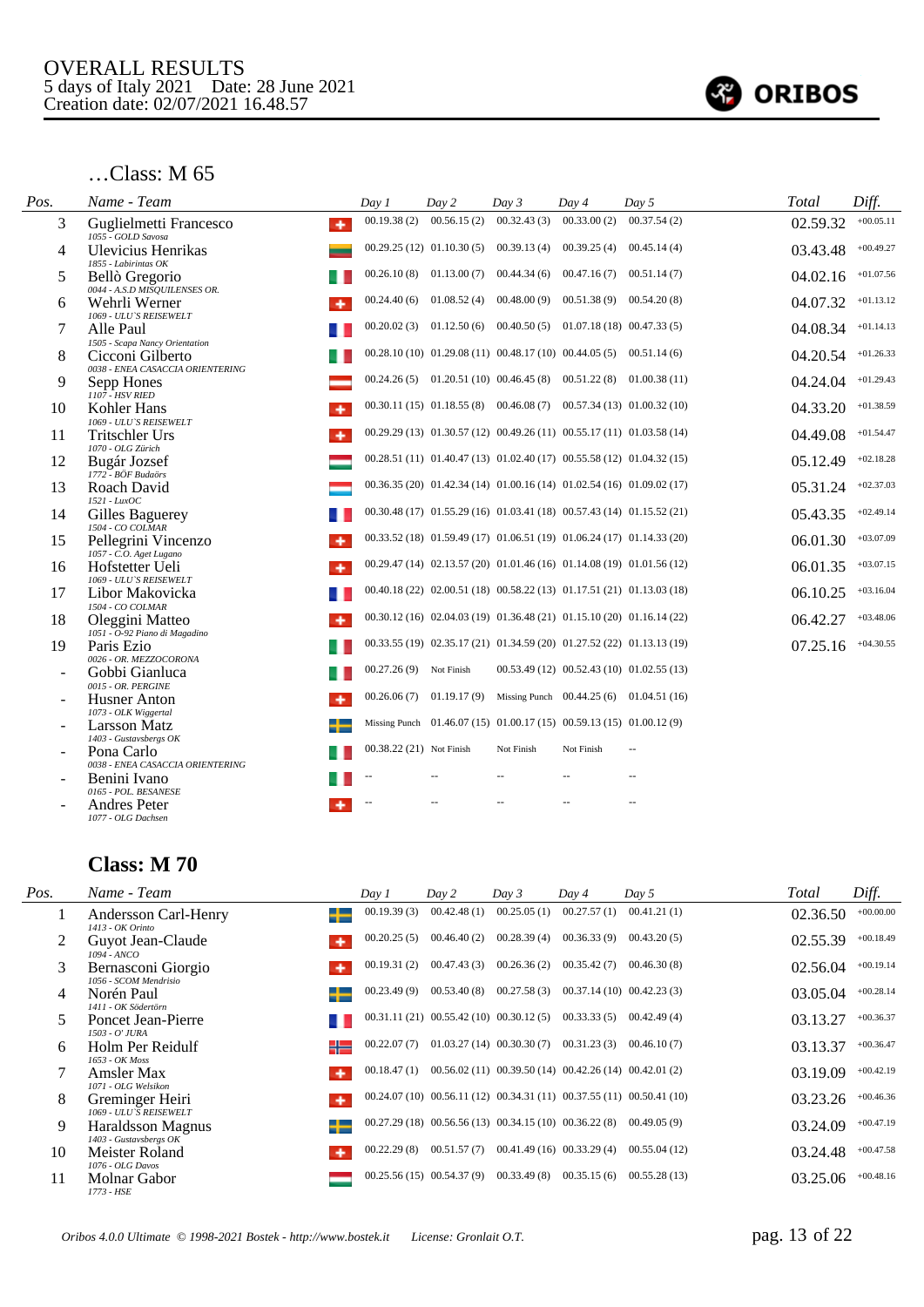

#### …Class: M 70

| Pos. | Name - Team                                                     | Day 1                    | Day 2                                  | Day 3                                                                      | Day 4                    | Day 5                                                                      | Total    | Diff.       |
|------|-----------------------------------------------------------------|--------------------------|----------------------------------------|----------------------------------------------------------------------------|--------------------------|----------------------------------------------------------------------------|----------|-------------|
| 12   | Bretscher Ueli<br>٠<br>1095 - Five Friend                       | 00.19.41(4)              |                                        |                                                                            |                          | $00.51.02(6)$ $00.36.47(12)$ $00.39.21(12)$ $01.10.16(18)$                 | 03.37.09 | $+01.00.19$ |
| 13   | <b>Rufer Fritz</b><br><b>1067 - CORBUS</b>                      | 00.20.25(6)              |                                        |                                                                            |                          | 00.48.41 (4) 01.09.19 (23) 00.47.31 (18) 00.52.12 (11)                     | 03.58.10 | $+01.21.20$ |
| 14   | Liechti Markus<br>۰<br>1069 - ULU'S REISEWELT                   |                          |                                        |                                                                            |                          | $00.24.26(11)$ $01.19.06(16)$ $00.33.52(9)$ $01.04.47(23)$ $00.57.09(14)$  | 04.19.20 | $+01.42.30$ |
| 15   | Fiocca Fauso<br>0106 - ORIENTALP SOCIETÀ ROMANA DI ORIENTISTI D |                          |                                        |                                                                            |                          | $00.24.48(12)$ $01.17.13(15)$ $00.53.13(19)$ $00.42.37(15)$ $01.05.56(17)$ | 04.23.47 | $+01.46.57$ |
| 16   | La Barbera Leonardo<br>41<br>0476 - CORSAORIENTAMENTO CLUB ROMA |                          |                                        | $00.26.42(17)$ $01.26.47(18)$ $00.40.55(15)$ $00.44.59(17)$ $01.30.14(21)$ |                          |                                                                            | 04.49.37 | $+02.12.47$ |
| 17   | Girardi Paolo<br>0026 - OR. MEZZOCORONA                         |                          |                                        | 00.28.53 (20) 01.25.28 (17) 01.02.40 (20) 00.44.12 (16) 01.30.22 (22)      |                          |                                                                            | 05.11.35 | $+02.34.45$ |
| 18   | <b>Novak Karel</b><br>4203 - SK LOB Nova Paka                   |                          |                                        |                                                                            |                          | 00.38.04 (23) 01.27.57 (19) 01.07.47 (22) 00.58.07 (21) 01.16.13 (20)      | 05.28.08 | $+02.51.18$ |
| 19   | Zaugg Hannes<br>۰<br>1069 - ULU'S REISEWELT                     |                          |                                        |                                                                            |                          | $00.26.28(16)$ $01.46.01(21)$ $01.05.04(21)$ $01.00.41(22)$ $01.13.06(19)$ | 05.31.23 | $+02.54.33$ |
|      | Streuli Willi<br>1087 - Alpstein-O                              |                          |                                        | Missing Punch $00.50.42(5)$ $00.30.14(6)$ $00.31.06(2)$ $00.45.38(6)$      |                          |                                                                            |          |             |
|      | Meier Viktor<br>1067 - CORBUS                                   | 00.33.05 (22) Not Finish |                                        |                                                                            |                          | $00.49.10(17)$ $00.53.16(20)$ $01.01.14(15)$                               |          |             |
|      | Roth Andre<br>۰<br><b>1067 - CORBUS</b>                         |                          |                                        | 00.25.32 (13) Missing Punch 00.39.22 (13) 00.49.45 (19) Missing Punch      |                          |                                                                            |          |             |
|      | Marti Walter<br>1060 - OLG Skandia                              |                          | 00.25.43 (14) Missing Punch Not Finish |                                                                            |                          | 00.41.54(13) 01.02.45(16)                                                  |          |             |
|      | Miniotti Corrado<br>0690 - CRAL G.T.T.                          |                          |                                        | $00.27.38(19)$ $01.33.35(20)$ $00.50.02(18)$ --                            |                          |                                                                            |          |             |
|      | Wyss Franz<br>1066 - OL Regio Olten                             |                          |                                        |                                                                            |                          |                                                                            |          |             |
|      | Frei Albert<br>1077 - OLG Dachsen                               | $\overline{\phantom{m}}$ |                                        | $\qquad \qquad -$                                                          | $\overline{\phantom{a}}$ | $-$                                                                        |          |             |
|      | Senje Bo<br>1402 - Halmstad OK                                  |                          |                                        |                                                                            |                          | $\overline{\phantom{a}}$                                                   |          |             |

| Pos. | Name - Team                                                                  | Day 1       | Day 2                                                                     | Day 3                       | Day 4                                                      | Day 5                                                               | Total    | Diff.       |
|------|------------------------------------------------------------------------------|-------------|---------------------------------------------------------------------------|-----------------------------|------------------------------------------------------------|---------------------------------------------------------------------|----------|-------------|
|      | Vivian Gino<br>0015 - OR. PERGINE                                            | 00.18.20(2) | 00.39.46(1)                                                               | 00.24.31(1)                 | 00.26.17(2)                                                | 00.31.29(1)                                                         | 02.20.25 | $+00.00.00$ |
| 2    | Brand Hansruedi<br>1069 - ULU'S REISEWELT                                    | 00.18.16(1) |                                                                           | $00.54.28(4)$ $00.25.01(2)$ | 00.29.06(5)                                                | 00.33.05(2)                                                         | 02.39.59 | $+00.19.33$ |
| 3    | Eggli Roland<br>1091 - Fuersten OK Ettingen                                  | 00.23.58(6) | 00.55.30(5)                                                               | 00.30.52(8)                 | 00.26.45(3)                                                | 00.41.16(6)                                                         | 02.58.22 | $+00.37.56$ |
| 4    | Wegmüller Heinz<br>1069 - ULU'S REISEWELT                                    |             | $00.27.59(11)$ $00.51.17(3)$ $00.29.26(6)$                                |                             | 00.29.47(6)                                                | 00.46.56(10)                                                        | 03.05.27 | $+00.45.02$ |
| 5.   | Blankenhorn Max<br>۰<br><b>1067 - CORBUS</b>                                 | 00.21.11(4) |                                                                           |                             | $01.00.37(6)$ $00.30.15(7)$ $00.52.23(11)$ $00.42.07(7)$   |                                                                     | 03.26.35 | $+01.06.09$ |
| 6    | Pittet Errol                                                                 | 00.25.02(8) |                                                                           |                             | $01.12.53(8)$ $00.28.48(5)$ $00.45.39(9)$ $00.40.15(5)$    |                                                                     | 03.32.38 | $+01.12.13$ |
|      | 1074 - OLG Breitsee<br>Papalia Bruno                                         | 00.26.07(9) |                                                                           |                             | $01.13.04(9)$ $00.37.38(10)$ $00.58.14(14)$ $00.52.42(12)$ |                                                                     | 04.07.45 | $+01.47.19$ |
| 8    | 0038 - ENEA CASACCIA ORIENTERING<br>Pletscher Ruedi<br>۰                     | 00.24.20(7) |                                                                           |                             | $01.30.31(11)$ $00.35.04(9)$ $00.54.33(13)$ $00.46.03(9)$  |                                                                     | 04.10.33 | $+01.50.07$ |
| 9    | 1065 - OLVZ<br>Bellotti Pierangelo                                           |             | $00.26.14(10)$ $01.27.11(10)$ $00.39.02(11)$ $00.45.37(8)$ $01.01.22(13)$ |                             |                                                            |                                                                     | 04.19.26 | $+01.59.00$ |
| 10   | 0106 - ORIENTALP SOCIETÀ ROMANA DI ORIENTISTI D<br><b>Hasler Markus</b><br>٠ |             |                                                                           |                             |                                                            | 00.32.15 (13) 01.11.13 (7) 01.11.35 (15) 00.43.37 (7) 00.51.05 (11) | 04.29.47 | $+02.09.21$ |
| 11   | 1064 - OLG Säuliamt<br><b>Novotny Frantisek</b>                              | 00.23.15(5) |                                                                           |                             | $02.11.40(13)$ $00.49.26(12)$ $00.46.14(10)$ $00.43.20(8)$ |                                                                     | 04.53.55 | $+02.33.29$ |
| 12   | 4203 - SK LOB Nova Paka<br>Dieudonné Roland                                  |             | 00.31.36 (12) 02.00.29 (12) 01.05.01 (14) 00.53.34 (12) 01.09.50 (14)     |                             |                                                            |                                                                     | 05.40.32 | $+03.20.07$ |
|      | 1507 - ASMBCO<br>Venhauer Otto                                               | 00.19.28(3) |                                                                           |                             | Missing Punch $00.27.37(4)$ $00.27.45(4)$ $00.37.30(4)$    |                                                                     |          |             |
|      | 1110 - OLC UNION VIKTRING<br>Moosberger Max<br>۰                             |             | Missing Punch 00.42.33 (2) 00.27.17 (3) 00.24.37 (1) 00.35.05 (3)         |                             |                                                            |                                                                     |          |             |
|      | 1066 - OL Regio Olten<br>Freiermuth Rudolf<br>1093 - OLG Huttwil             |             | 00.41.12 (14) Missing Punch 01.02.51 (13) 01.03.22 (15) 01.17.00 (15)     |                             |                                                            |                                                                     |          |             |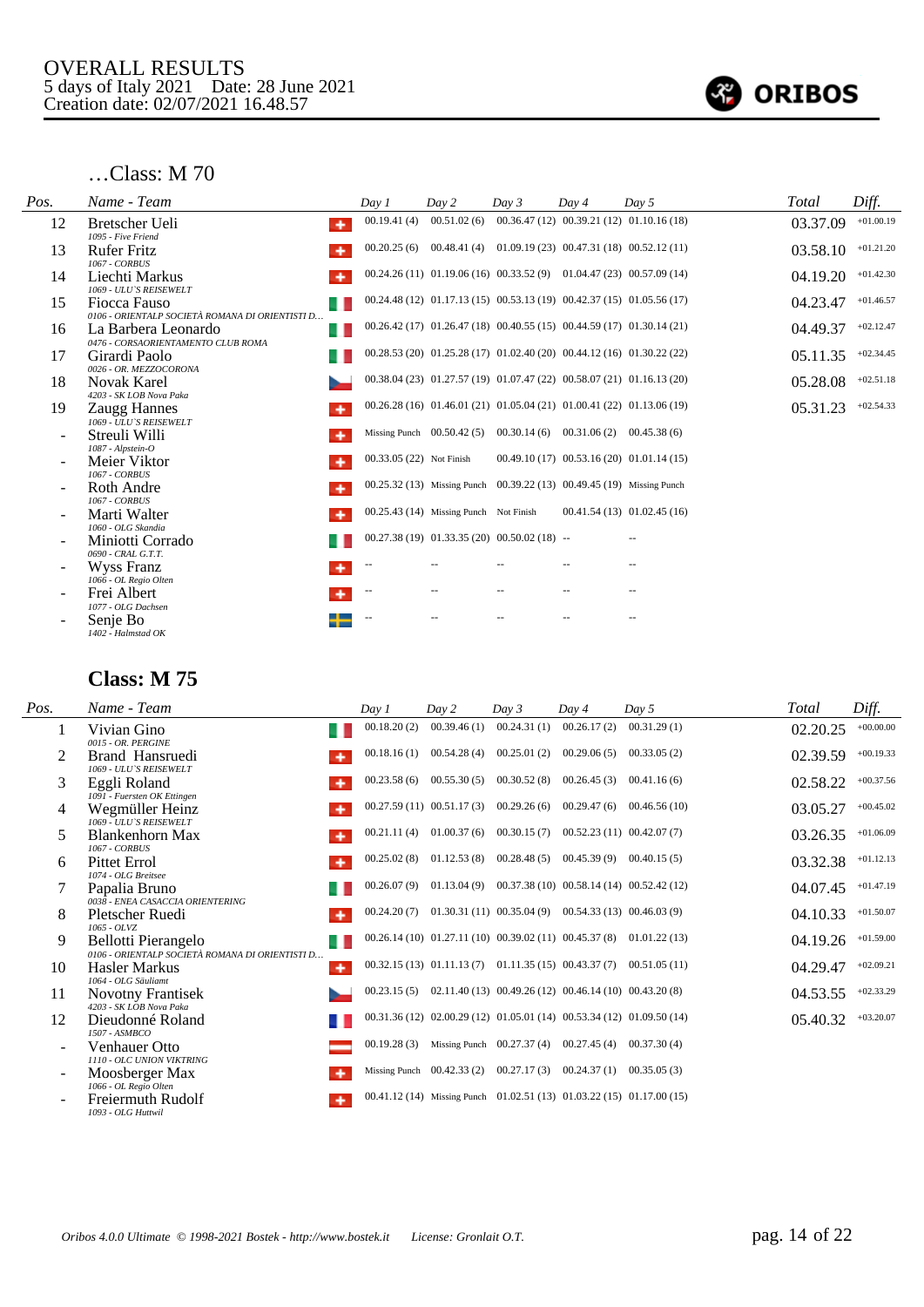

#### **Class: M 80**

| Pos. | Name - Team                                         | Dav 1       | Day 2                                                                 | Day 3 | Dav 4 | Day 5                                                   | Total    | Diff.       |
|------|-----------------------------------------------------|-------------|-----------------------------------------------------------------------|-------|-------|---------------------------------------------------------|----------|-------------|
|      | Bertoldi Harald<br>0026 - OR. MEZZOCORONA           | 00.21.44(1) |                                                                       |       |       | $01.08.37(1)$ $00.34.01(1)$ $00.38.48(1)$ $00.40.40(1)$ | 03.23.50 | $+00.00.00$ |
|      | Brandi Vincenzo<br>0038 - ENEA CASACCIA ORIENTERING |             | $00.31.19(2)$ $01.31.35(2)$ $01.00.58(2)$ $00.55.36(2)$ $00.57.42(2)$ |       |       |                                                         | 04.57.10 | $+01.33.20$ |
|      | Huggler Klaus<br>1075 - OLG Stäfa                   |             | $00.37.14(3)$ $01.45.57(3)$ $01.01.22(3)$ $01.19.46(3)$ $01.37.28(3)$ |       |       |                                                         | 06.21.49 | $+02.57.59$ |

### **Class: W 10**

| Pos. | eam<br>.√ame<br>.                     | Day         | Dav         | Dav 3       | Dav         | Dav <sub>5</sub> | Total          | Diff.       |
|------|---------------------------------------|-------------|-------------|-------------|-------------|------------------|----------------|-------------|
|      | Alessia<br>smus<br>1055 - GOLD Savosa | 00.09.52(1) | 00.14.15(1) | 00.24.47(1) | 00.16.45(1) | 00.24.56(2)      | 20.27<br>.30.3 | $+00.00.00$ |

#### **Class: W 12**

| Pos.                     | Name - Team                                                                       | Day 1       | Day 2         | Day 3       | Day 4                       | Day 5       | Total    | Diff.       |
|--------------------------|-----------------------------------------------------------------------------------|-------------|---------------|-------------|-----------------------------|-------------|----------|-------------|
|                          | Rex Linnéa<br>1410 - OK Landehof                                                  | 00.11.42(1) | 00.16.27(2)   | 00.14.43(1) | 00.08.19(2)                 | 00.24.20(1) | 01.15.31 | $+00.00.00$ |
|                          | Grandi Iris<br>۰<br>1055 - GOLD Savosa                                            | 00.12.17(2) | 00.18.29(3)   | 00.15.39(2) | 00.10.33(4)                 | 00.30.05(2) | 01.27.03 | $+00.11.32$ |
|                          | Paulicek Adela<br>4215 - SOB Olomouc                                              | 00.12.27(3) | 00.14.24(1)   | 00.17.15(3) | 00.07.26(1)                 | 00.38.12(4) | 01.29.44 | $+00.14.13$ |
| 4                        | Sessi Giorgia                                                                     | 00.20.57(5) | 00.31.38(5)   | 00.37.36(5) | 00.17.12(5)                 | 00.58.38(5) | 02.46.01 | $+01.30.30$ |
| $\overline{\phantom{a}}$ | 0644 - SSD GAJA - SEZIONE ORIENTAMENTO<br>Vassalli Joy<br>۰<br>1055 - GOLD Savosa | 00.14.03(4) | 00.19.59(4)   | 00.17.40(4) | Missing Punch $00.36.20(3)$ |             |          |             |
| $\sim$                   | Dalfollo Marica<br>0573 - GRONLAIT OR. TEAM                                       | $-$         | $\frac{1}{2}$ |             | $00.10.12(3)$ --            |             |          |             |
| $\overline{\phantom{0}}$ | Coluccia Deborah<br>1057 - C.O. Aget Lugano                                       | $-$         | $\frac{1}{2}$ | $- -$       |                             | $- -$       |          |             |

## **Class: W 13/14**

| Pos. | Name - Team                                                          | Day 1       | Day 2                                                                 | Day 3                       | Day 4                                      | Day 5                         | Total    | Diff.       |
|------|----------------------------------------------------------------------|-------------|-----------------------------------------------------------------------|-----------------------------|--------------------------------------------|-------------------------------|----------|-------------|
|      | Paulicek Teresa<br>4215 - SOB Olomouc                                | 00.15.13(3) | 00.21.48(1)                                                           | 00.15.04(2)                 | 00.11.15(2)                                | 00.29.10(1)                   | 01.32.32 | $+00.00.00$ |
|      | Di Stefano Silvia<br>0165 - POL. BESANESE                            | 00.15.06(1) | 00.22.50(2)                                                           | 00.14.51(1)                 | 00.09.50(1)                                | 00.29.58(2)                   | 01.32.38 | $+00.00.06$ |
| 3    | Lunghini Linda<br>1055 - GOLD Savosa                                 | 00.16.56(5) | 00.30.14(4)                                                           | 00.17.35(4)                 | 00.13.49(4)                                | 00.35.07(3)                   | 01.53.42 | $+00.21.10$ |
| 4    | Foletti Nora<br>۰<br>1057 - C.O. Aget Lugano                         | 00.15.10(2) | 00.25.10(3)                                                           | 00.20.08(6)                 | 00.13.57(5)                                | 00.40.15(4)                   | 01.54.43 | $+00.22.11$ |
| 5.   | Vassalli Kim<br>۰<br>1055 - GOLD Savosa                              | 00.16.51(4) | 00.31.57(6)                                                           | 00.15.40(3)                 | 00.12.34(3)                                | 00.53.25(9)                   | 02.10.30 | $+00.37.58$ |
| 6    | <b>Brischnik Charlotte</b><br>1113 - SPORTUNION SCHÖCKL ORIENTEERING | 00.18.24(7) | 00.31.20(5)                                                           |                             | $00.23.53(10)$ $00.14.55(6)$               | 00.44.58(5)                   | 02.13.30 | $+00.40.58$ |
|      | Ghiggia Emma<br>۰<br>1059 - ASCO Lugano                              | 00.22.56(9) | 00.38.05(8)                                                           | 00.22.47(9)                 | 00.15.31(7)                                | 00.46.19(6)                   | 02.25.41 | $+00.53.09$ |
| 8    | Monsberger Eva<br>1113 - SPORTUNION SCHÖCKL ORIENTEERING             |             | $00.26.03(12)$ $00.39.40(9)$                                          |                             | $00.26.21(11)$ $00.17.33(9)$ $00.50.49(8)$ |                               | 02.40.26 | $+01.07.54$ |
| 9    | Raptopoulos Eleonora<br>۰<br>1057 - C.O. Aget Lugano                 | 00.19.38(8) | 00.35.12(7)                                                           | 00.20.40(8)                 |                                            | $00.17.48(10)$ $01.09.40(12)$ | 02.43.00 | $+01.10.28$ |
| 10   | Peinsith Tanja<br>1113 - SPORTUNION SCHÖCKL ORIENTEERING             |             | $00.24.30(11)$ $00.41.33(10)$ $00.20.28(7)$                           |                             |                                            | 00.29.32(12) 01.09.09(11)     | 03.05.12 | $+01.32.40$ |
| 11   | Tamoseviciute Jogaile                                                |             | 00.24.12 (10) 00.45.13 (11) 00.32.38 (12) 00.24.39 (11) 01.00.54 (10) |                             |                                            |                               | 03.07.36 | $+01.35.04$ |
|      | 1852 - Azuolas OK<br>Pierlot Elvire<br>1303 - C.O.Liège              | 00.17.45(6) |                                                                       | Missing Punch $00.19.21(5)$ | 00.16.02(8)                                | 00.47.40(7)                   |          |             |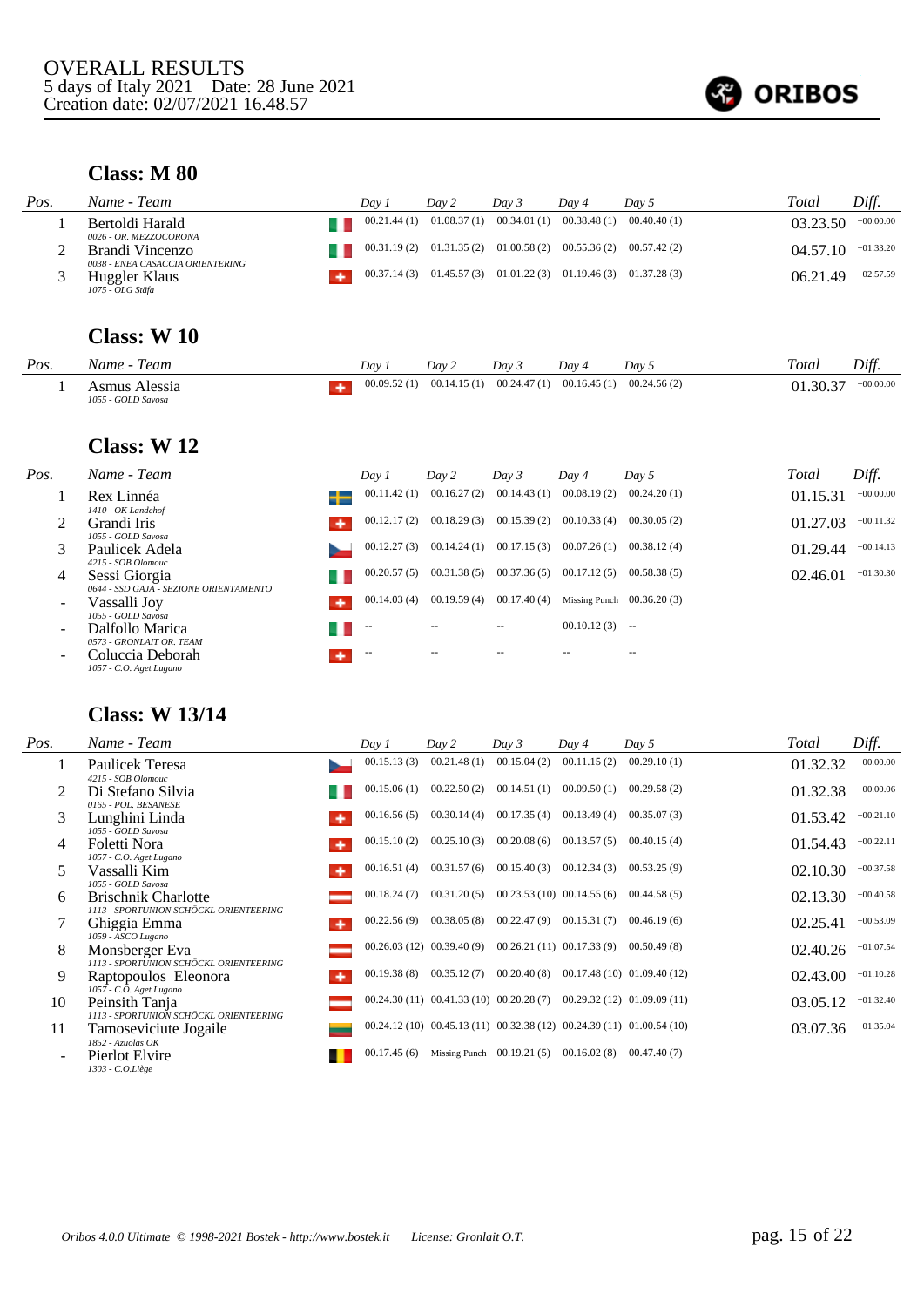

#### **Class: W 15/16**

| Pos. | Name - Team                                                                  | Day 1            | Day 2                                      | Day 3       | Day 4                                                                      | Day 5                                                                      | Total    | Diff.       |
|------|------------------------------------------------------------------------------|------------------|--------------------------------------------|-------------|----------------------------------------------------------------------------|----------------------------------------------------------------------------|----------|-------------|
| 1    | Gobber Giulia<br>0048 - G.S. PAVIONE                                         | 00.19.34(5)      | 00.42.33(3)                                | 00.23.34(2) | 00.28.31(1)                                                                | 00.41.29(6)                                                                | 02.35.43 | $+00.00.00$ |
| 2    | Aigmüller Camilla<br>1112 - SPORTUNION AUSTRIA                               | 00.18.53(2)      | $00.43.24(4)$ $00.24.28(4)$                |             | 00.32.26(3)                                                                | 00.39.05(1)                                                                | 02.38.17 | $+00.02.33$ |
| 3    | Angeli Elis<br>0560 - G. S. OR. FOLGORE                                      | 00.18.08(1)      | 00.42.04(2)                                | 00.23.23(1) | 00.35.11(6)                                                                | 00.39.52(3)                                                                | 02.38.39 | $+00.02.56$ |
| 4    | Hofhanzlová Štepánka<br>4204 - OK Jihlava                                    | 00.20.11(7)      | 00.40.39(1)                                | 00.25.44(5) | 00.34.39(4)                                                                | 00.40.18(5)                                                                | 02.41.33 | $+00.05.49$ |
| 5    | Monsberger Theresa<br>1112 - SPORTUNION AUSTRIA                              | 00.19.36(6)      | 00.43.57(5)                                | 00.26.13(6) | 00.34.52(5)                                                                | 00.40.04(4)                                                                | 02.44.43 | $+00.09.00$ |
| 6    | Rampado Sonia<br>0353 - TERLANER ORIENTIERUNGSLAEUFER                        | 00.21.21(8)      | 00.55.25(7)                                | 00.30.40(9) | 00.31.48(2)                                                                | 00.39.46(2)                                                                | 02.59.02 | $+00.23.19$ |
|      | Sartori Elisa<br>0015 - OR. PERGINE                                          |                  | $00.22.01(11)$ $00.55.45(8)$ $00.29.14(7)$ |             | 00.40.52(8)                                                                | 00.42.30(7)                                                                | 03.10.24 | $+00.34.41$ |
| 8    | Simion Elena<br>0048 - G.S. PAVIONE                                          |                  | $00.21.42(10)$ $00.56.02(9)$ $00.29.40(8)$ |             | 00.40.35(7)                                                                | 00.42.53(8)                                                                | 03.10.54 | $+00.35.11$ |
| 9    | Stracke Amelie<br>1113 - SPORTUNION SCHÖCKL ORIENTEERING                     |                  |                                            |             | 00.28.51 (13) 01.01.56 (11) 00.34.00 (11) 00.49.12 (10) 01.04.49 (11)      |                                                                            | 03.58.50 | $+01.23.06$ |
| 10   | Cunja Lejla<br>0644 - SSD GAJA - SEZIONE ORIENTAMENTO                        |                  |                                            |             | $00.21.27(9)$ $01.02.03(12)$ $00.32.28(10)$ $01.18.09(12)$ $00.58.31(10)$  |                                                                            | 04.12.38 | $+01.36.54$ |
| 11   | <b>Holzer Kerstin</b><br>1113 - SPORTUNION SCHÖCKL ORIENTEERING              |                  |                                            |             | $00.34.00(15)$ $01.20.17(13)$ $00.36.53(13)$ $01.07.32(11)$ $01.19.07(13)$ |                                                                            | 04.57.52 | $+02.22.08$ |
| 12   | Frisanco Giulia<br>0015 - OR. PERGINE                                        |                  |                                            |             |                                                                            | 00.28.27 (12) 01.46.13 (14) 00.46.24 (15) 01.29.09 (14) 01.12.45 (12)      | 05.42.58 | $+03.07.14$ |
| 13   | Smilgiute Kamile<br>$1851 - Takas OSK$                                       |                  |                                            |             | 00.33.46 (14) 01.51.59 (16) 00.49.29 (16) 01.22.19 (13) 01.51.07 (14)      |                                                                            | 06.28.40 | $+03.52.56$ |
| 14   | Villa Alessia<br>0158 - UNIONE LOMBARDA                                      |                  |                                            |             |                                                                            | $01.07.16(18)$ $02.14.52(17)$ $00.44.18(14)$ $01.43.27(15)$ $01.55.35(15)$ | 07.45.28 | $+05.09.44$ |
| 15   | Bernarbino Giorgia<br>0158 - UNIONE LOMBARDA                                 |                  |                                            |             |                                                                            | $00.43.57(16)$ $01.50.11(15)$ $02.04.08(17)$ $01.53.13(16)$ $02.04.46(16)$ | 08.36.15 | $+06.00.31$ |
|      | Grossi Laura<br>۰                                                            | 00.19.25(3)      |                                            |             | $00.46.16(6)$ $00.24.15(3)$ $00.43.12(9)$ Missing Punch                    |                                                                            |          |             |
|      | 1051 - O-92 Piano di Magadino<br>Ferrario Sofia                              | 00.19.31(4)      |                                            |             | $00.58.08(10)$ $00.34.06(12)$ Missing Punch $00.57.08(9)$                  |                                                                            |          |             |
|      | 0165 - POL. BESANESE<br>Pecoriello Annamaria                                 | $00.55.22(17) -$ |                                            | Not Finish  | Not Finish                                                                 | $\overline{\phantom{a}}$                                                   |          |             |
|      | 0839 - POL. ORI GREEN MONTE SAMBUCO<br>Ostangård Tuva<br>1406 - Västervik OK |                  |                                            |             |                                                                            |                                                                            |          |             |

### **Class: W 17/18**

| Pos.                     | Name - Team                                            | Day 1                    | Day 2                    | Day 3                    | Day 4                        | Day 5         | Total    | Diff.       |
|--------------------------|--------------------------------------------------------|--------------------------|--------------------------|--------------------------|------------------------------|---------------|----------|-------------|
| $\bf{1}$                 | Aigmüller Flora<br>1112 - SPORTUNION AUSTRIA           |                          | 00.26.15(10) 01.20.08(1) | 00.37.09(2)              | 00.36.39(2)                  | 00.42.24(1)   | 03.42.37 | $+00.00.00$ |
|                          | Baltina Leonarda<br>1871 - OK Meridians                | 00.23.30(2)              | 01.36.28(4)              | 00.34.04(1)              | 00.35.54(1)                  | 00.47.54(2)   | 03.57.52 | $+00.15.14$ |
| 3                        | Tamoseviciute Emilija<br>$1852$ - Azuolas OK           | 00.22.02(1)              | 01.30.12(3)              | 00.38.53(3)              | 00.37.29(3)                  | 00.49.36(3)   | 03.58.13 | $+00.15.35$ |
| 4                        | Maddalena Giulia<br>۰<br>1051 - O-92 Piano di Magadino | 00.25.11(8)              | 01.29.49(2)              | 00.40.27(5)              | $00.38.43(4)$ $00.49.52(5)$  |               | 04.04.04 | $+00.21.27$ |
| 5                        | Cignini Stella<br>$0735 - PUNTO K OR$                  | 00.24.22(4)              | 01.57.38(6)              | 00.40.15(4)              | $00.42.37(6)$ $00.49.39(4)$  |               | 04.34.33 | $+00.51.55$ |
| 6                        | Vecsey Alina<br>۰<br>1051 - O-92 Piano di Magadino     | 00.24.36(5)              | 02.08.26(7)              | 00.40.48(6)              | $00.44.45(8)$ $00.57.13(7)$  |               | 04.55.48 | $+01.13.10$ |
|                          | Alsiö Hanna<br>1405 - IF Hagen                         | 00.25.35(9)              | 02.15.44(9)              | 00.42.23(7)              | $00.53.57(10)$ $00.51.49(6)$ |               | 05.09.29 | $+01.26.51$ |
| 8                        | Menozzi Simona<br>۰<br>1051 - O-92 Piano di Magadino   | 00.25.01(7)              | 02.14.19(8)              | 00.44.42(8)              | $00.41.03(5)$ $01.05.18(9)$  |               | 05.10.25 | $+01.27.47$ |
|                          | Chini Elisa<br>0573 - GRONLAIT OR. TEAM                | 00.30.32 (11) Not Finish |                          | 01.03.36(9)              | Not Finish                   | 01.11.42(10)  |          |             |
| $\overline{\phantom{0}}$ | König Laura<br>1112 - SPORTUNION AUSTRIA               | 00.24.58(6)              | 01.49.35(5)              | Disqualified             | 00.43.53(7)                  | Not Finish    |          |             |
|                          | Winkler Hannah<br>1112 - SPORTUNION AUSTRIA            | 00.24.15(3)              | Not Finish               | $\overline{\phantom{a}}$ | 00.45.34(9)                  | 00.59.10(8)   |          |             |
|                          | Tetta Martina<br>0839 - POL. ORI GREEN MONTE SAMBUCO   | Missing Punch --         |                          | Not Finish               | Not Finish                   | $\sim$ $\sim$ |          |             |
|                          | Dervaderics Zita<br>1771 - SZVSE                       |                          |                          |                          |                              | --            |          |             |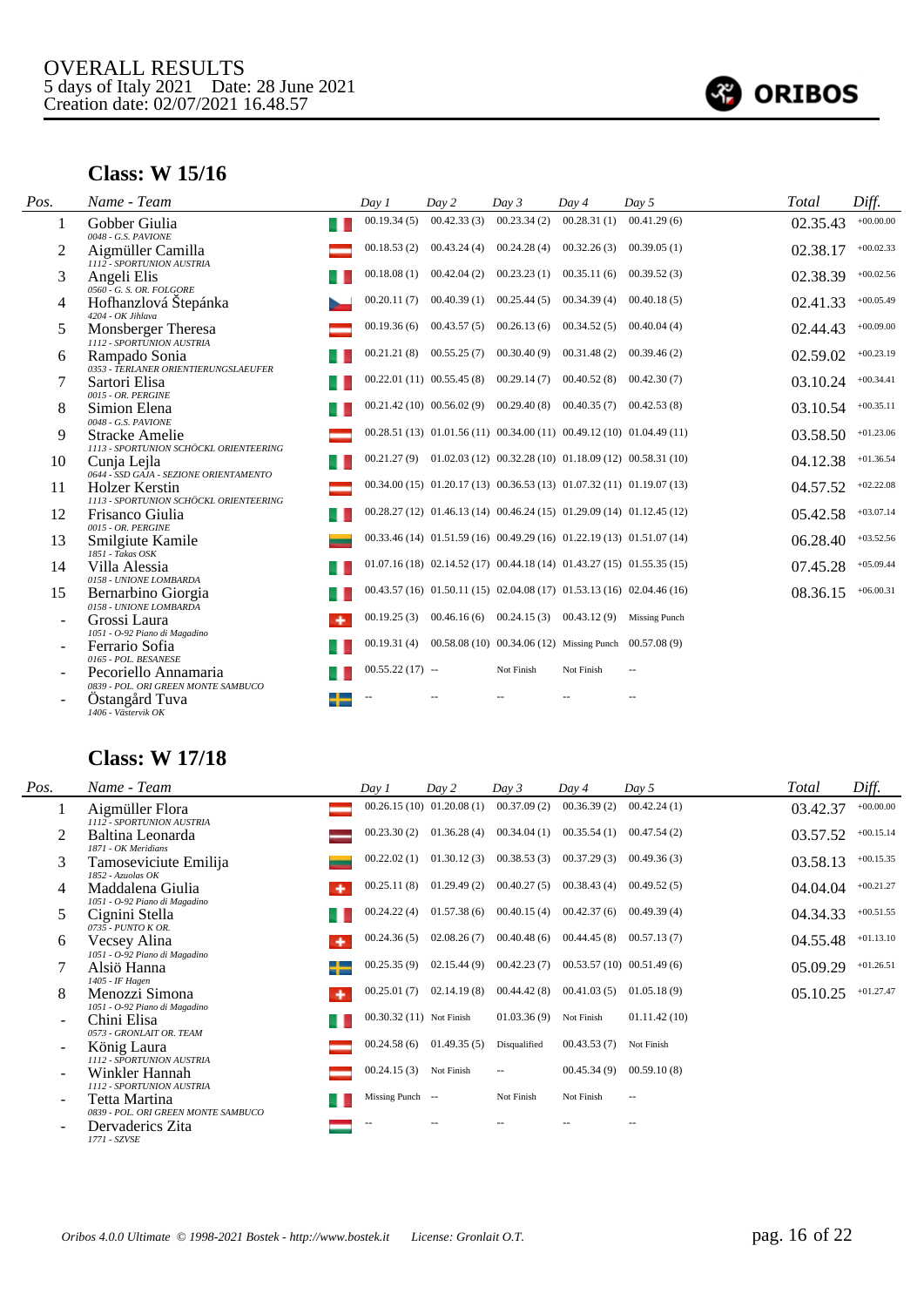

#### **Class: W 19/20**

| Pos.                     | Name - Team                                                | Day 1       | Day 2       | Day 3       | Day 4       | Day 5       | Total    | Diff.       |
|--------------------------|------------------------------------------------------------|-------------|-------------|-------------|-------------|-------------|----------|-------------|
|                          | <b>Brunere Kristine</b>                                    | 00.21.22(1) | 01.21.08(1) | 00.45.15(1) | 00.38.08(1) | 00.46.32(1) | 03.52.25 | $+00.00.00$ |
|                          | 1871 - OK Meridians                                        | 00.22.57(2) | 01.25.49(2) | 01.05.50(3) | 00.49.49(3) | 00.48.57(2) |          | $+00.40.58$ |
|                          | Pecorari Iris<br>0392 - SEMIPERDO OR, MANIAGO              |             |             |             |             |             | 04.33.24 |             |
|                          | Zaffanella Guenda                                          | 00.23.47(3) | 02.05.35(4) | 00.56.10(2) | 00.47.42(2) | 00.52.12(3) | 05.05.27 | $+01.13.01$ |
| 4                        | 0271 - OR. COMO<br>Riley Oriana                            | 00.39.37(5) | 02.51.59(5) | 02.00.47(6) | 01.36.11(6) | 01.34.14(7) | 08.42.50 | $+04.50.24$ |
|                          | 2003 - DVOA<br>Titzová Adéla<br>4202 - USK Praga           | 00.32.30(4) | Not Finish  | 01.26.08(5) | 01.11.29(5) | 01.23.45(6) |          |             |
|                          | Dalfollo Debora<br>0573 - GRONLAIT OR. TEAM                | $- -$       | 01.45.49(3) | 01.14.06(4) | 01.11.01(4) | 01.19.31(5) |          |             |
|                          | Dissette Giulia<br>0824 - PARK WORLD TOUR ITALIA S.S.D.    | $-$         |             |             |             | 00.58.20(4) |          |             |
| $\overline{\phantom{0}}$ | Scalzotto Annarita<br>0824 - PARK WORLD TOUR ITALIA S.S.D. | $- -$       |             |             |             | $- -$       |          |             |

### **Class: W 21 ELITE**

| Pos.                     | Name - Team                                      | Day 1                    | Day 2                                                                | Day 3       | Day 4                       | Day 5                                                                 | Total    | Diff.       |
|--------------------------|--------------------------------------------------|--------------------------|----------------------------------------------------------------------|-------------|-----------------------------|-----------------------------------------------------------------------|----------|-------------|
|                          | Šimková Johanka<br>4213 - SK Žabovresky Brno     | 00.22.27(1)              | 01.12.07(1)                                                          | 00.48.28(3) | 00.40.34(2)                 | 00.58.28(3)                                                           | 04.02.06 | $+00.00.00$ |
| 2                        | Gjotterup Caroline<br>2502 - Faaborg OK Denmark  | 00.23.38(4)              | 01.19.14(5)                                                          |             | $00.47.36(1)$ $00.38.41(1)$ | 00.54.34(1)                                                           | 04.03.43 | $+00.01.36$ |
| 3                        | Kracht Agnes Nørgaard<br>2504 - FarumTisvilde OK | 00.23.09(2)              | 01.13.11(2)                                                          | 00.48.23(2) | 00.44.00(5)                 | 00.55.30(2)                                                           | 04.04.15 | $+00.02.08$ |
| 4                        | Pauzaite Sandra<br>1856 - OK Perkunas/Dainava    | 00.25.29(9)              | 01.14.46(3)                                                          |             | $00.52.58(7)$ $00.45.22(7)$ | 00.58.31(4)                                                           | 04.17.08 | $+00.15.01$ |
| 5                        | Meister Annick<br>1077 - OLG Dachsen             | 00.24.21(8)              | 01.19.57(6)                                                          | 00.50.47(4) | 00.43.27(3)                 | 00.58.45(5)                                                           | 04.17.19 | $+00.15.12$ |
| 6                        | Cerny Noëmi<br>1056 - SCOM Mendrisio             | 00.23.41(5)              | 01.16.01(4)                                                          |             | $00.51.15(6)$ $00.44.10(6)$ | 01.03.45(6)                                                           | 04.18.53 | $+00.16.47$ |
|                          | Meister Joelle<br>1077 - OLG Dachsen             | 00.24.11(7)              | 01.22.52(8)                                                          |             | $00.50.49(5)$ $00.43.45(4)$ | 01.05.36(8)                                                           | 04.27.15 | $+00.25.08$ |
| 8                        | Alsiö Moa<br>1405 - IF Hagen                     | 00.24.04(6)              | 01.23.13(9)                                                          |             | $00.59.08(9)$ $00.52.19(9)$ | 01.03.54(7)                                                           | 04.42.39 | $+00.40.33$ |
| 9                        | Voveriene Tatsiana<br>1751 - Devvni              |                          | $00.25.39(11)$ $01.22.27(7)$ $00.59.17(10)$ $00.50.55(8)$            |             |                             | 01.11.36(11)                                                          | 04.49.55 | $+00.47.49$ |
| 10                       | Palumbo Martina<br>0600 - A.D. TRENT-O           | 00.23.32(3)              |                                                                      |             |                             | $01.41.20(12)$ $00.58.14(8)$ $00.57.21(11)$ $01.08.56(10)$            | 05.09.24 | $+01.07.17$ |
| 11                       | <b>Inderst Noemi</b><br>1055 - GOLD Savosa       |                          | 00.25.32 (10) 01.34.44 (10) 01.03.07 (12) 00.59.59 (13) 01.07.38 (9) |             |                             |                                                                       | 05.11.00 | $+01.08.53$ |
| 12                       | Chernik Veronica<br>1752 - SK Kamvol             |                          |                                                                      |             |                             | 00.28.39 (13) 01.41.18 (11) 01.01.51 (11) 00.53.07 (10) 01.20.58 (12) | 05.25.53 | $+01.23.46$ |
| $\overline{\phantom{0}}$ | Arpagaus Arianna<br>1057 - C.O. Aget Lugano      | 00.26.53 (12) Not Finish |                                                                      |             |                             | $01.11.41(13)$ $00.58.53(12)$ $01.21.03(13)$                          |          |             |
| $\overline{\phantom{0}}$ | <b>Obstetar Perrine</b><br>1503 - O' JURA        |                          |                                                                      |             |                             |                                                                       |          |             |

# **Class: W 21 LONG**

| Pos.   | Name - Team                                           | Day 1       | Day 2       | Day 3       | Day 4       | Day 5       | Total    | Diff.       |
|--------|-------------------------------------------------------|-------------|-------------|-------------|-------------|-------------|----------|-------------|
|        | Marchi Agata<br>0015 - OR. PERGINE                    | 00.24.27(1) | 01.39.49(1) | 00.48.59(1) | 00.48.20(1) | 00.50.34(1) | 04.32.11 | $+00.00.00$ |
| 2      | Heidrich Elisabeth<br>1561 - SV Robotron Dresden      | 00.29.32(5) | 01.40.42(2) | 01.05.54(2) | 00.52.34(2) | 01.00.34(3) | 05.09.16 | $+00.37.04$ |
|        | Marzolini Michela<br>0610 - OR. CLUB APPENNINO        | 00.26.08(2) | 01.53.24(3) | 01.11.22(3) | 01.02.58(4) | 01.01.58(4) | 05.35.52 | $+01.03.40$ |
| 4      | Nembrini Nina<br>1057 - C.O. Aget Lugano              | 00.27.58(4) | 01.56.10(4) | 01.23.56(6) | 01.00.44(3) | 00.56.58(2) | 05.45.48 | $+01.13.36$ |
| 5      | Dal Bon Rebecca<br>0130 - EREBUS ORIENTAMENTO VICENZA | 00.26.53(3) | 02.01.03(5) | 01.15.28(5) | 01.03.36(5) | 01.04.10(5) | 05.51.11 | $+01.19.00$ |
| 6      | Tali Tiina-Maria<br>1802 - Harju OK                   | 00.30.47(6) | 02.31.57(7) | 01.11.26(4) | 01.15.11(6) | 01.16.22(6) | 06.45.43 | $+02.13.31$ |
|        | Blanco Prieto Olga<br>1703 - CRON                     | 00.34.39(7) | 02.01.28(6) | 01.30.28(7) | 01.27.01(7) | 01.35.17(7) | 07.08.53 | $+02.36.41$ |
| $\sim$ | Husner Eveline<br>۰<br>1073 - OLK Wiggertal           | $-$         |             |             |             |             |          |             |
| $\sim$ | Indregard Tora<br>╬<br>1654 - BUL Tromsø IL           | $\sim$      |             |             |             |             |          |             |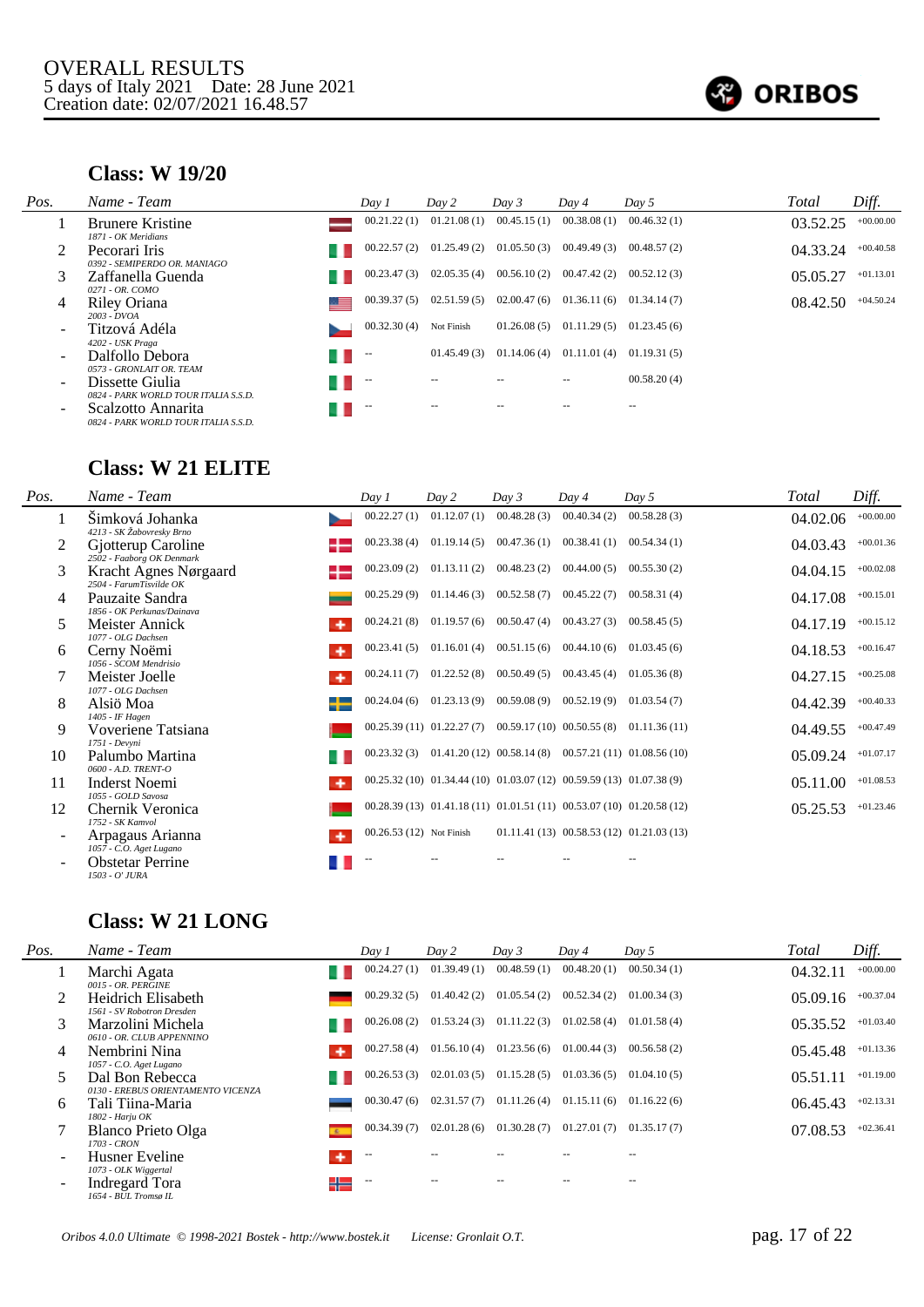

#### **Class: W 21 SHORT**

| Pos.                     | Name - Team                                              | Day 1             | Day 2                    | Day 3       | Day 4                    | Day 5         | Total    | Diff.       |
|--------------------------|----------------------------------------------------------|-------------------|--------------------------|-------------|--------------------------|---------------|----------|-------------|
|                          | Grossi Lisa<br>۰<br>1051 - O-92 Piano di Magadino        | 00.22.27(2)       | 00.49.21(2)              | 00.24.53(1) | 00.34.55(1)              | 00.45.46(2)   | 02.57.22 | $+00.00.00$ |
| 2                        | Bertozzi Sara<br>1055 - GOLD Savosa                      | 00.20.14(1)       | 00.48.33(1)              | 00.36.09(3) | 00.50.18(4)              | 00.42.14(1)   | 03.17.29 | $+00.20.07$ |
| 3                        | Guglielmetti Asmus Elena<br>1055 - GOLD Savosa           | 00.28.43(4)       | 00.51.43(3)              | 00.29.35(2) | 00.42.56(2)              | 00.48.32(3)   | 03.21.32 | $+00.24.10$ |
| 4                        | Terpai Olenka<br>1951 - O-Kompass                        | 00.23.45(3)       | 01.35.25(4)              | 00.44.34(6) | 00.45.02(3)              | 00.55.57(4)   | 04.24.43 | $+01.27.21$ |
| 5                        | Cortellezzi Patrizia<br>1055 - GOLD Savosa               | 00.30.29(5)       | 01.55.38(5)              | 00.48.44(7) | 01.08.58(5)              | 01.31.11(5)   | 05.55.02 | $+02.57.40$ |
| $\overline{\phantom{0}}$ | Leyimangoye Judith<br>$1303 - C.O.Liège$                 | 00.49.18(8)       | 02.40.38(6)              | 01.11.27(8) | Not Finish               | 01.46.21(6)   |          |             |
| $\blacksquare$           | Coluccelli Marisa<br>0839 - POL. ORI GREEN MONTE SAMBUCO | 00.46.50(6)       | $\overline{\phantom{m}}$ | 00.39.19(5) | $\sim$                   | 01.56.25(7)   |          |             |
| $\overline{\phantom{a}}$ | Palladino Ilaria<br>0839 - POL. ORI GREEN MONTE SAMBUCO  | 00.47.46(7)       | $\sim$                   | Not Finish  | $\overline{\phantom{a}}$ | $\frac{1}{2}$ |          |             |
| $\overline{\phantom{0}}$ | Farkas Zsuzsanna                                         | $\qquad \qquad -$ | $- -$                    | 00.36.58(4) | $\sim$                   | $- -$         |          |             |
| $\overline{\phantom{0}}$ | 1775 - DVTK<br>Gibellini Valentina<br>$1092 - gov$       | $ -$              |                          |             |                          |               |          |             |

#### **Class: W 35**

| Pos. | Name - Team                                           | Dav. | Day 2                                                                 | Dav 3 | Day 4 | Day 5 | Total    | Diff.       |
|------|-------------------------------------------------------|------|-----------------------------------------------------------------------|-------|-------|-------|----------|-------------|
|      | Barrable Sarah-Jane<br>2053 - South London Orienteers |      | $00.24.49(1)$ $01.40.45(2)$ $00.58.16(1)$ $00.43.08(1)$ $01.04.36(1)$ |       |       |       | 04.51.36 | $+00.00.00$ |
|      | Hugelshofer Barbara<br>1068 - OLG Waldrose            |      | $00.28.04(2)$ $01.31.39(1)$ $01.15.30(2)$ $00.48.09(3)$ $01.12.04(2)$ |       |       |       | 05.15.27 | $+00.23.51$ |
|      | Studnicná Lenka<br>4210 - VSK CVUT FSP                |      | Missing Punch 01.44.59 (3) Missing Punch 00.46.25 (2) 01.13.16 (3)    |       |       |       |          |             |

#### **Class: W 40**

| Pos. | Name - Team                                       | Day 1       | Day 2                                                                    | Day 3                        | Day 4       | Day 5        | Total    | Diff.       |
|------|---------------------------------------------------|-------------|--------------------------------------------------------------------------|------------------------------|-------------|--------------|----------|-------------|
|      | Velde Reda<br>$1853 - RE$                         | 00.21.10(1) | 01.18.01(1)                                                              | 00.53.19(1)                  | 00.40.09(2) | 00.51.53(3)  | 04.04.35 | $+00.00.00$ |
|      | Pronini Maura<br>1055 - GOLD Savosa               | 00.24.21(2) | 01.21.40(2)                                                              | 01.02.07(4)                  | 00.41.04(3) | 00.49.40(1)  | 04.18.53 | $+00.14.17$ |
| 3    | <b>Rex Desire</b><br>╺┾═<br>1410 - OK Landehof    | 00.24.53(3) |                                                                          | $01.34.45(3)$ $00.57.24(2)$  | 00.37.25(1) | 00.55.10(4)  | 04.29.37 | $+00.25.01$ |
| 4    | <b>Wenderickx Nancy</b><br>1302 - HAMOK           | 00.26.26(5) |                                                                          | $02.08.06(9)$ $01.00.11(3)$  | 00.44.29(4) | 00.50.58(2)  | 05.10.10 | $+01.05.34$ |
|      | Vassalli Cuki<br>٠<br>1059 - ASCO Lugano          | 00.27.16(6) | 01.46.29(4)                                                              | 01.09.25(5)                  | 01.00.05(7) | 01.04.17(5)  | 05.27.32 | $+01.22.56$ |
| 6    | Bertoldi Katia<br>2002 - Cambridge Sports Union   | 00.25.56(4) |                                                                          | $01.49.26(5)$ $01.17.13(7)$  | 00.53.47(5) | 01.15.58(9)  | 05.42.20 | $+01.37.44$ |
|      | Giuganino Barbara<br>0165 - POL. BESANESE         | 00.28.43(7) |                                                                          | $01.55.13(6)$ $01.13.45(6)$  | 01.02.21(9) | 01.05.55(7)  | 05.45.59 | $+01.41.23$ |
| 8    | Paulickova Barbara<br>4215 - SOB Olomouc          | 00.30.29(8) | $01.56.55(7)$ $01.27.36(9)$                                              |                              | 01.01.49(8) | 01.06.10(8)  | 06.02.59 | $+01.58.23$ |
| 9    | Tamoseviciene Dovile<br>1852 - Azuolas OK         | 00.34.27(9) |                                                                          | $02.09.14(10)$ $01.26.27(8)$ | 00.54.01(6) | 01.19.34(10) | 06.23.45 | $+02.19.10$ |
| 10   | Hofhanzlová Hana<br>4204 - OK Jihlava             |             | $00.37.18(10)$ $02.06.18(8)$ $01.48.12(10)$ $01.22.20(10)$ $01.05.35(6)$ |                              |             |              | 06.59.43 | $+02.55.07$ |
|      | <b>Biolik Agnieszka</b><br>1604 - trackcource.com | $-$         |                                                                          |                              |             |              |          |             |

| Pos. | Name - Team                                                        | Dav | Day 2 | Dav 3                                                                 | Dav 4 | Dav 5 | Total    | Diff.       |
|------|--------------------------------------------------------------------|-----|-------|-----------------------------------------------------------------------|-------|-------|----------|-------------|
|      | Bertozzi Elena<br>1055 - GOLD Savosa                               |     |       | $00.21.17(1)$ $01.18.16(1)$ $00.55.17(1)$ $00.42.16(1)$ $00.59.40(4)$ |       |       | 04.16.48 | $+00.00.00$ |
|      | Sieglova Dagmar                                                    |     |       | $00.24.17(2)$ $01.23.46(3)$ $01.03.02(3)$ $00.42.20(2)$ $00.56.33(2)$ |       |       | 04.30.00 | $+00.13.12$ |
|      | 4207 - MFP Praha<br>Kašparová Sárka<br>4217 - Orientacní beh Opava |     |       | $00.32.37(6)$ $01.43.13(4)$ $01.19.36(6)$ $00.52.12(6)$ $01.14.06(7)$ |       |       | 05.41.44 | $+01.24.55$ |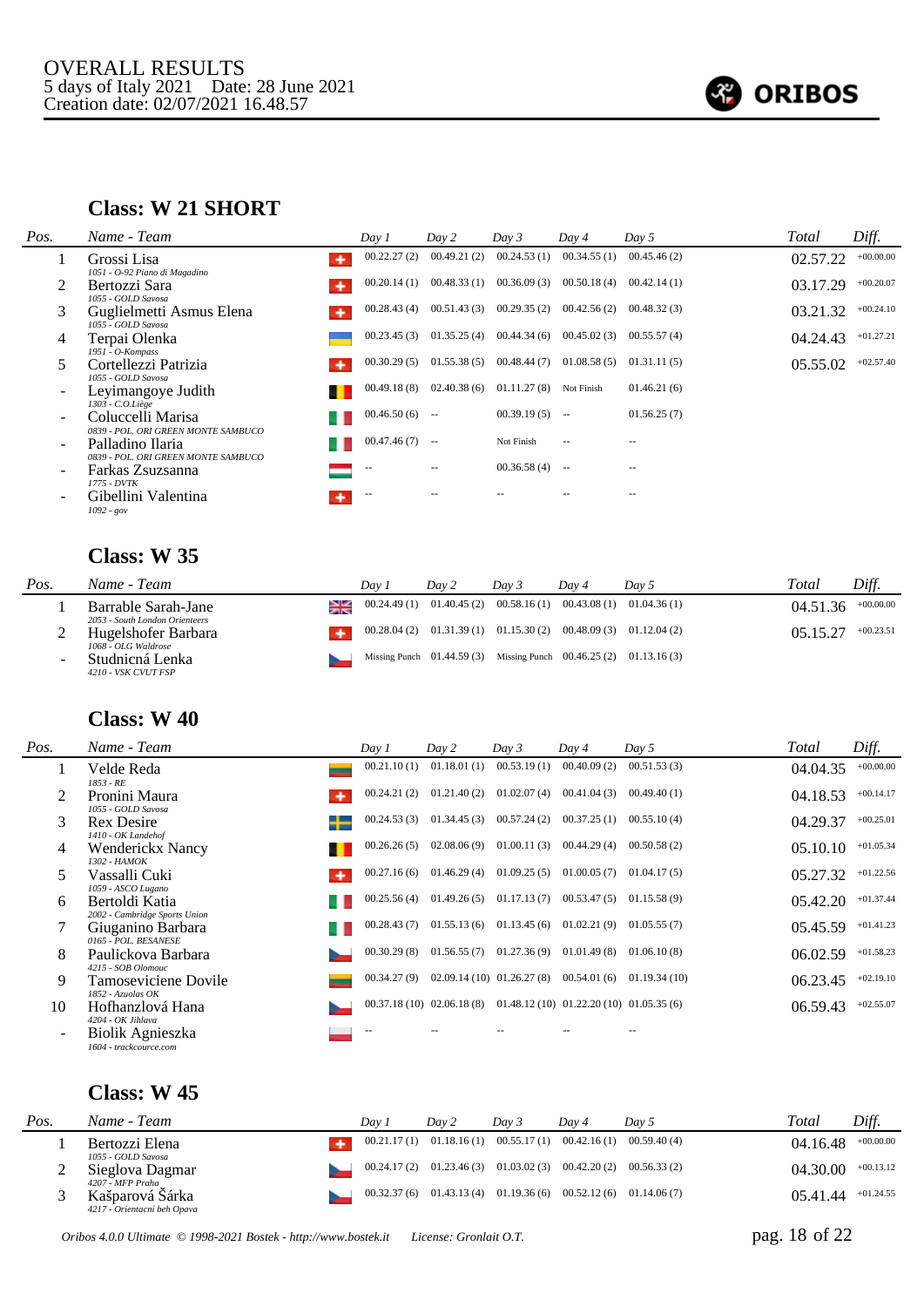

| Pos.                     | Name - Team                                                                      | Day 1       | Day 2                       | Day 3                       | Day 4            | Day 5                       | Total    | Diff.       |
|--------------------------|----------------------------------------------------------------------------------|-------------|-----------------------------|-----------------------------|------------------|-----------------------------|----------|-------------|
| 4                        | Van Buuren Nadia                                                                 | 00.30.22(5) |                             | $01.58.39(7)$ $01.14.43(5)$ | 00.50.06(5)      | 01.18.19(8)                 | 05.52.1  | $+01.35.22$ |
|                          | 0644 - SSD GAJA - SEZIONE ORIENTAMENTO<br>Calvet Christine<br>1111 - OLC WÄHRING | 00.28.44(4) | 01.50.42(5)                 | 01.25.33(7)                 | 00.54.20(7)      | 01.19.42(9)                 | 05.59.01 | $+01.42.13$ |
| 6                        | Grisenti Alessia<br>0415 - OR. PINÈ                                              | 00.33.45(7) |                             | $01.54.55(6)$ $01.25.56(8)$ | 01.20.48(8)      | 01.07.22(6)                 | 06.22.47 | $+02.05.59$ |
| $\overline{\phantom{a}}$ | Grycová Petra<br>4209 - KOS Tesla Brno                                           |             | Missing Punch $01.21.38(2)$ | 00.58.02(2)                 | 00.44.03(3)      | 00.55.09(1)                 |          |             |
| $\overline{\phantom{a}}$ | Ragona Federica<br>0353 - TERLANER ORIENTIERUNGSLAEUFER                          | 00.27.20(3) |                             | $02.03.16(8)$ $01.12.01(4)$ |                  | Missing Punch $01.04.49(5)$ |          |             |
| $\overline{\phantom{a}}$ | Bertoldi Helga<br>0026 - OR. MEZZOCORONA                                         |             | $- -$                       | $- -$                       | $00.45.10(4)$ -- |                             |          |             |

### **Class: W 50**

| Pos.           | Name - Team                                                           | Day 1                    | Day 2                                  | Day 3            | Dav 4                                                    | Day 5                                                                    | Total    | Diff.       |
|----------------|-----------------------------------------------------------------------|--------------------------|----------------------------------------|------------------|----------------------------------------------------------|--------------------------------------------------------------------------|----------|-------------|
| -1             | Wolek Ewa<br>1602 - UNTS Warszawa                                     | 00.21.40(1)              | 01.16.26(1)                            | 00.48.41(1)      | 00.43.17(2)                                              | 00.52.32(2)                                                              | 04.02.37 | $+00.00.00$ |
| 2              | Tzvetanka Vassileva<br>0368 - ARCO DI CARTA                           | 00.25.10(5)              | 01.16.37(2)                            | 00.50.35(2)      | 00.40.29(1)                                              | 00.50.19(1)                                                              | 04.03.11 | $+00.00.34$ |
| 3              | Eschlböck Gudrun<br>1109 - NATURFREUNDE LINZ                          |                          | $00.28.04(10)$ $01.25.13(4)$           |                  | $00.59.54(6)$ $00.49.32(4)$                              | 01.00.53(6)                                                              | 04.43.37 | $+00.41.00$ |
| $\overline{4}$ | Odermatt Ursula<br>1078 - OLG Basel                                   | 00.25.09(4)              | 01.29.19(5)                            |                  | $00.57.31(4)$ $00.55.27(5)$                              | 00.58.36(5)                                                              | 04.46.02 | $+00.43.24$ |
| 5              | Senti Brigitte<br>1071 - OLG Welsikon                                 | 00.25.47(7)              | 01.48.59(8)                            |                  | $01.01.32(7)$ $00.57.51(6)$                              | 00.56.22(3)                                                              | 05.10.32 | $+01.07.54$ |
| 6              | Vandeweyer Marijs<br>1302 - HAMOK                                     | 00.23.55(2)              | 01.39.17(7)                            |                  | $01.13.55(11)$ $01.08.40(10)$ $00.58.11(4)$              |                                                                          | 05.23.58 | $+01.21.20$ |
| 7              | Maibach Susanne<br>1069 - ULU'S REISEWELT                             | 00.27.57(9)              |                                        |                  | $01.37.36(6)$ $01.13.04(10)$ $01.06.25(8)$ $01.03.31(7)$ |                                                                          | 05.28.34 | $+01.25.56$ |
| 8              | Speziale Petra                                                        | 00.24.39(3)              |                                        |                  | $01.51.04(9)$ $01.09.19(9)$ $01.32.44(13)$ $01.10.25(8)$ |                                                                          | 06.08.13 | $+02.05.35$ |
| 9              | $1092 - gov$<br>Borroni Roberta                                       |                          |                                        |                  |                                                          | $00.30.22(13)$ $02.21.20(11)$ $01.03.20(8)$ $01.07.43(9)$ $01.26.47(13)$ | 06.29.32 | $+02.26.54$ |
| 10             | 0158 - UNIONE LOMBARDA<br>Champalbert Isabelle                        | 00.27.15(8)              |                                        |                  | $02.52.25(12)$ $00.57.35(5)$ $01.04.17(7)$ $01.14.35(9)$ |                                                                          | 06.36.07 | $+02.33.30$ |
| 11             | 0821 - IL MOSAICO<br>Predan Sonia                                     |                          |                                        |                  |                                                          | 00.40.05 (14) 03.20.44 (13) 02.39.34 (14) 01.26.37 (12) 01.48.41 (14)    | 09.55.41 | $+05.53.03$ |
|                | 0543 - FRIULI MTB & OR.<br>Mancosu Carla                              | 00.45.19 (15) Not Finish |                                        |                  |                                                          | $02.07.57(13)$ $03.25.46(14)$ $02.50.27(15)$                             |          |             |
|                | 0476 - CORSAORIENTAMENTO CLUB ROMA<br>Lepo Tarja                      |                          | $00.25.36(6)$ 01.25.04(3)              |                  | $00.51.51(3)$ $00.47.40(3)$ --                           |                                                                          |          |             |
|                | 1155 - Suunta Jyvaskyla<br>Bustini Belinda                            |                          | 00.28.43 (11) 01.59.04 (10) Not Finish |                  | Not Finish                                               | 01.25.30(12)                                                             |          |             |
|                | 1051 - O-92 Piano di Magadino<br>Bisogni Natascia                     | 00.29.28 (12) Not Finish |                                        | $01.20.10(12)$ - |                                                          | 01.20.04(11)                                                             |          |             |
|                | 0064 - POL. G. CASTELLO<br>Dal Sasso Laura<br>0174 - VICENZA OR. TEAM |                          |                                        |                  |                                                          | 01.13.11(11) 01.15.12(10)                                                |          |             |

| Pos. | Name - Team                                            | Day 1       | Day 2       | Day 3                                       | Day 4       | Day 5                        | Total    | Diff.       |
|------|--------------------------------------------------------|-------------|-------------|---------------------------------------------|-------------|------------------------------|----------|-------------|
|      | Meister Sabrina<br>1077 - OLG Dachsen                  | 00.19.53(1) | 00.59.24(1) | 00.32.07(1)                                 | 00.31.57(1) | 00.41.12(1)                  | 03.04.35 | $+00.00.00$ |
|      | Conti Beltraminelli Marzia<br>1059 - ASCO Lugano       | 00.20.55(2) | 01.17.03(3) | 00.36.59(2)                                 | 00.34.19(2) | 00.43.04(2)                  | 03.32.21 | $+00.27.46$ |
| 3    | Alsiö Åsa<br>1405 - IF Hagen                           | 00.23.18(3) | 01.13.07(2) | 00.44.53(4)                                 | 00.42.12(5) | 00.46.56(3)                  | 03.50.29 | $+00.45.53$ |
| 4    | Gottardini Elena<br>0015 - OR. PERGINE                 | 00.23.19(4) | 01.28.18(5) | 00.38.34(3)                                 | 00.35.33(3) | 00.50.10(4)                  | 03.55.56 | $+00.51.21$ |
|      | Eronen Jaana<br>1157 - Pihkaniskat                     | 00.27.08(7) | 01.20.42(4) | 00.45.16(5)                                 | 00.41.39(4) | 00.54.33(5)                  | 04.09.18 | $+01.04.42$ |
| 6    | Ruini Cristina<br>0735 - PUNTO K OR.                   | 00.24.03(5) | 01.34.52(6) | 00.48.48(6)                                 |             | $00.52.27(10)$ $00.57.29(6)$ | 04.37.39 | $+01.33.03$ |
|      | Stocoro Anna Maria<br>0038 - ENEA CASACCIA ORIENTERING | 00.24.20(6) | 01.46.13(7) | 00.50.55(8)                                 |             | $00.54.13(11)$ $00.57.41(7)$ | 04.53.22 | $+01.48.46$ |
| 8    | Bisceglia-Sarinelli Anna<br>1057 - C.O. Aget Lugano    | 00.27.44(9) | 01.49.04(8) | $01.07.02(11)$ $00.49.36(7)$                |             | 01.12.30(12)                 | 05.25.58 | $+02.21.23$ |
| 9    | Pyymäki Pirjo<br>÷<br>1154 - Espoon suunta             | 00.27.11(8) |             | $01.56.01(11)$ $01.13.48(13)$ $00.49.37(8)$ |             | 01.04.07(10)                 | 05.30.44 | $+02.26.08$ |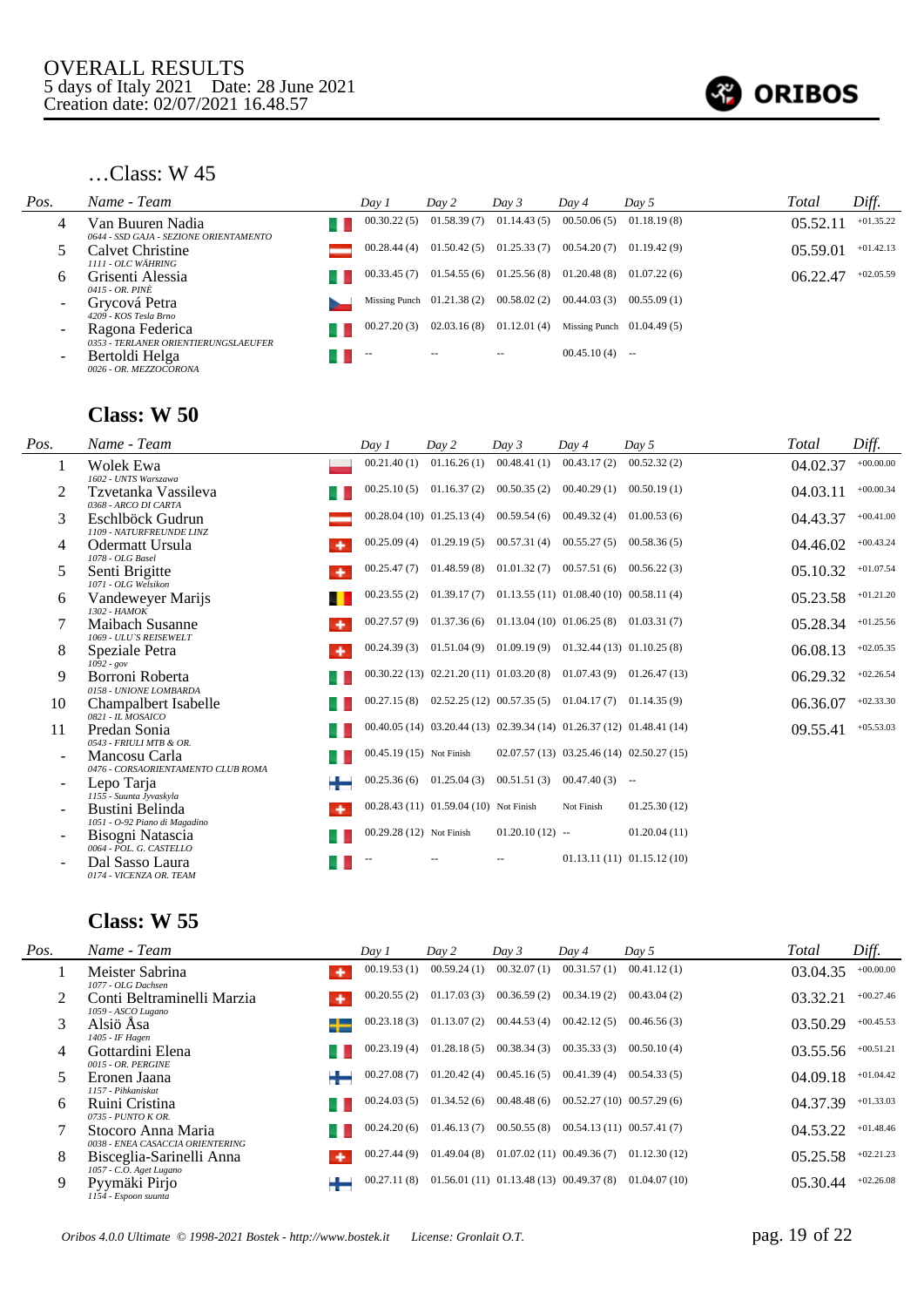

| Pos.                     | Name - Team                                              |   | Day 1                    | Day 2                                                                     | Day 3 | Day 4       | Day 5                                                                      | Total    | Diff.       |
|--------------------------|----------------------------------------------------------|---|--------------------------|---------------------------------------------------------------------------|-------|-------------|----------------------------------------------------------------------------|----------|-------------|
| 10                       | Vlachova Hana<br>4218 - OOS TJ Spartak Vrchlabi          |   |                          | 00.28.55 (10) 02.06.33 (14) 00.48.57 (7)                                  |       | 00.51.24(9) | 01.22.50(14)                                                               | 05.38.39 | $+02.34.03$ |
| 11                       | Virgolini Maria Pia<br>0165 - POL. BESANESE              |   |                          | $00.30.31(11)$ $01.56.03(12)$ $01.09.34(12)$ $01.03.13(15)$ $01.03.48(9)$ |       |             |                                                                            | 05.43.09 | $+02.38.33$ |
| 12                       | Manganelli Manuela<br>0476 - CORSAORIENTAMENTO CLUB ROMA |   |                          |                                                                           |       |             | $00.39.43(15)$ $01.57.15(13)$ $01.06.54(10)$ $01.00.49(13)$ $01.11.52(11)$ | 05.56.33 | $+02.51.57$ |
| 13                       | Šimková Hana<br>4215 - SOB Olomouc                       |   |                          |                                                                           |       |             | $00.34.34(14)$ $01.53.50(10)$ $01.17.21(14)$ $00.57.19(12)$ $01.20.22(13)$ | 06.03.26 | $+02.58.50$ |
| $\overline{\phantom{a}}$ | <b>Trachsel Brigit</b><br>1069 - ULU'S REISEWELT         | ۰ |                          | Missing Punch $01.51.05(9)$ $00.57.09(9)$                                 |       | 00.49.25(6) | 01.00.36(8)                                                                |          |             |
|                          | Bianchi Patrizia<br>1055 - GOLD Savosa                   |   |                          | $00.33.32(13)$ $02.23.44(15)$ $01.22.46(15)$ $01.02.35(14)$ Missing Punch |       |             |                                                                            |          |             |
| ۰                        | Ferracin Giuliana<br>1055 - GOLD Savosa                  | ۰ | 00.31.07 (12) Not Finish |                                                                           |       |             | $01.26.57(16)$ $01.38.53(17)$ $01.50.44(15)$                               |          |             |
| $\overline{\phantom{a}}$ | Tosi Giulia<br>0476 - CORSAORIENTAMENTO CLUB ROMA        |   | 00.40.32 (16) Not Finish |                                                                           |       |             | $01.41.11(17)$ $01.33.34(16)$ $02.25.26(16)$                               |          |             |
| -                        | <b>Obstetar Anne</b><br>1503 - O' JURA                   |   | $-$                      |                                                                           |       |             |                                                                            |          |             |

### **Class: W 60**

| Pos.                     | Name - Team                                                 | Day 1                    | Day 2       | Day 3                       | Day 4                                                                     | Day 5       | <b>Total</b> | Diff.       |
|--------------------------|-------------------------------------------------------------|--------------------------|-------------|-----------------------------|---------------------------------------------------------------------------|-------------|--------------|-------------|
| 1                        | Sundqvist Anna-Karin<br>┻<br>$1404$ - Tullinge SK           | 00.20.17(2)              | 01.08.02(1) | 00.38.05(2)                 | 00.34.49(3)                                                               | 00.39.46(1) | 03.21.01     | $+00.00.00$ |
| 2                        | Cejka Kati<br>۰<br>1058 - OLC SKOG FRIBOURG                 | 00.22.33(5)              |             |                             | $01.09.40(2)$ $00.41.21(5)$ $00.33.21(1)$                                 | 00.47.26(3) | 03.34.23     | $+00.13.21$ |
| 3                        | Ammann Monika<br>۰<br>1063 - HSV Absam OL                   | 00.19.24(1)              |             | $01.12.56(3)$ $00.37.40(1)$ | 00.34.31(2)                                                               | 00.57.21(8) | 03.41.52     | $+00.20.51$ |
| 4                        | Valentin Lotta<br>1403 - Gustavsbergs OK                    | 00.22.33(3)              | 01.21.43(6) | 00.39.49 (3)                | 00.43.01(8)                                                               | 00.48.33(4) | 03.55.39     | $+00.34.37$ |
| 5                        | Koleva Petya<br>1251 - Valdi                                | 00.24.20(9)              |             |                             | $01.20.21(5)$ $00.51.15(10)$ $00.38.22(5)$ $00.51.49(6)$                  |             | 04.06.07     | $+00.45.05$ |
| 6                        | Guglielmetti Gerda<br>1055 - GOLD Savosa                    | 00.24.19(8)              |             |                             | $01.33.55(10)$ $00.43.50(7)$ $00.47.24(11)$ $01.01.58(9)$                 |             | 04.31.27     | $+01.10.26$ |
|                          | Jenovari Gabriella<br>1773 - HSE                            |                          |             |                             | $00.25.56(11)$ $01.25.31(7)$ $00.58.20(12)$ $00.54.21(14)$ $00.53.31(7)$  |             | 04.37.42     | $+01.16.40$ |
| 8                        | Wyss Andrea<br>1069 - ULU'S REISEWELT                       |                          |             |                             | $00.25.15(10)$ $01.52.40(14)$ $00.50.25(9)$ $00.43.46(9)$ $00.51.40(5)$   |             | 04.43.49     | $+01.22.48$ |
| 9                        | Balcarova Eva<br>4205 - OK99 Hradec Kralove                 |                          |             |                             | 00.28.57 (12) 01.44.08 (11) 01.00.09 (13) 00.50.12 (12) 01.04.59 (10)     |             | 05.08.25     | $+01.47.23$ |
| 10                       | Huskova Eva<br>4203 - SK LOB Nova Paka                      |                          |             |                             | $00.40.55(17)$ $01.27.21(8)$ $00.57.56(11)$ $00.46.28(10)$ $01.18.21(13)$ |             | 05.11.01     | $+01.49.59$ |
| 11                       | Roach Maggie<br>1521 - LuxOC                                |                          |             |                             | $00.34.11(15) 02.04.27(16) 01.01.16(15) 00.52.36(13) 01.06.13(11)$        |             | 05.38.45     | $+02.17.44$ |
| 12                       | Guglielmetti Daniela<br>۰<br>1055 - GOLD Savosa             |                          |             |                             | 00.33.17 (14) 01.45.10 (12) 01.00.22 (14) 00.57.55 (15) 01.23.36 (14)     |             | 05.40.20     | $+02.19.19$ |
| 13                       | <b>Poncet Catherine</b><br>1503 - O' JURA                   |                          |             |                             | 00.35.51 (16) 01.53.54 (15) 01.08.38 (16) 01.01.38 (16) 01.17.56 (12)     |             | 05.57.57     | $+02.36.55$ |
| $\overline{\phantom{a}}$ | Husner-Haller Lily<br>۰<br>1073 - OLK Wiggertal             |                          |             |                             | Missing Punch $01.14.56(4)$ $00.40.27(4)$ $00.39.38(6)$ $00.43.52(2)$     |             |              |             |
|                          | Riva Annamaria<br>0165 - POL. BESANESE                      | 00.23.00(6)              |             |                             | $01.33.37(9)$ $00.44.51(8)$ $00.42.33(7)$ Missing Punch                   |             |              |             |
|                          | Revessi Cecilia Maria<br>0476 - CORSAORIENTAMENTO CLUB ROMA |                          |             |                             | 00.31.31 (13) Missing Punch 01.41.50 (18) 01.50.35 (18) 01.43.18 (15)     |             |              |             |
|                          | Rossi Tiziana<br>0476 - CORSAORIENTAMENTO CLUB ROMA         | 00.48.05 (18) Not Finish |             |                             | $01.41.14(17)$ $01.58.08(19)$ $01.58.11(16)$                              |             |              |             |
|                          | Pascale Yvette Martin<br>1508 - Raid Orientation Paris      | 00.23.41(7)              |             |                             | 01.49.03 (13) Missing Punch 01.06.51 (17) Missing Punch                   |             |              |             |
|                          | Kohler Käthi<br>۰<br>1077 - OLG Dachsen                     | 00.22.33(4)              | Not Finish  | 00.42.51(6)                 | $00.37.49(4)$ --                                                          |             |              |             |

| Pos. | Name - Team                           | Dav.        | Day 2 | Day 3 | Dav 4 | Dav 5                                                                  | Total    | Diff.       |
|------|---------------------------------------|-------------|-------|-------|-------|------------------------------------------------------------------------|----------|-------------|
|      | Cholakova Dimitrina<br>1251 - Valdi   | 00.27.34(7) |       |       |       | $01.01.43(2)$ $00.33.43(1)$ $00.38.58(1)$ $00.59.40(7)$                | 03.41.38 | $+00.00.00$ |
|      | Hofer Margrith<br>1074 - OLG Breitsee | 00.23.27(2) |       |       |       | $00.58.05(1)$ $00.44.53(14)$ $00.52.06(11)$ $00.52.58(3)$              | 03.51.31 | $+00.09.53$ |
|      | Marti Rita<br>1060 - OLG Skandia      |             |       |       |       | $00.24.48(5)$ $01.09.42(7)$ $00.35.51(4)$ $00.57.48(15)$ $00.50.46(1)$ | 03.58.56 | $+00.17.18$ |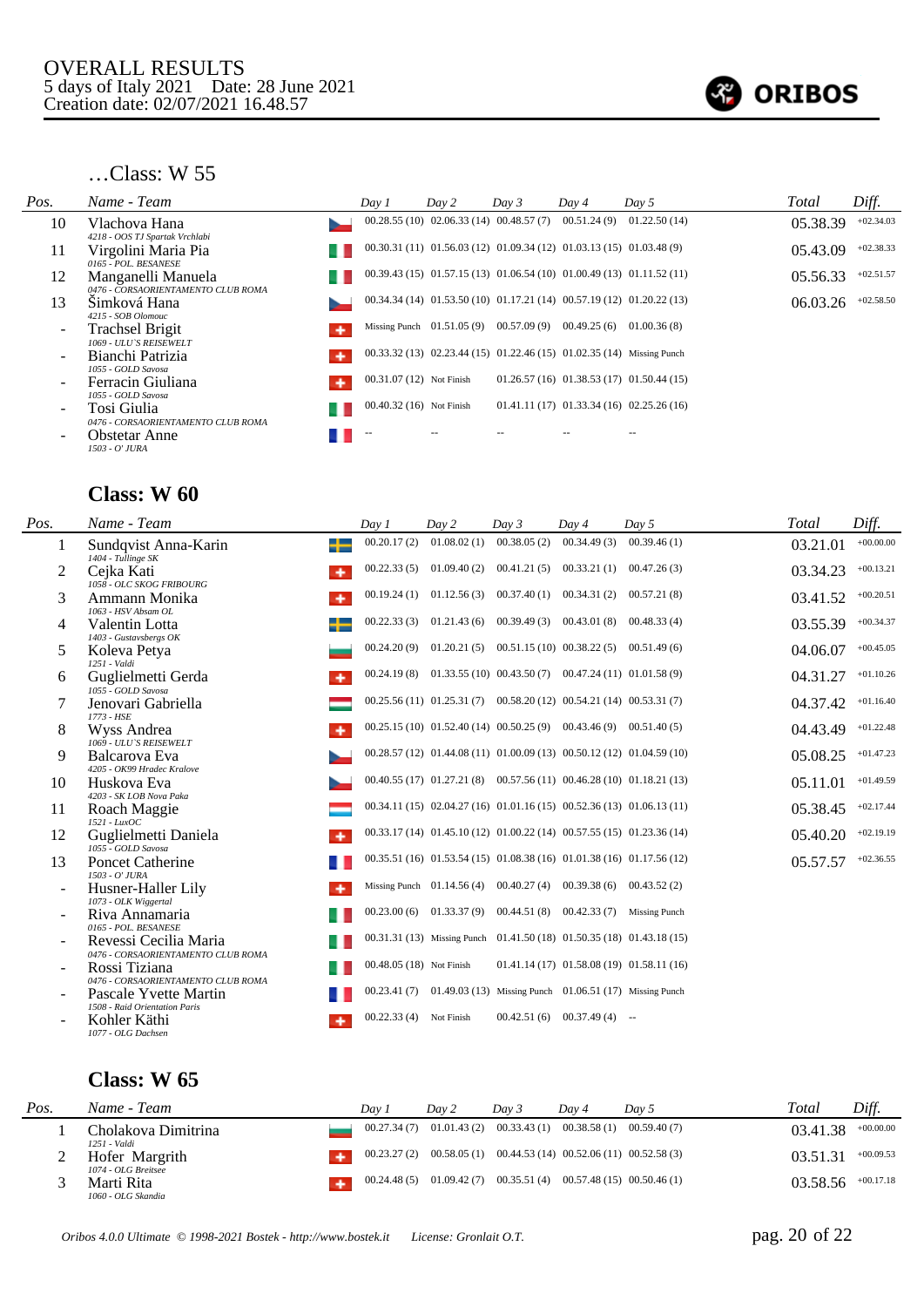

| Pos. | Name - Team                                                       | Day 1             | Day 2       | Day 3                        | Day 4                                                                      | Day 5                        | Total    | Diff.       |
|------|-------------------------------------------------------------------|-------------------|-------------|------------------------------|----------------------------------------------------------------------------|------------------------------|----------|-------------|
| 4    | Kölla Brigitte<br>٠<br>1070 - OLG Zürich                          | 00.23.39(3)       | 01.03.36(4) | 00.35.14(3)                  | 00.43.15(4)                                                                | 01.13.26(15)                 | 03.59.13 | $+00.17.35$ |
| 5    | Bombeli Bea<br>1069 - ULU'S REISEWELT                             | 00.24.44(4)       | 01.13.16(9) | 00.34.57(2)                  |                                                                            | 00.51.11(10) 00.55.59(6)     | 04.00.08 | $+00.18.30$ |
| 6    | Wolfensberger Ursula<br>1069 - ULU'S REISEWELT                    | 00.28.08(9)       |             | $01.13.35(10)$ $00.36.44(5)$ |                                                                            | $00.39.48(2)$ $01.13.03(14)$ | 04.11.20 | $+00.29.42$ |
| 7    | Wehrli Christina<br>1069 - ULU'S REISEWELT                        | 00.27.37(8)       |             | $01.17.57(11)$ $00.36.56(6)$ | 00.45.34(6)                                                                | 01.03.19(8)                  | 04.11.26 | $+00.29.48$ |
| 8    | <b>Wüest Ruth</b><br>1087 - Alpstein-O                            | 00.24.52(6)       |             | $01.22.57(14)$ $00.37.51(8)$ |                                                                            | $00.47.59(7)$ $01.04.47(10)$ | 04.18.28 | $+00.36.50$ |
| 9    | Petit Guyonne<br>1507 - ASMBCO                                    | 00.23.24(1)       |             |                              | $01.20.09(12)$ $00.40.44(9)$ $01.03.04(18)$ $00.54.05(4)$                  |                              | 04.21.27 | $+00.39.49$ |
| 10   | Jenei Margit<br>1772 - BÖF Budaörs                                |                   |             |                              | $00.29.08(11)$ $01.03.53(5)$ $01.06.30(23)$ $00.52.39(12)$ $01.06.06(11)$  |                              | 04.38.16 | $+00.56.38$ |
| 11   | Galli Cristina                                                    |                   |             |                              | $00.28.28(10)$ $01.21.00(13)$ $00.43.47(12)$ $01.06.02(20)$ $01.09.00(12)$ |                              | 04.48.17 | $+01.06.39$ |
| 12   | 0038 - ENEA CASACCIA ORIENTERING<br>Pellegrini Rita<br>۰          |                   |             |                              | $00.30.32(13)$ $01.24.06(15)$ $00.41.58(10)$ $00.57.44(14)$ $01.15.20(16)$ |                              | 04.49.41 | $+01.08.03$ |
| 13   | 1057 - C.O. Aget Lugano<br>Nembrini Lidia                         |                   |             |                              | $00.30.52(14)$ $01.32.35(20)$ $00.46.46(16)$ $00.50.23(9)$ $01.16.09(17)$  |                              | 04.56.48 | $+01.15.10$ |
| 14   | 1057 - C.O. Aget Lugano<br>Nydrlova Eva                           |                   |             |                              | 00.33.20 (17) 01.29.22 (17) 00.46.46 (15) 00.49.51 (8) 01.19.15 (19)       |                              | 04.58.34 | $+01.16.56$ |
| 15   | 4203 - SK LOB Nova Paka<br>Novakova Jana                          |                   |             |                              | 00.32.49 (16) 01.33.44 (21) 00.44.28 (13) 00.59.57 (16) 01.12.39 (13)      |                              | 05.03.37 | $+01.21.59$ |
| 16   | 4203 - SK LOB Nova Paka<br>Pettinari Pia                          |                   |             |                              | 00.36.30 (18) 01.29.23 (18) 01.05.21 (22) 01.02.14 (17) 01.35.43 (22)      |                              | 05.49.11 | $+02.07.33$ |
| 17   | 1057 - C.O. Aget Lugano<br>Moosberger Esther<br>٠                 |                   |             |                              | $00.30.56(15)$ $01.58.06(22)$ $00.48.33(17)$ $01.05.27(19)$ $01.39.07(23)$ |                              | 06.02.10 | $+02.20.32$ |
| 18   | 1066 - OL Regio Olten<br>Bragagna Lucia<br>0026 - OR. MEZZOCORONA |                   |             |                              | 00.36.39 (19) 01.30.36 (19) 01.01.41 (20) 01.44.38 (22) 01.30.31 (21)      |                              | 06.24.05 | $+02.42.27$ |
|      | Cuche Camille                                                     |                   |             |                              | Missing Punch $01.11.11(8)$ $00.43.38(11)$ $00.44.29(5)$ $01.04.18(9)$     |                              |          |             |
|      | 1079 - Care Vevey Orientation<br>Camerini Maia                    |                   |             |                              | 00.30.27 (12) Missing Punch 00.56.39 (19) 01.07.00 (21) 01.23.54 (20)      |                              |          |             |
|      | 0165 - POL. BESANESE<br>Frigerio Daniela<br>0165 - POL. BESANESE  |                   |             |                              | Missing Punch 01.26.00 (16) 01.18.28 (24) 00.54.25 (13) 01.17.35 (18)      |                              |          |             |
|      | Liechti Annamarie                                                 |                   | 01.08.30(6) |                              | $00.37.23(7)$ $00.41.51(3)$                                                | 00.52.40(2)                  |          |             |
|      | 1069 - ULU'S REISEWELT<br>Wolf Ursula                             |                   | 01.02.48(3) | 00.54.03 (18) Not Finish     |                                                                            | 00.54.52(5)                  |          |             |
|      | 1069 - ULU'S REISEWELT<br>Turri Luisella                          | $00.46.02(20)$ -- |             | 01.05.17 (21) Not Finish     |                                                                            | 01.48.05(24)                 |          |             |
|      | 0600 - A.D. TRENT-O<br>Andres Iris<br>1077 - OLG Dachsen          |                   |             |                              |                                                                            |                              |          |             |

| Pos. | Name - Team                                                       | Day 1                    | Day 2                    | Day 3                                                    | Day 4                       | Day 5                                        | Total    | Diff.       |
|------|-------------------------------------------------------------------|--------------------------|--------------------------|----------------------------------------------------------|-----------------------------|----------------------------------------------|----------|-------------|
|      | Hasler Lucia<br>۰<br>1064 - OLG Säuliamt                          | 00.18.19(1)              | 00.49.06(1)              | 00.27.34(1)                                              | 00.25.18(1)                 | 00.44.35(7)                                  | 02.44.55 | $+00.00.00$ |
|      | Zaugg Yvette<br>1069 - ULU'S REISEWELT                            | 00.18.41(3)              | 00.58.56(4)              | 00.29.51(3)                                              | 00.28.16(4)                 | 00.32.45(1)                                  | 02.48.31 | $+00.03.36$ |
| 3    | Wydenkeller Ruth<br>1069 - ULU'S REISEWELT                        | 00.19.25(4)              | 01.02.47(5)              | 00.30.34(4)                                              | 00.29.36(5)                 | 00.34.59(2)                                  | 02.57.24 | $+00.12.28$ |
| 4    | Meister Liana<br>۰<br>1076 - OLG Davos                            | 00.18.35(2)              | 00.58.43(3)              | 00.33.01(6)                                              | 00.27.07(2)                 | 00.40.16(5)                                  | 02.57.42 | $+00.12.46$ |
| 5    | Haraldsson Margareta<br>1403 - Gustavsbergs OK                    | 00.21.08(7)              | 01.06.36(6)              | 00.29.04(2)                                              | 00.28.04(3)                 | 00.36.18(3)                                  | 03.01.10 | $+00.16.14$ |
| 6    | Uleviciene Jurate<br>1855 - Labirintas OK                         | 00.20.39(5)              | 00.57.44(2)              | 00.35.11(8)                                              | 00.29.49(6)                 | 00.38.30(4)                                  | 03.01.53 | $+00.16.58$ |
|      | Chiettini Maria Cristina<br>0026 - OR. MEZZOCORONA                |                          |                          | $00.24.26(10)$ $01.13.58(7)$ $00.34.35(7)$               | $00.32.18(7)$ $00.49.43(9)$ |                                              | 03.35.00 | $+00.50.04$ |
| 8    | Eggli Margrit<br>۰<br>1091 - Fuersten OK Ettingen                 | 00.21.00(6)              |                          | $01.25.28(10)$ $00.37.04(9)$                             | 00.34.23(8)                 | 00.41.08(6)                                  | 03.39.03 | $+00.54.07$ |
| 9    | Ever Beatrice<br>۰<br>1069 - ULU'S REISEWELT                      |                          | 00.26.20(11) 01.22.58(9) | $00.48.06(11)$ $00.36.24(9)$                             |                             | 00.50.28(10)                                 | 04.04.18 | $+01.19.22$ |
| 10   | Cavallaro Anna<br>0106 - ORIENTALP SOCIETÀ ROMANA DI ORIENTISTI D | 00.23.30(9)              | 01.18.14(8)              |                                                          |                             | $00.39.54(10)$ $00.46.13(11)$ $01.01.22(12)$ | 04.09.13 | $+01.24.17$ |
|      | Dieudonné Madeleine<br>1507 - ASMBCO                              | 00.23.21(8)              |                          | Missing Punch $00.32.12(5)$ $00.36.29(10)$ $00.46.35(8)$ |                             |                                              |          |             |
|      | Pogu Paulette<br>1505 - Scapa Nancy Orientation                   | 00.28.46 (12) Not Finish |                          |                                                          |                             | $00.49.04(12)$ $00.47.31(12)$ $00.54.37(11)$ |          |             |